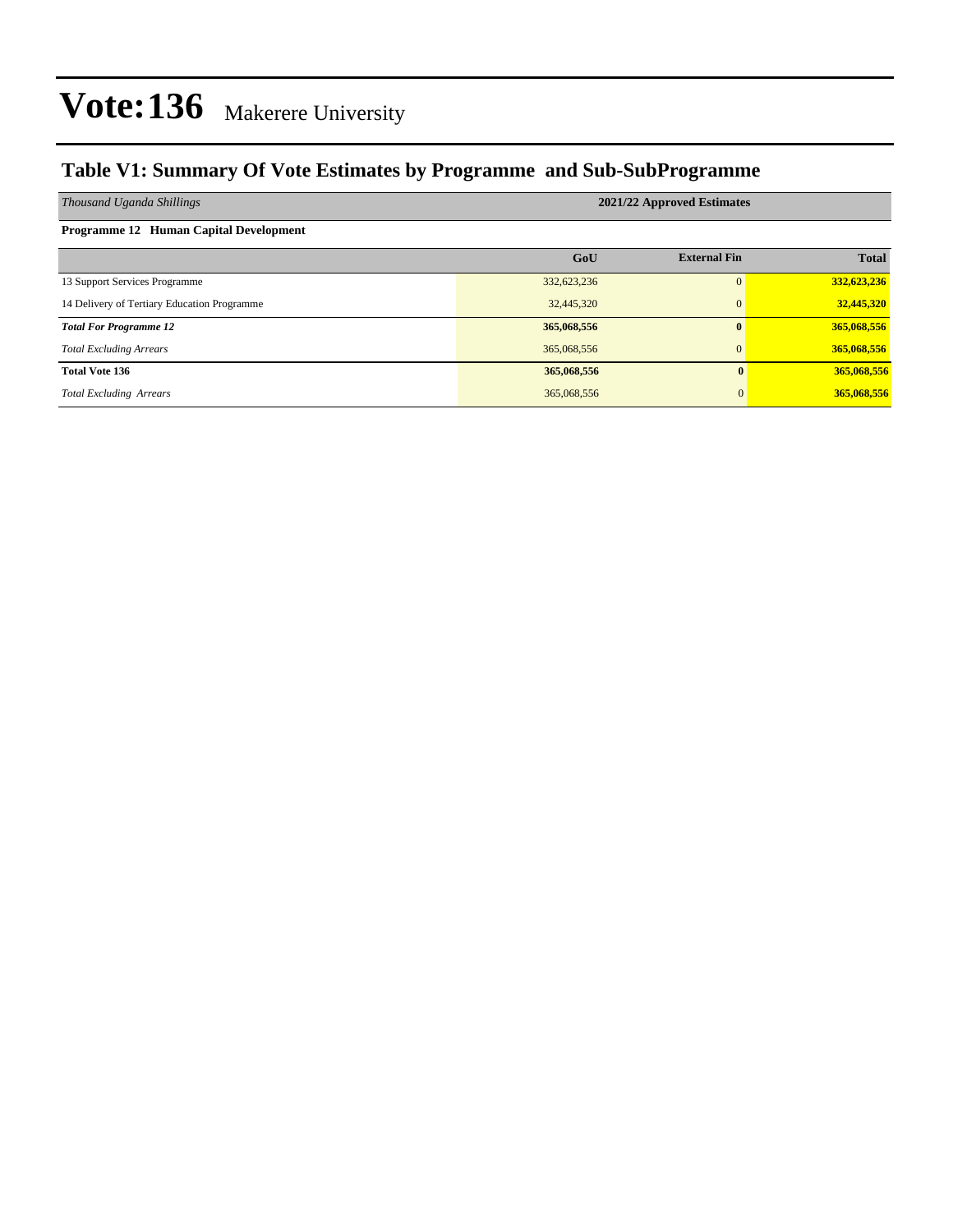**Total Recurrent Budget Estimates for Sub-**

**SubProgramme**

#### **Table V2: Summary Of Vote Estimates by Sub-SubProgramme,Department and Project**

| Thousand Uganda Shillings                                                 |                  | 2020/21 Approved Budget<br>2021/22 Approved Estimates |                  |              |                |                               |              |  |
|---------------------------------------------------------------------------|------------------|-------------------------------------------------------|------------------|--------------|----------------|-------------------------------|--------------|--|
| <b>Sub-SubProgramme 13 Support Services Programme</b>                     |                  |                                                       |                  |              |                |                               |              |  |
| <b>Recurrent Budget Estimates</b>                                         | <b>Wage</b>      | Non-Wage                                              | <b>AIA</b>       | <b>Total</b> | <b>Wage</b>    | Non-Wage                      | <b>Total</b> |  |
| 01 Central Administration                                                 | 206,600,125      | 110,492,717                                           | $\overline{0}$   | 317,092,842  | 206,600,125    | 109,306,901                   | 315,907,026  |  |
| <b>Total Recurrent Budget Estimates for Sub-</b><br><b>SubProgramme</b>   | 206,600,125      | 110,492,717                                           | $\bf{0}$         | 317,092,842  | 206,600,125    | 109,306,901                   | 315,907,026  |  |
| <b>Development Budget Estimates</b>                                       | <b>GoU Dev't</b> | <b>External Fin</b>                                   | <b>AIA</b>       | <b>Total</b> |                | <b>GoU Dev't External Fin</b> | <b>Total</b> |  |
| 1603 Retooling of Makerere University                                     | 15,922,854       | $\mathbf{0}$                                          | $\mathbf{0}$     | 15,922,854   | 16,716,210     | $\overline{0}$                | 16,716,210   |  |
| <b>Total Development Budget Estimates for Sub-</b><br><b>SubProgramme</b> | 15,922,854       | $\bf{0}$                                              | $\bf{0}$         | 15,922,854   | 16,716,210     | $\mathbf{0}$                  | 16,716,210   |  |
|                                                                           | GoU              | <b>External Fin</b>                                   | <b>AIA</b>       | <b>Total</b> | GoU            | <b>External Fin</b>           | <b>Total</b> |  |
| <b>Total For Sub-SubProgramme 13</b>                                      | 333,015,696      | $\bf{0}$                                              | $\bf{0}$         | 333,015,696  | 332,623,236    | $\mathbf{0}$                  | 332,623,236  |  |
| <b>Total Excluding Arrears</b>                                            | 332,348,556      | $\boldsymbol{0}$                                      | $\boldsymbol{0}$ | 332,348,556  | 332,623,236    | $\overline{0}$                | 332,623,236  |  |
| <b>Sub-SubProgramme 14 Delivery of Tertiary Education Programme</b>       |                  |                                                       |                  |              |                |                               |              |  |
| <b>Recurrent Budget Estimates</b>                                         | <b>Wage</b>      | Non-Wage                                              | <b>AIA</b>       | <b>Total</b> | <b>Wage</b>    | Non-Wage                      | <b>Total</b> |  |
| 02 College of Natural Sciences                                            | $\Omega$         | 1,927,970                                             | $\overline{0}$   | 1,927,970    | $\overline{0}$ | 2,617,143                     | 2,617,143    |  |
| 03 College of Health Sciences                                             | 0                | 4,970,890                                             | $\boldsymbol{0}$ | 4,970,890    | $\mathbf{0}$   | 5,033,614                     | 5,033,614    |  |
| 04 College of Business and Management Sciences                            | $\Omega$         | 4,323,200                                             | $\mathbf{0}$     | 4,323,200    | $\overline{0}$ | 4,521,878                     | 4,521,878    |  |
| 05 College of Computing and Information Sciences                          | $\Omega$         | 3,123,776                                             | $\mathbf{0}$     | 3,123,776    | $\overline{0}$ | 3,221,943                     | 3,221,943    |  |
| 06 College of Engineering, Design Art and Technology                      | $\Omega$         | 3,058,624                                             | $\mathbf{0}$     | 3,058,624    | $\mathbf{0}$   | 3,122,272                     | 3,122,272    |  |
| 07 College of Humanities and Social Sciences                              | $\Omega$         | 3,835,742                                             | $\mathbf{0}$     | 3,835,742    | $\mathbf{0}$   | 4,000,420                     | 4,000,420    |  |
| 08 College of Agricultural and Environmental Sciences                     | $\Omega$         | 2,415,138                                             | $\mathbf{0}$     | 2,415,138    | $\overline{0}$ | 2,200,827                     | 2,200,827    |  |
| 09 College of Education and External Studies                              | 0                | 3,617,469                                             | $\mathbf{0}$     | 3,617,469    | $\mathbf{0}$   | 3,659,344                     | 3,659,344    |  |
| 10 College of Veterinary Medicine, Animal resources and<br>Biosecurity    | 0                | 1,493,775                                             | $\mathbf{0}$     | 1,493,775    | $\overline{0}$ | 1,665,053                     | 1,665,053    |  |

11 School of Law 0 1,111,970 0 **1,111,970** 0 1,534,436 **1,534,436** 12 Jinja Campus 0 841,446 0 **841,446** 0 868,388 **868,388**

*Total For Sub-SubProgramme 14* **30,720,000 0 0 30,720,000 32,445,320 0 32,445,320 Total Excluding Arrears** 30,720,000 0 0 30,720,000 0 32,445,320 0 32,445,320 **Total Vote 136 363,735,696 0 0 363,735,696 365,068,556 0 365,068,556 Total Excluding Arrears** 363,068,556 363,068,556 363,068,556 365,068,556 365,068,556 365,068,556 0 **365,068,556** 

**0 30,720,000 0 30,720,000 0 32,445,320 32,445,320**

**GoU External Fin AIA Total GoU External Fin Total**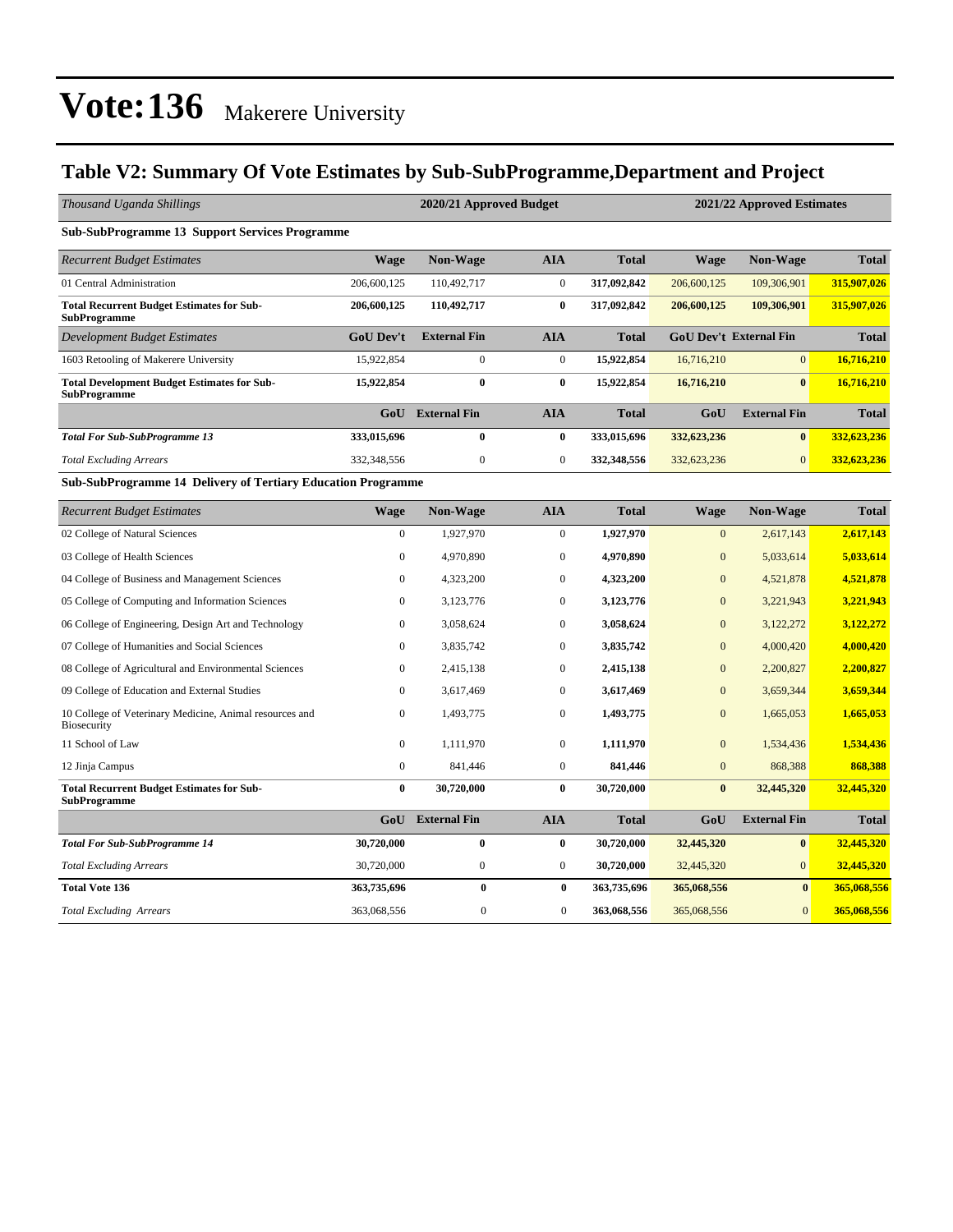#### **Table V3: Summary Vote Estimates by Item**

| Thousand Uganda Shillings                                   |             |                     | 2020/21 Approved Budget<br>2021/22 Approved Estimates |              |             |                     |              |
|-------------------------------------------------------------|-------------|---------------------|-------------------------------------------------------|--------------|-------------|---------------------|--------------|
|                                                             | GoU         | <b>External Fin</b> | <b>AIA</b>                                            | <b>Total</b> | GoU         | <b>External Fin</b> | <b>Total</b> |
| <b>Employees, Goods and Services (Outputs Provided)</b>     | 347,226,346 | $\bf{0}$            | $\bf{0}$                                              | 347,226,346  | 348,026,346 | $\bf{0}$            | 348,026,346  |
| 211101 General Staff Salaries                               | 206,600,125 | $\bf{0}$            | $\bf{0}$                                              | 206,600,125  | 206,600,125 | $\bf{0}$            | 206,600,125  |
| 211103 Allowances (Inc. Casuals, Temporary)                 | 15,096,757  | $\bf{0}$            | $\bf{0}$                                              | 15,096,757   | 18,060,116  | $\bf{0}$            | 18,060,116   |
| 212101 Social Security Contributions                        | 20,660,013  | $\bf{0}$            | $\bf{0}$                                              | 20,660,013   | 20,660,013  | $\bf{0}$            | 20,660,013   |
| 213001 Medical expenses (To employees)                      | 15,500      | $\bf{0}$            | $\bf{0}$                                              | 15,500       | 38,500      | $\bf{0}$            | 38,500       |
| 213002 Incapacity, death benefits and funeral expenses      | 159,758     | $\bf{0}$            | $\bf{0}$                                              | 159,758      | 112,758     | $\bf{0}$            | 112,758      |
| 213004 Gratuity Expenses                                    | 2,230,776   | $\bf{0}$            | $\bf{0}$                                              | 2,230,776    | 2,230,776   | $\bf{0}$            | 2,230,776    |
| 221001 Advertising and Public Relations                     | 482,705     | $\bf{0}$            | $\bf{0}$                                              | 482,705      | 747,205     | $\bf{0}$            | 747,205      |
| 221002 Workshops and Seminars                               | 2,046,169   | $\bf{0}$            | $\bf{0}$                                              | 2,046,169    | 2,361,085   | $\bf{0}$            | 2,361,085    |
| 221003 Staff Training                                       | 32,270,707  | $\bf{0}$            | $\bf{0}$                                              | 32,270,707   | 2,582,795   | $\bf{0}$            | 2,582,795    |
| 221004 Recruitment Expenses                                 | 9,900       | $\bf{0}$            | $\bf{0}$                                              | 9,900        | 8,400       | $\bf{0}$            | 8,400        |
| 221005 Hire of Venue (chairs, projector, etc)               | 75,300      | $\bf{0}$            | $\bf{0}$                                              | 75,300       | 97,800      | $\bf{0}$            | 97,800       |
| 221007 Books, Periodicals & Newspapers                      | 1,041,064   | 0                   | $\bf{0}$                                              | 1,041,064    | 1,810,228   | $\bf{0}$            | 1,810,228    |
| 221008 Computer supplies and Information Technology<br>(TT) | 2,179,698   | $\bf{0}$            | $\bf{0}$                                              | 2,179,698    | 2,252,992   | $\bf{0}$            | 2,252,992    |
| 221009 Welfare and Entertainment                            | 2,012,650   | $\bf{0}$            | $\bf{0}$                                              | 2,012,650    | 2,039,026   | $\bf{0}$            | 2,039,026    |
| 221011 Printing, Stationery, Photocopying and Binding       | 1,932,770   | 0                   | $\bf{0}$                                              | 1,932,770    | 1,906,387   | $\bf{0}$            | 1,906,387    |
| 221012 Small Office Equipment                               | 134,900     | $\bf{0}$            | $\bf{0}$                                              | 134,900      | 125,335     | $\bf{0}$            | 125,335      |
| 221014 Bank Charges and other Bank related costs            | 16,216      | $\bf{0}$            | $\bf{0}$                                              | 16,216       | 12,416      | $\bf{0}$            | 12,416       |
| 221017 Subscriptions                                        | 460,104     | $\bf{0}$            | $\bf{0}$                                              | 460,104      | 1,441,281   | $\bf{0}$            | 1,441,281    |
| 222001 Telecommunications                                   | 644,763     | $\bf{0}$            | $\bf{0}$                                              | 644,763      | 770,823     | $\bf{0}$            | 770,823      |
| 222002 Postage and Courier                                  | 63,100      | 0                   | $\bf{0}$                                              | 63,100       | 74,545      | $\bf{0}$            | 74,545       |
| 222003 Information and communications technology<br>(ICT)   | 2,115,986   | $\bf{0}$            | $\bf{0}$                                              | 2,115,986    | 2,163,050   | $\bf{0}$            | 2,163,050    |
| 223001 Property Expenses                                    | 13,570      | $\bf{0}$            | $\bf{0}$                                              | 13,570       | 13,570      | $\bf{0}$            | 13,570       |
| 223003 Rent – (Produced Assets) to private entities         | 133,200     | 0                   | $\bf{0}$                                              | 133,200      | 133,200     | $\bf{0}$            | 133,200      |
| 223004 Guard and Security services                          | 285,896     | 0                   | $\bf{0}$                                              | 285,896      | 448,207     | $\bf{0}$            | 448,207      |
| 223005 Electricity                                          | 4,827,650   | $\bf{0}$            | $\bf{0}$                                              | 4,827,650    | 4,829,200   | $\bf{0}$            | 4,829,200    |
| 223006 Water                                                | 4,291,342   | 0                   | $\bf{0}$                                              | 4,291,342    | 4,557,302   | $\mathbf 0$         | 4,557,302    |
| 223007 Other Utilities- (fuel, gas, firewood, charcoal)     | 9,000       | $\bf{0}$            | $\bf{0}$                                              | 9,000        | 14,000      | $\bf{0}$            | 14,000       |
| 224001 Medical Supplies                                     | 791,728     | 0                   | $\bf{0}$                                              | 791,728      | 764,208     | $\bf{0}$            | 764,208      |
| 224004 Cleaning and Sanitation                              | 1,311,292   | 0                   | $\bf{0}$                                              | 1,311,292    | 1,740,078   | $\bf{0}$            | 1,740,078    |
| 225001 Consultancy Services- Short term                     | 1,040,741   | $\bf{0}$            | $\bf{0}$                                              | 1,040,741    | 637,491     | $\bf{0}$            | 637,491      |
| 226001 Insurances                                           | 1,707,302   | 0                   | $\bf{0}$                                              | 1,707,302    | 1,723,004   | $\bf{0}$            | 1,723,004    |
| 226002 Licenses                                             | 218,530     | $\bf{0}$            | $\bf{0}$                                              | 218,530      | 291,460     | $\bf{0}$            | 291,460      |
| 227001 Travel inland                                        | 551,439     | $\bf{0}$            | $\bf{0}$                                              | 551,439      | 556,490     | $\bf{0}$            | 556,490      |
| 227002 Travel abroad                                        | 2,045,549   | 0                   | $\bf{0}$                                              | 2,045,549    | 1,961,655   | $\bf{0}$            | 1,961,655    |
| 227003 Carriage, Haulage, Freight and transport hire        | 4,200       | $\bf{0}$            | $\bf{0}$                                              | 4,200        | 4,200       | $\bf{0}$            | 4,200        |
| 227004 Fuel, Lubricants and Oils                            | 946,923     | 0                   | $\bf{0}$                                              | 946,923      | 958,298     | $\bf{0}$            | 958,298      |
| 228001 Maintenance - Civil                                  | 1,222,277   | $\bf{0}$            | $\bf{0}$                                              | 1,222,277    | 805,741     | $\bf{0}$            | 805,741      |
| 228002 Maintenance - Vehicles                               | 671,876     | 0                   | $\bf{0}$                                              | 671,876      | 1,097,986   | $\bf{0}$            | 1,097,986    |
| 228003 Maintenance – Machinery, Equipment &<br>Furniture    | 1,154,752   | $\bf{0}$            | $\bf{0}$                                              | 1,154,752    | 1,565,172   | $\bf{0}$            | 1,565,172    |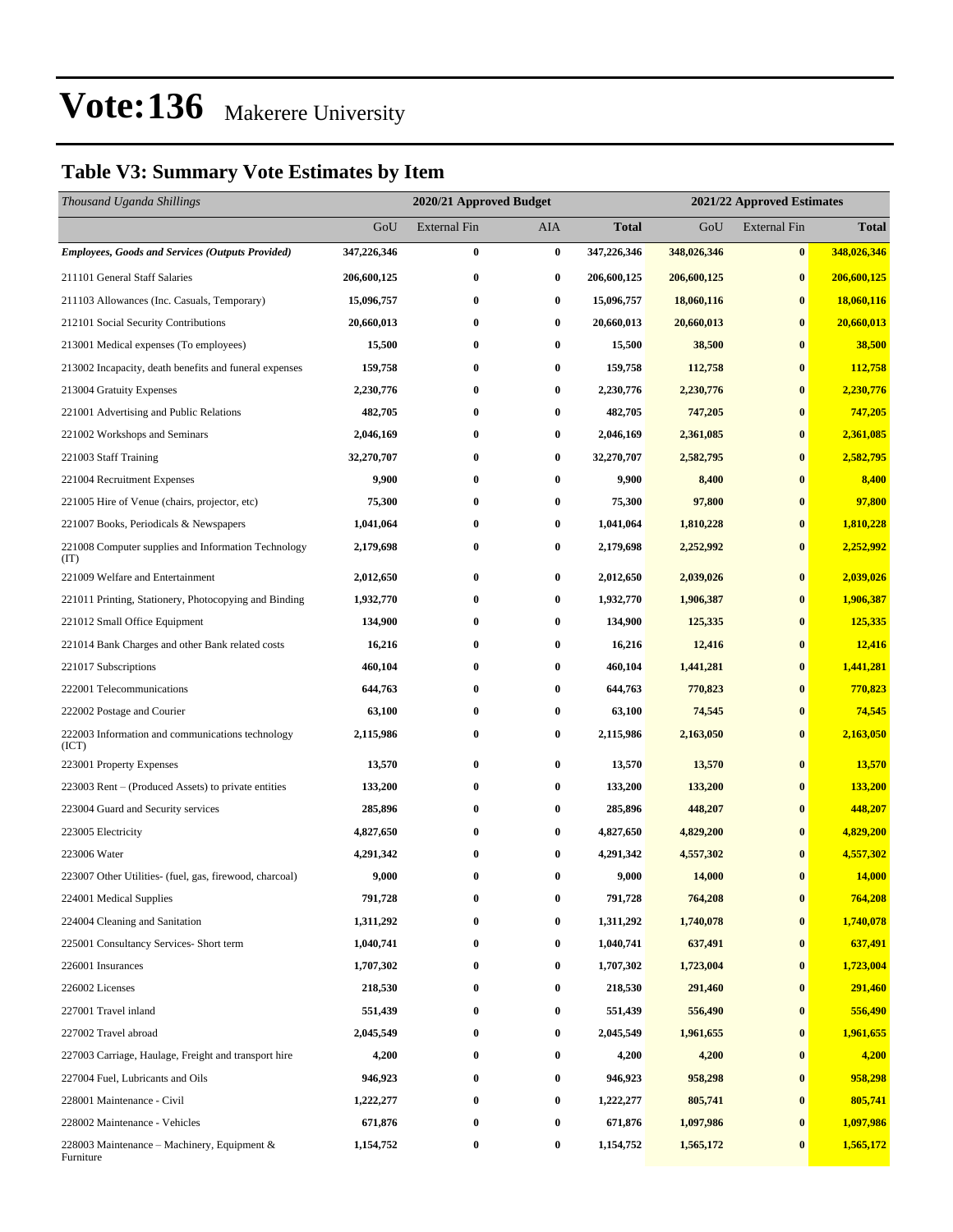| 228004 Maintenance – Other                             | 932,904          | $\bf{0}$     | $\mathbf{0}$   | 932,904     | 506,283      | $\bf{0}$       | 506,283                 |
|--------------------------------------------------------|------------------|--------------|----------------|-------------|--------------|----------------|-------------------------|
| 273102 Incapacity, death benefits and funeral expenses | $\bf{0}$         | $\bf{0}$     | 0              | $\bf{0}$    | 20,000       | $\mathbf{0}$   | 20,000                  |
| 282101 Donations                                       | 5,000            | $\bf{0}$     | $\bf{0}$       | 5,000       | 5,000        | $\mathbf{0}$   | 5,000                   |
| 282103 Scholarships and related costs                  | 34,812,215       | $\bf{0}$     | $\bf{0}$       | 34,812,215  | 59,298,145   | $\bf{0}$       | 59,298,145              |
| <b>Grants, Transfers and Subsides (Outputs Funded)</b> | 1,826,000        | $\bf{0}$     | $\bf{0}$       | 1,826,000   | 1,826,000    | $\bf{0}$       | 1,826,000               |
| 263101 LG Conditional grants                           | 1,626,000        | $\bf{0}$     | $\bf{0}$       | 1,626,000   | $\mathbf{0}$ | $\mathbf{0}$   | $\bf{0}$                |
| 263106 Other Current grants (Current)                  | 200,000          | $\bf{0}$     | $\bf{0}$       | 200,000     | 1,826,000    | $\bf{0}$       | 1,826,000               |
| <b>Investment</b> (Capital Purchases)                  | 14,016,210       | $\bf{0}$     | $\bf{0}$       | 14,016,210  | 15,216,210   | $\mathbf{0}$   | 15,216,210              |
| 312101 Non-Residential Buildings                       | 11,150,000       | $\bf{0}$     | $\bf{0}$       | 11,150,000  | 6,550,000    | $\bf{0}$       | 6,550,000               |
| 312102 Residential Buildings                           | 1,000,000        | $\bf{0}$     | $\bf{0}$       | 1,000,000   | 898,713      | $\bf{0}$       | 898,713                 |
| 312104 Other Structures                                | $\boldsymbol{0}$ | $\bf{0}$     | $\bf{0}$       | $\bf{0}$    | 1,250,000    | $\bf{0}$       | 1,250,000               |
| 312202 Machinery and Equipment                         | 1,350,000        | $\bf{0}$     | $\bf{0}$       | 1,350,000   | 6,311,136    | $\bf{0}$       | 6,311,136               |
| 312203 Furniture & Fixtures                            | 516,210          | $\bf{0}$     | $\bf{0}$       | 516,210     | 206,360      | $\bf{0}$       | 206,360                 |
| <b>Arrears</b>                                         | 667,141          | $\bf{0}$     | $\bf{0}$       | 667,141     | $\bf{0}$     | $\mathbf{0}$   | $\overline{\mathbf{0}}$ |
| 321605 Domestic arrears (Budgeting)                    | 667,141          | $\bf{0}$     | $\bf{0}$       | 667,141     | $\bf{0}$     | $\bf{0}$       | $\bf{0}$                |
| <b>Grand Total Vote 136</b>                            | 363,735,696      | $\bf{0}$     | $\bf{0}$       | 363,735,696 | 365,068,556  | $\mathbf{0}$   | 365,068,556             |
| <b>Total Excluding Arrears</b>                         | 363,068,556      | $\mathbf{0}$ | $\overline{0}$ | 363,068,556 | 365,068,556  | $\overline{0}$ | 365,068,556             |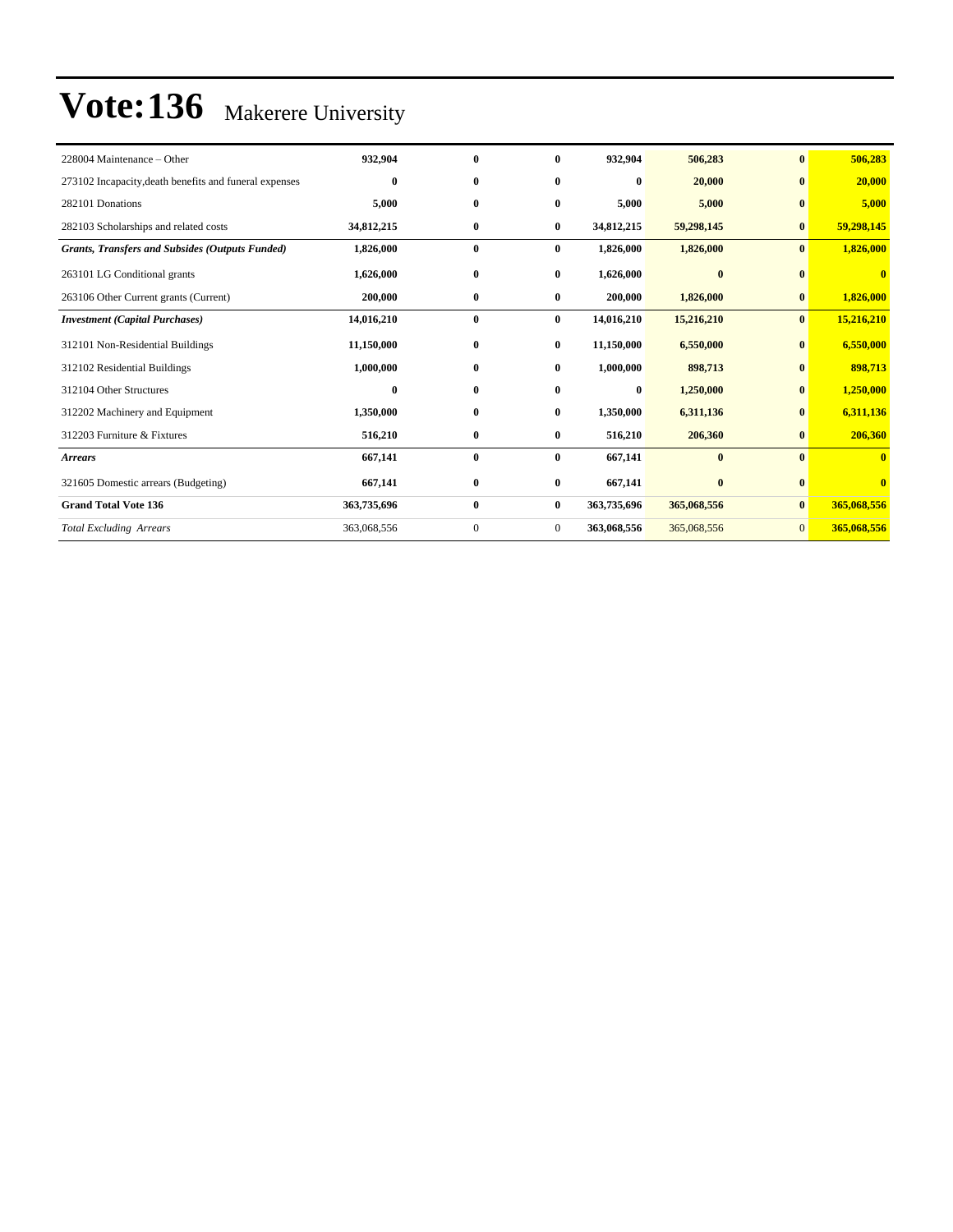#### **Table V4: Detailed Estimates by Sub-SubProgramme, Department,Project and Budget Output and Item**

#### *Sub-SubProgrammme 13 Support Services Programme*

*Recurrent Budget Estimates*

#### **Department 01 Central Administration**

| Thousand Uganda Shillings                                |                  | 2020/21 Approved Budget |                  |              |                  | 2021/22 Approved Estimates |              |
|----------------------------------------------------------|------------------|-------------------------|------------------|--------------|------------------|----------------------------|--------------|
| <b>Outputs Provided</b>                                  | Wage             | Non Wage                | AIA              | <b>Total</b> | Wage             | Non Wage                   | <b>Total</b> |
| <b>Budget Output 071301 Administrative Services</b>      |                  |                         |                  |              |                  |                            |              |
| 211101 General Staff Salaries                            | 206,600,125      | $\boldsymbol{0}$        | $\overline{0}$   | 206,600,125  | 206,600,125      | $\mathbf{0}$               | 206,600,125  |
| 211103 Allowances (Inc. Casuals, Temporary)              | $\boldsymbol{0}$ | 6,408,387               | $\mathbf{0}$     | 6,408,387    | $\mathbf{0}$     | 9,293,802                  | 9,293,802    |
| 212101 Social Security Contributions                     | $\boldsymbol{0}$ | 20,660,013              | $\mathbf{0}$     | 20,660,013   | $\mathbf{0}$     | 20,660,013                 | 20,660,013   |
| 213001 Medical expenses (To employees)                   | $\boldsymbol{0}$ | 5,500                   | $\mathbf{0}$     | 5,500        | $\mathbf{0}$     | 28,500                     | 28,500       |
| 213002 Incapacity, death benefits and funeral expenses   | $\boldsymbol{0}$ | 94,580                  | $\mathbf{0}$     | 94,580       | $\mathbf{0}$     | 31,120                     | 31,120       |
| 213004 Gratuity Expenses                                 | $\boldsymbol{0}$ | 2,230,776               | $\overline{0}$   | 2,230,776    | $\mathbf{0}$     | 2,230,776                  | 2,230,776    |
| 221001 Advertising and Public Relations                  | $\boldsymbol{0}$ | 238,945                 | $\overline{0}$   | 238,945      | $\mathbf{0}$     | 341,617                    | 341,617      |
| 221002 Workshops and Seminars                            | $\boldsymbol{0}$ | 1,206,010               | $\mathbf{0}$     | 1,206,010    | $\mathbf{0}$     | 1,016,089                  | 1,016,089    |
| 221003 Staff Training                                    | $\boldsymbol{0}$ | 1,143,237               | $\mathbf{0}$     | 1,143,237    | $\mathbf{0}$     | 1,154,725                  | 1,154,725    |
| 221004 Recruitment Expenses                              | $\boldsymbol{0}$ | 9,900                   | $\mathbf{0}$     | 9,900        | $\mathbf{0}$     | 8,400                      | 8,400        |
| 221005 Hire of Venue (chairs, projector, etc)            | $\boldsymbol{0}$ | 10,000                  | $\overline{0}$   | 10,000       | $\mathbf{0}$     | 26,500                     | 26,500       |
| 221007 Books, Periodicals & Newspapers                   | $\boldsymbol{0}$ | 71,609                  | $\overline{0}$   | 71,609       | $\mathbf{0}$     | 71,397                     | 71,397       |
| 221008 Computer supplies and Information Technology (IT) | $\boldsymbol{0}$ | 589,365                 | $\mathbf{0}$     | 589,365      | $\mathbf{0}$     | 626,415                    | 626,415      |
| 221009 Welfare and Entertainment                         | $\boldsymbol{0}$ | 757,567                 | $\mathbf{0}$     | 757,567      | $\mathbf{0}$     | 726,401                    | 726,401      |
| 221011 Printing, Stationery, Photocopying and Binding    | $\boldsymbol{0}$ | 446,869                 | $\mathbf{0}$     | 446,869      | $\mathbf{0}$     | 466,259                    | 466,259      |
| 221012 Small Office Equipment                            | $\boldsymbol{0}$ | 87,140                  | $\mathbf{0}$     | 87,140       | $\mathbf{0}$     | 78,375                     | 78,375       |
| 221014 Bank Charges and other Bank related costs         | $\boldsymbol{0}$ | 9,216                   | $\overline{0}$   | 9,216        | $\mathbf{0}$     | 5,416                      | 5,416        |
| 221017 Subscriptions                                     | $\boldsymbol{0}$ | 382,940                 | $\mathbf{0}$     | 382,940      | $\mathbf{0}$     | 1,370,917                  | 1,370,917    |
| 222001 Telecommunications                                | $\boldsymbol{0}$ | 261,540                 | $\mathbf{0}$     | 261,540      | $\mathbf{0}$     | 278,400                    | 278,400      |
| 222002 Postage and Courier                               | $\boldsymbol{0}$ | 12,000                  | $\mathbf{0}$     | 12,000       | $\mathbf{0}$     | 11,600                     | 11,600       |
| 222003 Information and communications technology (ICT)   | $\boldsymbol{0}$ | 2,115,986               | $\overline{0}$   | 2,115,986    | $\mathbf{0}$     | 2,120,600                  | 2,120,600    |
| 223001 Property Expenses                                 | $\boldsymbol{0}$ | 13,570                  | $\mathbf{0}$     | 13,570       | $\mathbf{0}$     | 13,570                     | 13,570       |
| 223004 Guard and Security services                       | $\boldsymbol{0}$ | 200,056                 | $\mathbf{0}$     | 200,056      | $\mathbf{0}$     | 300,056                    | 300,056      |
| 223005 Electricity                                       | $\boldsymbol{0}$ | 4,827,650               | $\boldsymbol{0}$ | 4,827,650    | $\mathbf{0}$     | 4,829,200                  | 4,829,200    |
| 223006 Water                                             | $\boldsymbol{0}$ | 4,291,342               | $\mathbf{0}$     | 4,291,342    | $\mathbf{0}$     | 4,557,302                  | 4,557,302    |
| 223007 Other Utilities- (fuel, gas, firewood, charcoal)  | $\boldsymbol{0}$ | 3,000                   | $\mathbf{0}$     | 3,000        | $\mathbf{0}$     | $\mathbf{0}$               | $\bf{0}$     |
| 224001 Medical Supplies                                  | $\boldsymbol{0}$ | 180,000                 | $\mathbf{0}$     | 180,000      | $\mathbf{0}$     | 154,981                    | 154,981      |
| 224004 Cleaning and Sanitation                           | $\boldsymbol{0}$ | 666,495                 | $\boldsymbol{0}$ | 666,495      | $\boldsymbol{0}$ | 1,073,482                  | 1,073,482    |
| 225001 Consultancy Services- Short term                  | $\boldsymbol{0}$ | 1,040,741               | $\overline{0}$   | 1,040,741    | $\mathbf{0}$     | 637,491                    | 637,491      |
| 226001 Insurances                                        | $\boldsymbol{0}$ | 1,637,202               | $\boldsymbol{0}$ | 1,637,202    | $\mathbf{0}$     | 1,641,814                  | 1,641,814    |
| 226002 Licenses                                          | $\boldsymbol{0}$ | 207,230                 | $\boldsymbol{0}$ | 207,230      | $\boldsymbol{0}$ | 200,460                    | 200,460      |
| 227001 Travel inland                                     | $\boldsymbol{0}$ | 269,512                 | $\boldsymbol{0}$ | 269,512      | $\boldsymbol{0}$ | 213,770                    | 213,770      |
| 227002 Travel abroad                                     | $\boldsymbol{0}$ | 1,194,381               | $\boldsymbol{0}$ | 1,194,381    | $\mathbf{0}$     | 1,087,557                  | 1,087,557    |
| 227003 Carriage, Haulage, Freight and transport hire     | $\mathbf{0}$     | 200                     | $\boldsymbol{0}$ | 200          | $\mathbf{0}$     | 200                        | <b>200</b>   |
| 227004 Fuel, Lubricants and Oils                         | $\boldsymbol{0}$ | 335,693                 | $\boldsymbol{0}$ | 335,693      | $\boldsymbol{0}$ | 346,593                    | 346,593      |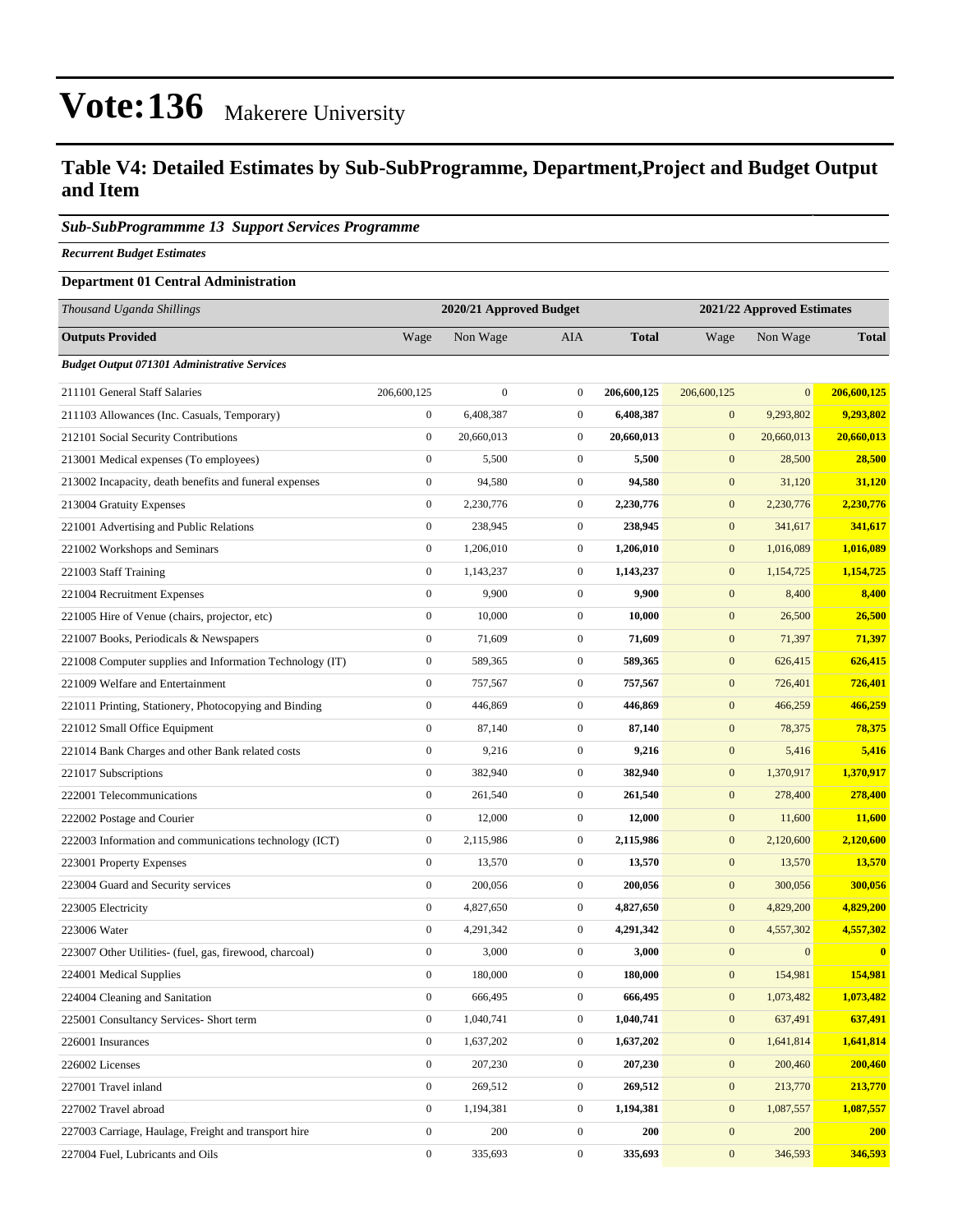| 228001 Maintenance - Civil                                     | $\boldsymbol{0}$ | 709,903          | $\mathbf{0}$     | 709,903     | $\mathbf{0}$          | 219,367      | 219,367      |
|----------------------------------------------------------------|------------------|------------------|------------------|-------------|-----------------------|--------------|--------------|
| 228002 Maintenance - Vehicles                                  | $\boldsymbol{0}$ | 291,986          | $\boldsymbol{0}$ | 291,986     | $\mathbf{0}$          | 612,166      | 612,166      |
| 228003 Maintenance – Machinery, Equipment & Furniture          | $\boldsymbol{0}$ | 367,004          | $\overline{0}$   | 367,004     | $\boldsymbol{0}$      | 779,383      | 779,383      |
| 228004 Maintenance – Other                                     | $\boldsymbol{0}$ | 451,329          | $\mathbf{0}$     | 451,329     | $\mathbf{0}$          | 134,556      | 134,556      |
| 273102 Incapacity, death benefits and funeral expenses         | $\boldsymbol{0}$ | $\overline{0}$   | $\mathbf{0}$     | $\bf{0}$    | $\mathbf{0}$          | 20,000       | 20,000       |
| 282101 Donations                                               | $\mathbf{0}$     | 5,000            | $\mathbf{0}$     | 5,000       | $\mathbf{0}$          | 5,000        | 5,000        |
| 282103 Scholarships and related costs                          | $\boldsymbol{0}$ | 4,578,106        | $\boldsymbol{0}$ | 4,578,106   | $\mathbf{0}$          | 1,185,715    | 1,185,715    |
| <b>Total Cost of Budget Output 01</b>                          | 206,600,125      | 58,011,979       | 0                | 264,612,104 | 206,600,125           | 58,559,984   | 265,160,109  |
| <b>Budget Output 071309 Academic Affairs (Inc.Convocation)</b> |                  |                  |                  |             |                       |              |              |
| 211103 Allowances (Inc. Casuals, Temporary)                    | $\boldsymbol{0}$ | 478,234          | $\mathbf{0}$     | 478,234     | $\mathbf{0}$          | 522,200      | 522,200      |
| 213001 Medical expenses (To employees)                         | $\boldsymbol{0}$ | 10,000           | $\mathbf{0}$     | 10,000      | $\mathbf{0}$          | 10,000       | 10,000       |
| 213002 Incapacity, death benefits and funeral expenses         | $\boldsymbol{0}$ | 5,000            | $\mathbf{0}$     | 5,000       | $\mathbf{0}$          | 5,000        | 5,000        |
| 221001 Advertising and Public Relations                        | $\boldsymbol{0}$ | 29,000           | $\boldsymbol{0}$ | 29,000      | $\mathbf{0}$          | 29,000       | 29,000       |
| 221002 Workshops and Seminars                                  | $\boldsymbol{0}$ | 259,320          | $\boldsymbol{0}$ | 259,320     | $\mathbf{0}$          | 259,320      | 259,320      |
| 221007 Books, Periodicals & Newspapers                         | $\boldsymbol{0}$ | 4,576            | $\mathbf{0}$     | 4,576       | $\mathbf{0}$          | 4,576        | 4,576        |
| 221008 Computer supplies and Information Technology (IT)       | $\boldsymbol{0}$ | 18,600           | $\mathbf{0}$     | 18,600      | $\mathbf{0}$          | 18,600       | 18,600       |
| 221009 Welfare and Entertainment                               | $\boldsymbol{0}$ | 110.593          | $\boldsymbol{0}$ | 110,593     | $\mathbf{0}$          | 110,593      | 110,593      |
| 221011 Printing, Stationery, Photocopying and Binding          | $\boldsymbol{0}$ | 508,245          | $\boldsymbol{0}$ | 508,245     | $\mathbf{0}$          | 508,245      | 508,245      |
| 222001 Telecommunications                                      | $\boldsymbol{0}$ | 16,560           | $\mathbf{0}$     | 16,560      | $\mathbf{0}$          | 16,560       | 16,560       |
| 222002 Postage and Courier                                     | $\boldsymbol{0}$ | 9,100            | $\mathbf{0}$     | 9,100       | $\mathbf{0}$          | 9,100        | 9,100        |
| 223004 Guard and Security services                             | $\boldsymbol{0}$ | 24,720           | $\mathbf{0}$     | 24,720      | $\mathbf{0}$          | 24,720       | 24,720       |
| 224004 Cleaning and Sanitation                                 | $\boldsymbol{0}$ | 10,470           | $\boldsymbol{0}$ | 10,470      | $\mathbf{0}$          | 10,470       | 10,470       |
| 226001 Insurances                                              | $\boldsymbol{0}$ | 11,850           | $\boldsymbol{0}$ | 11,850      | $\mathbf{0}$          | 11,850       | 11,850       |
| 227001 Travel inland                                           | $\boldsymbol{0}$ | 40,720           | $\boldsymbol{0}$ | 40,720      | $\mathbf{0}$          | 40,720       | 40,720       |
| 227002 Travel abroad                                           | $\boldsymbol{0}$ | 198,300          | $\mathbf{0}$     | 198,300     | $\mathbf{0}$          | 70,000       | 70,000       |
| 227004 Fuel, Lubricants and Oils                               | $\boldsymbol{0}$ | 61,800           | $\mathbf{0}$     | 61,800      | $\mathbf{0}$          | 61,800       | 61,800       |
| 228001 Maintenance - Civil                                     | $\boldsymbol{0}$ | 5,000            | $\mathbf{0}$     | 5,000       | $\mathbf{0}$          | 5,000        | 5,000        |
| 228002 Maintenance - Vehicles                                  | $\boldsymbol{0}$ | 30,000           | $\boldsymbol{0}$ | 30,000      | $\mathbf{0}$          | 30,000       | 30,000       |
| 228003 Maintenance - Machinery, Equipment & Furniture          | $\boldsymbol{0}$ | 64,000           | $\boldsymbol{0}$ | 64,000      | $\mathbf{0}$          | 64,000       | 64,000       |
| 282103 Scholarships and related costs                          | $\boldsymbol{0}$ | 2,571,700        | $\mathbf{0}$     | 2,571,700   | $\mathbf{0}$          | 2,700,000    | 2,700,000    |
| <b>Total Cost of Budget Output 09</b>                          | 0                | 4,467,788        | 0                | 4,467,788   | $\boldsymbol{\theta}$ | 4,511,754    | 4,511,754    |
| <b>Budget Output 071310 Library Affairs</b>                    |                  |                  |                  |             |                       |              |              |
| 211103 Allowances (Inc. Casuals, Temporary)                    | $\boldsymbol{0}$ | 135,778          | $\boldsymbol{0}$ | 135,778     | $\boldsymbol{0}$      | 135,767      | 135,767      |
| 213002 Incapacity, death benefits and funeral expenses         | $\boldsymbol{0}$ | 3,000            | $\boldsymbol{0}$ | 3,000       | $\mathbf{0}$          | 3,000        | 3,000        |
| 221001 Advertising and Public Relations                        | $\boldsymbol{0}$ | 5,000            | $\boldsymbol{0}$ | 5,000       | $\mathbf{0}$          | 15,000       | 15,000       |
| 221002 Workshops and Seminars                                  | $\mathbf{0}$     | 8,000            | $\boldsymbol{0}$ | 8,000       | $\boldsymbol{0}$      | 20,000       | 20,000       |
| 221003 Staff Training                                          | $\boldsymbol{0}$ | $\boldsymbol{0}$ | $\boldsymbol{0}$ | $\bf{0}$    | $\boldsymbol{0}$      | 25,000       | 25,000       |
| 221007 Books, Periodicals & Newspapers                         | $\mathbf{0}$     | 16,000           | $\boldsymbol{0}$ | 16,000      | $\boldsymbol{0}$      | 740,000      | 740,000      |
| 221008 Computer supplies and Information Technology (IT)       | $\boldsymbol{0}$ | 265,600          | $\boldsymbol{0}$ | 265,600     | $\mathbf{0}$          | $\mathbf{0}$ | $\mathbf{0}$ |
| 221009 Welfare and Entertainment                               | $\boldsymbol{0}$ | 27,000           | $\boldsymbol{0}$ | 27,000      | $\boldsymbol{0}$      | 55,000       | 55,000       |
| 221011 Printing, Stationery, Photocopying and Binding          | $\mathbf{0}$     | 60,000           | $\boldsymbol{0}$ | 60,000      | $\boldsymbol{0}$      | 60,000       | 60,000       |
| 221017 Subscriptions                                           | $\boldsymbol{0}$ | 15,000           | $\boldsymbol{0}$ | 15,000      | $\mathbf{0}$          | 5,000        | 5,000        |
| 222001 Telecommunications                                      | $\mathbf{0}$     | 7,500            | $\boldsymbol{0}$ | 7,500       | $\boldsymbol{0}$      | 17,300       | 17,300       |
| 224004 Cleaning and Sanitation                                 | $\boldsymbol{0}$ | 15,000           | $\boldsymbol{0}$ | 15,000      | $\mathbf{0}$          | 35,000       | 35,000       |
| 227001 Travel inland                                           | $\boldsymbol{0}$ | 19,707           | $\boldsymbol{0}$ | 19,707      | $\boldsymbol{0}$      | 30,000       | 30,000       |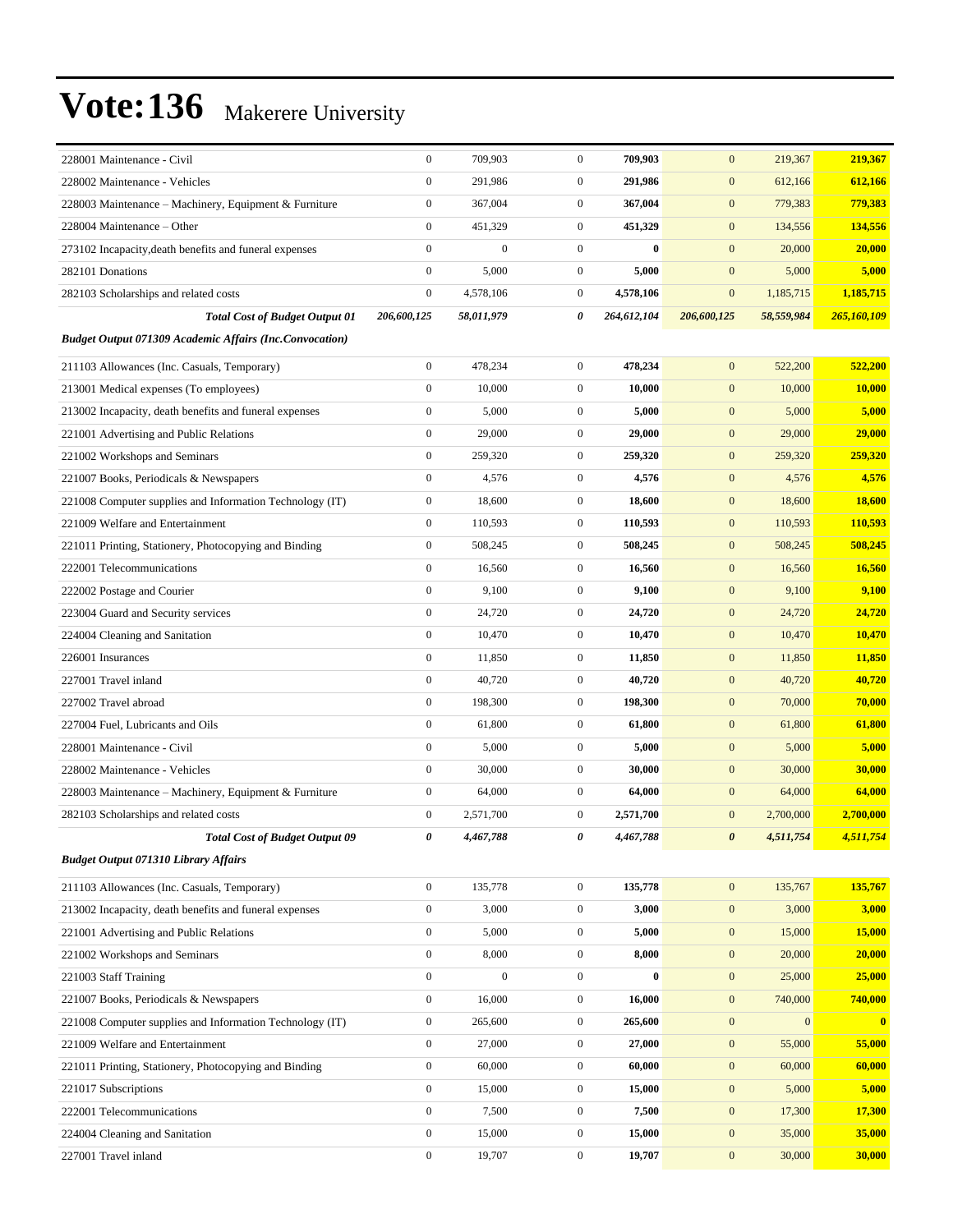| 227002 Travel abroad                                                           | $\boldsymbol{0}$          | 30,000                | $\boldsymbol{0}$      | 30,000           | $\mathbf{0}$              | 50,000                | 50,000       |
|--------------------------------------------------------------------------------|---------------------------|-----------------------|-----------------------|------------------|---------------------------|-----------------------|--------------|
| 227004 Fuel, Lubricants and Oils                                               | $\boldsymbol{0}$          | 16,000                | $\overline{0}$        | 16,000           | $\boldsymbol{0}$          | 16,000                | 16,000       |
| 228001 Maintenance - Civil                                                     | $\overline{0}$            | 40,000                | $\overline{0}$        | 40,000           | $\mathbf{0}$              | 40,000                | 40,000       |
| 228002 Maintenance - Vehicles                                                  | $\boldsymbol{0}$          | 10,000                | $\mathbf{0}$          | 10,000           | $\mathbf{0}$              | 15,000                | 15,000       |
| 228003 Maintenance - Machinery, Equipment & Furniture                          | $\boldsymbol{0}$          | 132,000               | $\mathbf{0}$          | 132,000          | $\mathbf{0}$              | 100,000               | 100,000      |
| 228004 Maintenance – Other                                                     | $\boldsymbol{0}$          | 60,000                | $\mathbf{0}$          | 60,000           | $\mathbf{0}$              | 60,000                | 60,000       |
| <b>Total Cost of Budget Output 10</b>                                          | 0                         | 865,585               | 0                     | 865,585          | $\boldsymbol{\theta}$     | 1,422,067             | 1,422,067    |
| <b>Budget Output 071312 Research, Consultancy and Publications</b>             |                           |                       |                       |                  |                           |                       |              |
| 221003 Staff Training                                                          | $\boldsymbol{0}$          | 30,000,000            | $\mathbf{0}$          | 30,000,000       | $\mathbf{0}$              | $\mathbf{0}$          | $\bf{0}$     |
| 282103 Scholarships and related costs                                          | $\boldsymbol{0}$          | $\boldsymbol{0}$      | $\overline{0}$        | $\bf{0}$         | $\mathbf{0}$              | 30,000,000            | 30,000,000   |
| <b>Total Cost of Budget Output 12</b>                                          | 0                         | 30,000,000            | 0                     | 30,000,000       | $\boldsymbol{\theta}$     | 30,000,000            | 30,000,000   |
| <b>Budget Output 071313 Students Welfare</b>                                   |                           |                       |                       |                  |                           |                       |              |
| 213002 Incapacity, death benefits and funeral expenses                         | $\boldsymbol{0}$          | $\boldsymbol{0}$      | $\overline{0}$        | $\bf{0}$         | $\mathbf{0}$              | 1,260                 | 1,260        |
| 221001 Advertising and Public Relations                                        | $\overline{0}$            | $\boldsymbol{0}$      | $\overline{0}$        | $\bf{0}$         | $\boldsymbol{0}$          | 7,000                 | 7,000        |
| 221003 Staff Training                                                          | $\boldsymbol{0}$          | $\boldsymbol{0}$      | $\overline{0}$        | $\bf{0}$         | $\mathbf{0}$              | 2,000                 | 2,000        |
| 221007 Books, Periodicals & Newspapers                                         | $\overline{0}$            | $\boldsymbol{0}$      | $\overline{0}$        | $\bf{0}$         | $\mathbf{0}$              | 960                   | 960          |
| 221008 Computer supplies and Information Technology (IT)                       | $\boldsymbol{0}$          | $\boldsymbol{0}$      | $\overline{0}$        | $\bf{0}$         | $\mathbf{0}$              | 21,138                | 21,138       |
| 221009 Welfare and Entertainment                                               | $\overline{0}$            | $\boldsymbol{0}$      | $\overline{0}$        | $\bf{0}$         | $\boldsymbol{0}$          | 14,160                | 14,160       |
| 221011 Printing, Stationery, Photocopying and Binding                          | $\overline{0}$            | $\boldsymbol{0}$      | $\overline{0}$        | $\bf{0}$         | $\boldsymbol{0}$          | 9,000                 | 9,000        |
| 221012 Small Office Equipment                                                  | $\overline{0}$            | $\boldsymbol{0}$      | $\overline{0}$        | $\bf{0}$         | $\mathbf{0}$              | 1,000                 | 1,000        |
| 221017 Subscriptions                                                           | $\overline{0}$            | $\boldsymbol{0}$      | $\overline{0}$        | $\bf{0}$         | $\mathbf{0}$              | 5,500                 | 5,500        |
| 222001 Telecommunications                                                      | $\boldsymbol{0}$          | $\boldsymbol{0}$      | $\overline{0}$        | $\boldsymbol{0}$ | $\mathbf{0}$              | 3,360                 | 3,360        |
| 224004 Cleaning and Sanitation                                                 | $\overline{0}$            | $\boldsymbol{0}$      | $\overline{0}$        | $\bf{0}$         | $\boldsymbol{0}$          | 3,370                 | 3,370        |
| 226001 Insurances                                                              | $\overline{0}$            | $\boldsymbol{0}$      | $\overline{0}$        | $\bf{0}$         | $\boldsymbol{0}$          | 200                   | 200          |
| 227001 Travel inland                                                           | $\overline{0}$            | $\boldsymbol{0}$      | $\overline{0}$        | $\bf{0}$         | $\mathbf{0}$              | 15,000                | 15,000       |
| 227002 Travel abroad                                                           | $\overline{0}$            | $\boldsymbol{0}$      | $\overline{0}$        | $\bf{0}$         | $\mathbf{0}$              | 30,000                | 30,000       |
| 227004 Fuel, Lubricants and Oils                                               | $\boldsymbol{0}$          | $\boldsymbol{0}$      | $\overline{0}$        | $\bf{0}$         | $\mathbf{0}$              | 6,500                 | 6,500        |
| 228001 Maintenance - Civil                                                     | $\overline{0}$            | $\boldsymbol{0}$      | $\overline{0}$        | $\bf{0}$         | $\mathbf{0}$              | 5,000                 | 5,000        |
| 228002 Maintenance - Vehicles                                                  | $\overline{0}$            | $\boldsymbol{0}$      | $\overline{0}$        | $\bf{0}$         | $\mathbf{0}$              | 10,000                | 10,000       |
| 282103 Scholarships and related costs                                          | $\boldsymbol{0}$          | 15,060,869            | $\overline{0}$        | 15,060,869       | $\boldsymbol{0}$          | 12,851,648            | 12,851,648   |
| <b>Total Cost of Budget Output 13</b>                                          | $\pmb{\theta}$            | 15,060,869            | 0                     | 15,060,869       | $\boldsymbol{\theta}$     | 12,987,096            | 12,987,096   |
| <b>Total Cost Of Outputs Provided</b>                                          | 206,600,125               | 108,406,221           | $\bf{0}$              | 315,006,346      | 206,600,125               | 107,480,901           | 314,081,026  |
| <b>Outputs Funded</b>                                                          | Wage                      | Non Wage              | AIA                   | <b>Total</b>     | Wage                      | Non Wage              | <b>Total</b> |
| Budget Output 071351 Contributions to Research and International Organizations |                           |                       |                       |                  |                           |                       |              |
| 263106 Other Current grants (Current)                                          | $\boldsymbol{0}$          | 200,000               | $\overline{0}$        | 200,000          | $\boldsymbol{0}$          | 200,000               | 200,000      |
| o/w research funds for quality assurance                                       | $\boldsymbol{\mathit{0}}$ | 200,000               | $\boldsymbol{\theta}$ | 200,000          | $\boldsymbol{\mathit{0}}$ | $\boldsymbol{\theta}$ | $\bf{0}$     |
| o/w current grants(Quality assurance)                                          | $\boldsymbol{\mathit{0}}$ | $\boldsymbol{\theta}$ | $\boldsymbol{\theta}$ | $\bf{0}$         | $\boldsymbol{\theta}$     | 200,000               | 200,000      |
| <b>Total Cost of Budget Output 51</b>                                          | 0                         | 200,000               | 0                     | 200,000          | $\pmb{\theta}$            | 200,000               | 200,000      |
| <b>Budget Output 071352 Support to Infectious Diseases Institute</b>           |                           |                       |                       |                  |                           |                       |              |
| 263101 LG Conditional grants                                                   | $\boldsymbol{0}$          | 1,626,000             | $\boldsymbol{0}$      | 1,626,000        | $\boldsymbol{0}$          | $\vert 0 \vert$       | $\bf{0}$     |
| o/w IDI FUNDS                                                                  | $\boldsymbol{\theta}$     | 1,626,000             | $\theta$              | 1,626,000        | $\boldsymbol{\theta}$     | $\boldsymbol{\theta}$ | $\bf{0}$     |
| 263106 Other Current grants (Current)                                          | $\boldsymbol{0}$          | $\boldsymbol{0}$      | $\boldsymbol{0}$      | $\boldsymbol{0}$ | $\boldsymbol{0}$          | 1,626,000             | 1,626,000    |
|                                                                                |                           |                       |                       |                  |                           |                       |              |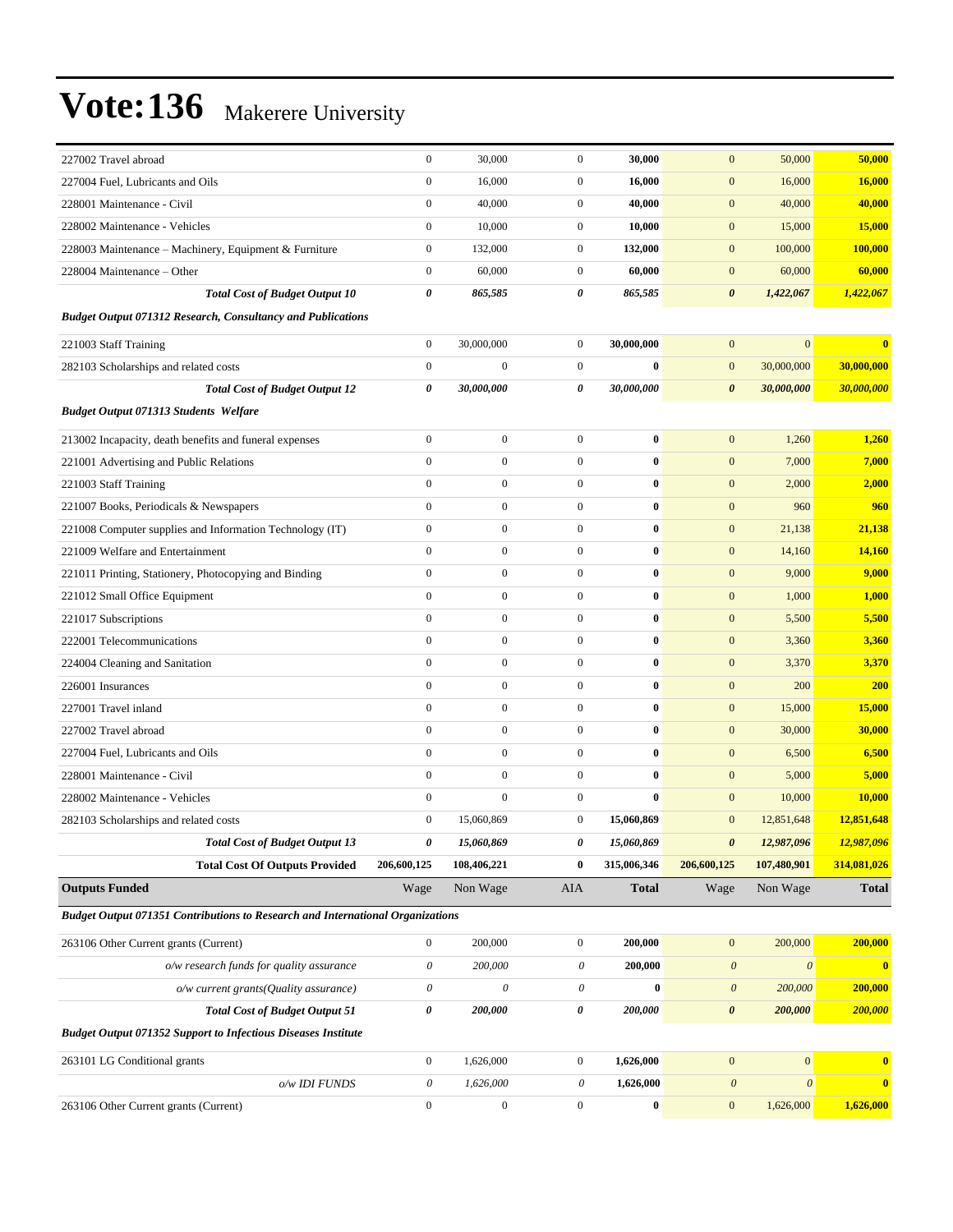| o/w Support to Infectious Diseases Institute (IDI)                                                | $\theta$         | $\theta$                      | 0                | $\bf{0}$     | $\boldsymbol{\theta}$ | 1,626,000                     | 1,626,000               |
|---------------------------------------------------------------------------------------------------|------------------|-------------------------------|------------------|--------------|-----------------------|-------------------------------|-------------------------|
| <b>Total Cost of Budget Output 52</b>                                                             | 0                | 1,626,000                     | 0                | 1,626,000    | $\boldsymbol{\theta}$ | 1,626,000                     | 1,626,000               |
| <b>Total Cost Of Outputs Funded</b>                                                               | $\bf{0}$         | 1,826,000                     | $\bf{0}$         | 1,826,000    | $\bf{0}$              | 1,826,000                     | 1,826,000               |
| <b>Arrears</b>                                                                                    | Wage             | Non Wage                      | AIA              | <b>Total</b> | Wage                  | Non Wage                      | <b>Total</b>            |
| <b>Budget Output 071399 Arrears</b>                                                               |                  |                               |                  |              |                       |                               |                         |
| 321605 Domestic arrears (Budgeting)                                                               | $\boldsymbol{0}$ | 260,497                       | $\mathbf{0}$     | 260,497      | $\mathbf{0}$          | $\boldsymbol{0}$              | $\overline{\mathbf{0}}$ |
| <b>Total Cost of Budget Output 99</b>                                                             | 0                | 260,497                       | 0                | 260,497      | $\boldsymbol{\theta}$ | $\boldsymbol{\theta}$         | $\boldsymbol{\theta}$   |
| <b>Total Cost Of Arrears</b>                                                                      | $\bf{0}$         | 260,497                       | $\bf{0}$         | 260,497      | $\bf{0}$              | $\bf{0}$                      | $\bf{0}$                |
| <b>Total Cost for Department 01</b>                                                               | 206,600,125      | 110,492,717                   | $\bf{0}$         | 317,092,842  | 206,600,125           | 109,306,901                   | 315,907,026             |
| <b>Total Excluding Arrears</b>                                                                    | 206,600,125      | 110,232,221                   | $\boldsymbol{0}$ | 316,832,346  | 206,600,125           | 109,306,901                   | 315,907,026             |
| <b>Development Budget Estimates</b>                                                               |                  |                               |                  |              |                       |                               |                         |
| Project 1603 Retooling of Makerere University                                                     |                  |                               |                  |              |                       |                               |                         |
| Thousand Uganda Shillings                                                                         |                  | 2020/21 Approved Budget       |                  |              |                       | 2021/22 Draft Estimates       |                         |
| <b>Outputs Provided</b>                                                                           |                  | <b>GoU Dev't External Fin</b> | <b>AIA</b>       | Total        |                       | GoU Dev't External Fin        | <b>Total</b>            |
| <b>Budget Output 071310 Library Affairs</b>                                                       |                  |                               |                  |              |                       |                               |                         |
| 211103 Allowances (Inc. Casuals, Temporary)                                                       | 41,600           | $\boldsymbol{0}$              | $\boldsymbol{0}$ | 41,600       | 41,600                | $\boldsymbol{0}$              | 41,600                  |
| 221007 Books, Periodicals & Newspapers                                                            | 798,400          | $\boldsymbol{0}$              | $\boldsymbol{0}$ | 798,400      | 798,400               | $\mathbf{0}$                  | 798,400                 |
| 221008 Computer supplies and Information Technology (IT)                                          | 511,000          | $\boldsymbol{0}$              | $\boldsymbol{0}$ | 511,000      | 511,000               | $\mathbf{0}$                  | 511,000                 |
| 228003 Maintenance - Machinery, Equipment & Furniture                                             | 99,000           | $\boldsymbol{0}$              | $\boldsymbol{0}$ | 99,000       | 99,000                | $\mathbf{0}$                  | 99,000                  |
| 282103 Scholarships and related costs                                                             | 50,000           | $\boldsymbol{0}$              | $\boldsymbol{0}$ | 50,000       | 50,000                | $\mathbf{0}$                  | 50,000                  |
| Total Cost Of Budget Output 071310                                                                | 1,500,000        | 0                             | 0                | 1,500,000    | 1,500,000             | $\boldsymbol{\theta}$         | 1,500,000               |
| <b>Total Cost for Outputs Provided</b>                                                            | 1,500,000        | $\boldsymbol{0}$              | $\boldsymbol{0}$ | 1,500,000    | 1,500,000             | $\mathbf{0}$                  | 1,500,000               |
| <b>Capital Purchases</b>                                                                          |                  | <b>GoU Dev't External Fin</b> | <b>AIA</b>       | Total        |                       | <b>GoU Dev't External Fin</b> | <b>Total</b>            |
| Budget Output 071377 Purchase of Specialised Machinery & Equipment                                |                  |                               |                  |              |                       |                               |                         |
| 312202 Machinery and Equipment                                                                    | 1,350,000        | $\boldsymbol{0}$              | $\boldsymbol{0}$ | 1,350,000    | 6,311,136             | $\mathbf{0}$                  | 6,311,136               |
| <b>Total Cost Of Budget Output 071377</b>                                                         | 1,350,000        | 0                             | 0                | 1,350,000    | 6,311,136             | $\boldsymbol{\theta}$         | 6,311,136               |
| <b>Budget Output 071378 Purchase of Office and Residential Furniture and Fittings</b>             |                  |                               |                  |              |                       |                               |                         |
| 312203 Furniture & Fixtures                                                                       | 516,210          | $\mathbf{0}$                  | $\boldsymbol{0}$ | 516,210      | 206,360               | $\mathbf{0}$                  | 206,360                 |
| Total Cost Of Budget Output 071378                                                                | 516,210          | 0                             | 0                | 516,210      | 206,360               | $\boldsymbol{\theta}$         | <b>206,360</b>          |
| <b>Budget Output 071379 Acquisition of Other Capital Assets</b>                                   |                  |                               |                  |              |                       |                               |                         |
| 312104 Other Structures                                                                           | $\boldsymbol{0}$ | $\boldsymbol{0}$              | $\boldsymbol{0}$ | $\bf{0}$     | 1,250,000             | $\boldsymbol{0}$              | 1,250,000               |
| Total Cost Of Budget Output 071379                                                                | $\pmb{\theta}$   | 0                             | 0                | 0            | 1,250,000             | $\boldsymbol{\theta}$         | 1,250,000               |
| <b>Budget Output 071380 Construction and Rehabilitation of Learning Facilities (Universities)</b> |                  |                               |                  |              |                       |                               |                         |
| 312101 Non-Residential Buildings                                                                  | 10,500,000       | $\boldsymbol{0}$              | $\boldsymbol{0}$ | 10,500,000   | 6,150,000             | $\mathbf{0}$                  | 6,150,000               |
| Total Cost Of Budget Output 071380                                                                | 10,500,000       | 0                             | 0                | 10,500,000   | 6,150,000             | $\boldsymbol{\theta}$         | 6,150,000               |
| <b>Budget Output 071381 Lecture Room Construction and Rehabilitation (Universities)</b>           |                  |                               |                  |              |                       |                               |                         |
| 312101 Non-Residential Buildings                                                                  | 650,000          | $\boldsymbol{0}$              | $\boldsymbol{0}$ | 650,000      | 400,000               | $\mathbf{0}$                  | 400,000                 |
| Total Cost Of Budget Output 071381                                                                | 650,000          | 0                             | 0                | 650,000      | 400,000               | $\pmb{\theta}$                | 400,000                 |
| <b>Budget Output 071382 Construction and Rehabilitation of Accommodation Facilities</b>           |                  |                               |                  |              |                       |                               |                         |
| 312102 Residential Buildings                                                                      | 1,000,000        | $\boldsymbol{0}$              | $\boldsymbol{0}$ | 1,000,000    | 898,713               | $\boldsymbol{0}$              | 898,713                 |
| <b>Total Cost Of Budget Output 071382</b>                                                         | 1,000,000        | 0                             | 0                | 1,000,000    | 898,713               | 0                             | 898,713                 |
| <b>Total Cost for Capital Purchases</b>                                                           | 14,016,210       | $\boldsymbol{0}$              | $\boldsymbol{0}$ | 14,016,210   | 15,216,210            | $\boldsymbol{0}$              | 15,216,210              |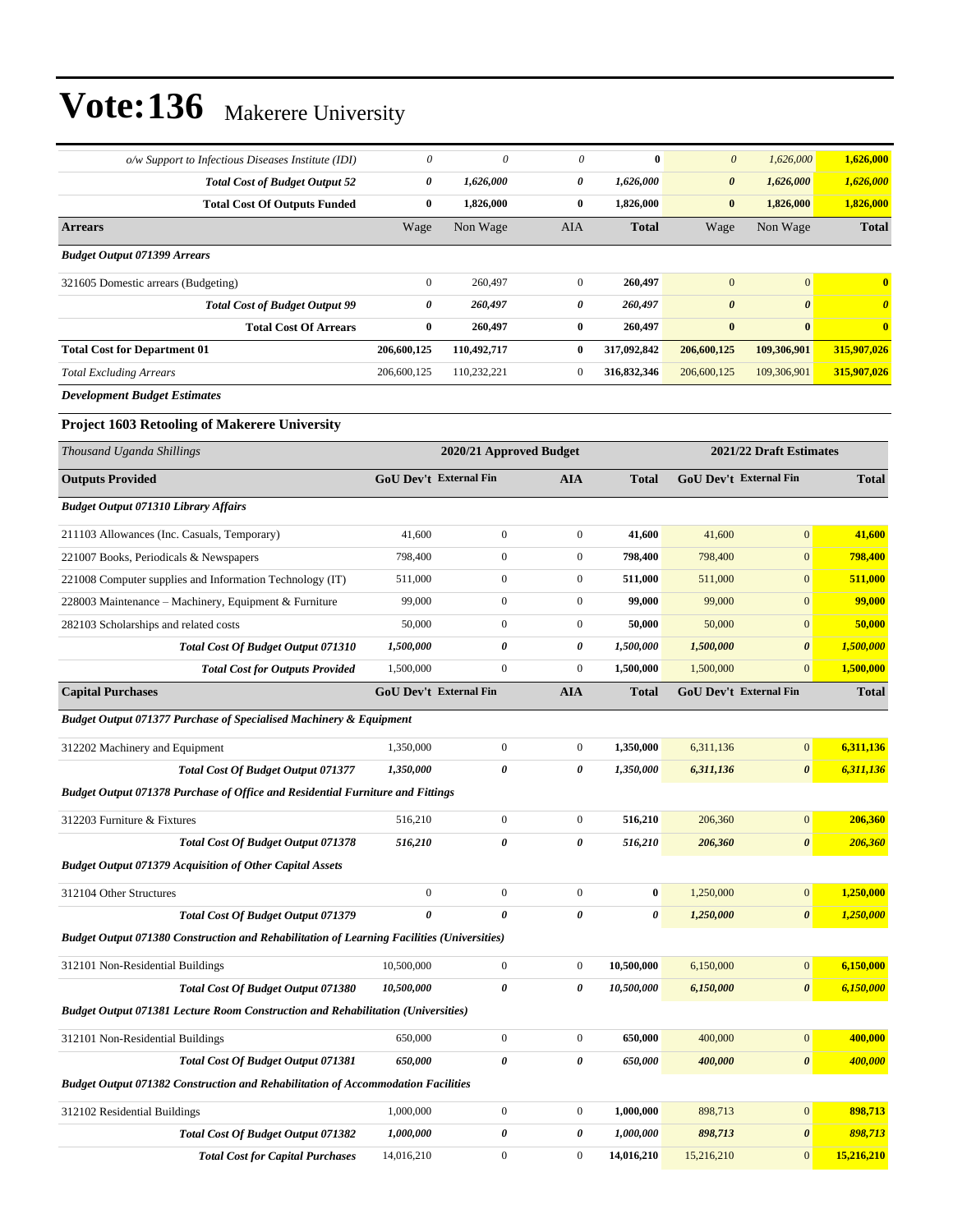| <b>Arrears</b>                                                       | <b>GoU Dev't External Fin</b> |                     | <b>AIA</b>     | <b>Total</b> | <b>GoU Dev't External Fin</b> |                       | <b>Total</b>          |
|----------------------------------------------------------------------|-------------------------------|---------------------|----------------|--------------|-------------------------------|-----------------------|-----------------------|
| <b>Budget Output 071399 Arrears</b>                                  |                               |                     |                |              |                               |                       |                       |
| 321605 Domestic arrears (Budgeting)                                  | 406,644                       | $\mathbf{0}$        | $\mathbf{0}$   | 406,644      | $\overline{0}$                | $\mathbf{0}$          | $\overline{0}$        |
| Total Cost Of Budget Output 071399                                   | 406,644                       | 0                   | 0              | 406,644      | $\boldsymbol{\theta}$         | $\boldsymbol{\theta}$ | $\boldsymbol{\theta}$ |
| <b>Total Cost for Arrears</b>                                        | 406,644                       | 0                   | $\overline{0}$ | 406,644      | $\overline{0}$                | $\mathbf{0}$          | $\mathbf{0}$          |
| <b>Total Cost for Project: 1603</b>                                  | 15,922,854                    | 0                   | $\mathbf{0}$   | 15,922,854   | 16,716,210                    | $\overline{0}$        | 16,716,210            |
| <b>Total Excluding Arrears</b>                                       | 15,516,210                    | $\mathbf{0}$        | $\overline{0}$ | 15,516,210   | 16,716,210                    | $\mathbf{0}$          | 16,716,210            |
|                                                                      | GoU                           | <b>External Fin</b> | <b>AIA</b>     | <b>Total</b> | GoU                           | <b>External Fin</b>   | <b>Total</b>          |
| <b>Total Cost for Sub-SubProgramme 13</b>                            | 333,015,696                   | $\mathbf{0}$        | 0              | 333,015,696  | 332,623,236                   | $\bf{0}$              | 332,623,236           |
| <b>Total Excluding Arrears</b>                                       | 333,015,696                   | $\overline{0}$      | $\mathbf{0}$   | 333,015,696  | 332,623,236                   | $\mathbf{0}$          | 332,623,236           |
| <b>Sub-SubProgrammme 14 Delivery of Tertiary Education Programme</b> |                               |                     |                |              |                               |                       |                       |

*Sub-SubProgrammme 14 Delivery of Tertiary Education Programme*

*Recurrent Budget Estimates*

#### **Department 02 College of Natural Sciences**

| Thousand Uganda Shillings                                 |                  | 2020/21 Approved Budget |                  |              |                       | 2021/22 Approved Estimates |              |
|-----------------------------------------------------------|------------------|-------------------------|------------------|--------------|-----------------------|----------------------------|--------------|
| <b>Outputs Provided</b>                                   | Wage             | Non Wage                | <b>AIA</b>       | <b>Total</b> | Wage                  | Non Wage                   | <b>Total</b> |
| <b>Budget Output 071401 Teaching and Training</b>         |                  |                         |                  |              |                       |                            |              |
| 211103 Allowances (Inc. Casuals, Temporary)               | $\boldsymbol{0}$ | 20,926                  | $\boldsymbol{0}$ | 20,926       | $\mathbf{0}$          | 38,750                     | 38,750       |
| 221001 Advertising and Public Relations                   | $\mathbf{0}$     | 12,000                  | $\overline{0}$   | 12,000       | $\mathbf{0}$          | 12,000                     | 12,000       |
| 221002 Workshops and Seminars                             | $\boldsymbol{0}$ | 24,000                  | $\overline{0}$   | 24,000       | $\mathbf{0}$          | 24,000                     | 24,000       |
| 221007 Books, Periodicals & Newspapers                    | $\boldsymbol{0}$ | 2,896                   | $\mathbf{0}$     | 2,896        | $\mathbf{0}$          | 2,896                      | 2,896        |
| 221008 Computer supplies and Information Technology (IT)  | $\boldsymbol{0}$ | 50,000                  | $\overline{0}$   | 50,000       | $\mathbf{0}$          | 185,000                    | 185,000      |
| 221009 Welfare and Entertainment                          | $\boldsymbol{0}$ | 54,220                  | $\overline{0}$   | 54,220       | $\mathbf{0}$          | 48,220                     | 48,220       |
| 221011 Printing, Stationery, Photocopying and Binding     | $\boldsymbol{0}$ | 169,414                 | $\mathbf{0}$     | 169,414      | $\mathbf{0}$          | 146,608                    | 146,608      |
| 221012 Small Office Equipment                             | $\boldsymbol{0}$ | 1,760                   | $\overline{0}$   | 1,760        | $\mathbf{0}$          | 1,760                      | 1,760        |
| 222001 Telecommunications                                 | $\mathbf{0}$     | 32,600                  | $\overline{0}$   | 32,600       | $\mathbf{0}$          | 26,600                     | 26,600       |
| 222002 Postage and Courier                                | $\boldsymbol{0}$ | 12,000                  | $\overline{0}$   | 12,000       | $\boldsymbol{0}$      | 12,000                     | 12,000       |
| 223007 Other Utilities- (fuel, gas, firewood, charcoal)   | $\boldsymbol{0}$ | 6,000                   | $\overline{0}$   | 6,000        | $\boldsymbol{0}$      | 6,000                      | 6,000        |
| 224004 Cleaning and Sanitation                            | $\mathbf{0}$     | 100,984                 | $\overline{0}$   | 100,984      | $\mathbf{0}$          | 100,984                    | 100,984      |
| 226001 Insurances                                         | $\boldsymbol{0}$ | 8,000                   | $\mathbf{0}$     | 8,000        | $\mathbf{0}$          | 8,000                      | 8,000        |
| 227001 Travel inland                                      | $\boldsymbol{0}$ | 3,000                   | $\overline{0}$   | 3,000        | $\boldsymbol{0}$      | 3,000                      | 3,000        |
| 227002 Travel abroad                                      | $\mathbf{0}$     | 9,868                   | $\overline{0}$   | 9,868        | $\mathbf{0}$          | 10,000                     | 10,000       |
| 227004 Fuel, Lubricants and Oils                          | $\boldsymbol{0}$ | 27,716                  | $\mathbf{0}$     | 27,716       | $\mathbf{0}$          | 27,716                     | 27,716       |
| 228001 Maintenance - Civil                                | $\mathbf{0}$     | 65,300                  | $\overline{0}$   | 65,300       | $\boldsymbol{0}$      | 37,300                     | 37,300       |
| 228002 Maintenance - Vehicles                             | $\boldsymbol{0}$ | 16,800                  | $\overline{0}$   | 16,800       | $\mathbf{0}$          | 16,800                     | 16,800       |
| 228003 Maintenance - Machinery, Equipment & Furniture     | $\boldsymbol{0}$ | 170,600                 | $\overline{0}$   | 170,600      | $\mathbf{0}$          | 32,600                     | 32,600       |
| 282103 Scholarships and related costs                     | $\boldsymbol{0}$ | 1,139,886               | $\mathbf{0}$     | 1,139,886    | $\mathbf{0}$          | 1,076,909                  | 1,076,909    |
| <b>Total Cost of Budget Output 01</b>                     | 0                | 1,927,970               | 0                | 1,927,970    | $\boldsymbol{\theta}$ | 1,817,143                  | 1,817,143    |
| <b>Budget Output 071402 Research and Graduate Studies</b> |                  |                         |                  |              |                       |                            |              |
| 211103 Allowances (Inc. Casuals, Temporary)               | $\mathbf{0}$     | $\mathbf{0}$            | $\overline{0}$   | $\bf{0}$     | $\mathbf{0}$          | 170,000                    | 170,000      |
| 221002 Workshops and Seminars                             | $\boldsymbol{0}$ | $\boldsymbol{0}$        | $\overline{0}$   | $\bf{0}$     | $\mathbf{0}$          | 400,000                    | 400,000      |
| 227001 Travel inland                                      | $\mathbf{0}$     | $\overline{0}$          | $\mathbf{0}$     | $\bf{0}$     | $\mathbf{0}$          | 30,000                     | 30,000       |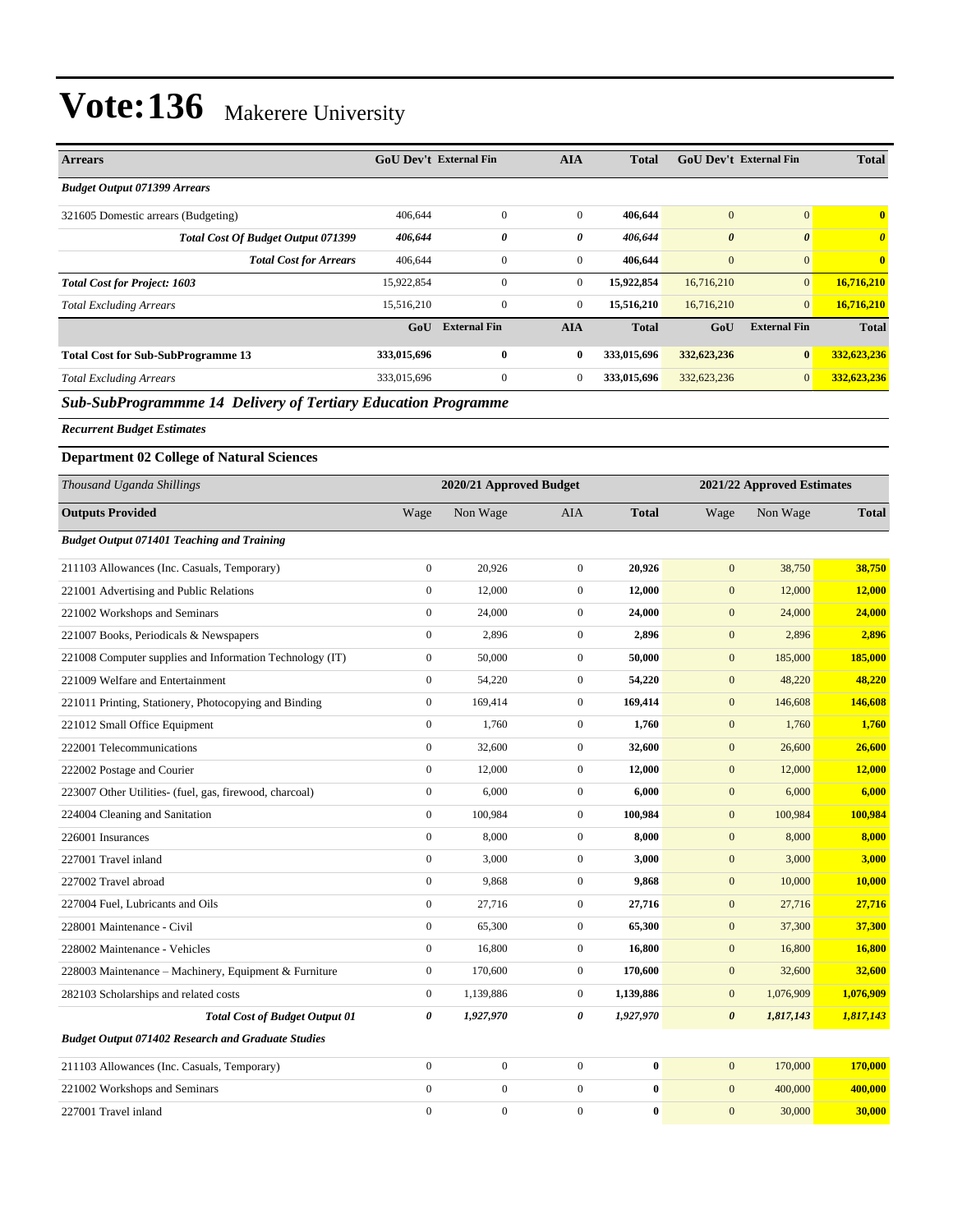| 227002 Travel abroad                                     | $\boldsymbol{0}$ | $\mathbf{0}$            | $\mathbf{0}$          | $\bf{0}$                   | $\overline{0}$                     | 200,000<br>200,000 |  |  |
|----------------------------------------------------------|------------------|-------------------------|-----------------------|----------------------------|------------------------------------|--------------------|--|--|
| <b>Total Cost of Budget Output 02</b>                    | 0                | 0                       | $\boldsymbol{\theta}$ | $\boldsymbol{\theta}$      | $\boldsymbol{\theta}$              | 800,000<br>800,000 |  |  |
| <b>Total Cost Of Outputs Provided</b>                    | $\bf{0}$         | 1,927,970               | $\bf{0}$              | 1,927,970                  | $\bf{0}$<br>2,617,143              | 2,617,143          |  |  |
| <b>Total Cost for Department 02</b>                      | $\bf{0}$         | 1,927,970               | $\bf{0}$              | 1,927,970                  | $\bf{0}$<br>2,617,143              | 2,617,143          |  |  |
| <b>Total Excluding Arrears</b>                           | $\boldsymbol{0}$ | 1,927,970               | $\mathbf{0}$          | 1,927,970                  | $\mathbf{0}$<br>2,617,143          | 2,617,143          |  |  |
| <b>Department 03 College of Health Sciences</b>          |                  |                         |                       |                            |                                    |                    |  |  |
| Thousand Uganda Shillings                                |                  | 2020/21 Approved Budget |                       | 2021/22 Approved Estimates |                                    |                    |  |  |
| <b>Outputs Provided</b>                                  | Wage             | Non Wage                | <b>AIA</b>            | <b>Total</b>               | Non Wage<br>Wage                   | <b>Total</b>       |  |  |
| <b>Budget Output 071401 Teaching and Training</b>        |                  |                         |                       |                            |                                    |                    |  |  |
| 211103 Allowances (Inc. Casuals, Temporary)              | $\boldsymbol{0}$ | 682,276                 | $\mathbf{0}$          | 682,276                    | $\mathbf{0}$                       | 745,000<br>745,000 |  |  |
| 213002 Incapacity, death benefits and funeral expenses   | $\boldsymbol{0}$ | 9,200                   | $\mathbf{0}$          | 9,200                      | $\boldsymbol{0}$                   | 9,200<br>9,200     |  |  |
| 221001 Advertising and Public Relations                  | $\boldsymbol{0}$ | 7,460                   | $\mathbf{0}$          | 7,460                      | $\boldsymbol{0}$                   | 7,460<br>7,460     |  |  |
| 221002 Workshops and Seminars                            | $\boldsymbol{0}$ | 77,640                  | $\mathbf{0}$          | 77,640                     | $\mathbf{0}$                       | 77,640<br>77,640   |  |  |
| 221003 Staff Training                                    | $\boldsymbol{0}$ | 20,300                  | $\mathbf{0}$          | 20,300                     | $\mathbf{0}$                       | 20,300<br>20,300   |  |  |
| 221005 Hire of Venue (chairs, projector, etc)            | $\boldsymbol{0}$ | 15,300                  | $\mathbf{0}$          | 15,300                     | $\boldsymbol{0}$                   | 15,300<br>15,300   |  |  |
| 221007 Books, Periodicals & Newspapers                   | $\boldsymbol{0}$ | 8,000                   | $\mathbf{0}$          | 8,000                      | $\boldsymbol{0}$                   | 8,000<br>8,000     |  |  |
| 221008 Computer supplies and Information Technology (IT) | $\boldsymbol{0}$ | 148,320                 | $\mathbf{0}$          | 148,320                    | $\boldsymbol{0}$                   | 148,320<br>148,320 |  |  |
| 221009 Welfare and Entertainment                         | $\boldsymbol{0}$ | 117,000                 | $\mathbf{0}$          | 117,000                    | $\mathbf{0}$                       | 117,000<br>117,000 |  |  |
| 221011 Printing, Stationery, Photocopying and Binding    | $\boldsymbol{0}$ | 212,625                 | $\mathbf{0}$          | 212,625                    | $\mathbf{0}$                       | 212,625<br>212,625 |  |  |
| 221012 Small Office Equipment                            | $\boldsymbol{0}$ | 15,000                  | $\mathbf{0}$          | 15,000                     | $\boldsymbol{0}$                   | 15,000<br>15,000   |  |  |
| 221014 Bank Charges and other Bank related costs         | $\boldsymbol{0}$ | 7,000                   | $\mathbf{0}$          | 7,000                      | $\mathbf{0}$                       | 7,000<br>7,000     |  |  |
| 221017 Subscriptions                                     | $\boldsymbol{0}$ | 12,500                  | $\mathbf{0}$          | 12,500                     | $\boldsymbol{0}$                   | 12,500<br>12,500   |  |  |
| 222001 Telecommunications                                | $\boldsymbol{0}$ | 93,600                  | $\mathbf{0}$          | 93,600                     | $\mathbf{0}$                       | 93,600<br>93,600   |  |  |
| 222002 Postage and Courier                               | $\boldsymbol{0}$ | 4,704                   | $\mathbf{0}$          | 4,704                      | $\mathbf{0}$                       | 4,704<br>4,704     |  |  |
| 223004 Guard and Security services                       | $\boldsymbol{0}$ | 8,000                   | $\mathbf{0}$          | 8,000                      | $\boldsymbol{0}$                   | 8,000<br>8,000     |  |  |
| 224001 Medical Supplies                                  | $\boldsymbol{0}$ | 605,728                 | $\mathbf{0}$          | 605,728                    | $\boldsymbol{0}$                   | 605,728<br>605,728 |  |  |
| 224004 Cleaning and Sanitation                           | $\boldsymbol{0}$ | 64,000                  | $\mathbf{0}$          | 64,000                     | $\boldsymbol{0}$                   | 64,000<br>64,000   |  |  |
| 226001 Insurances                                        | $\boldsymbol{0}$ | 14,000                  | $\mathbf{0}$          | 14,000                     | $\mathbf{0}$                       | 14,000<br>14,000   |  |  |
| 227001 Travel inland                                     | $\boldsymbol{0}$ | 35,000                  | $\mathbf{0}$          | 35,000                     | $\mathbf{0}$                       | 35,000<br>35,000   |  |  |
| 227002 Travel abroad                                     | $\boldsymbol{0}$ | 69,000                  | $\mathbf{0}$          | 69,000                     | $\mathbf{0}$                       | 69,000<br>69,000   |  |  |
| 227003 Carriage, Haulage, Freight and transport hire     | $\boldsymbol{0}$ | 4,000                   | $\boldsymbol{0}$      | 4,000                      | $\mathbf{0}$                       | 4,000<br>4,000     |  |  |
| 227004 Fuel, Lubricants and Oils                         | $\boldsymbol{0}$ | 97,000                  | $\mathbf{0}$          | 97,000                     | $\boldsymbol{0}$                   | 97,000<br>97,000   |  |  |
| 228001 Maintenance - Civil                               | $\boldsymbol{0}$ | 55,400                  | $\boldsymbol{0}$      | 55,400                     | $\boldsymbol{0}$                   | 55,400<br>55,400   |  |  |
| 228002 Maintenance - Vehicles                            | $\boldsymbol{0}$ | 77,600                  | $\boldsymbol{0}$      | 77,600                     | $\mathbf{0}$                       | 77,600<br>77,600   |  |  |
| 228003 Maintenance - Machinery, Equipment & Furniture    | $\boldsymbol{0}$ | 71,000                  | $\boldsymbol{0}$      | 71,000                     | $\boldsymbol{0}$                   | 71,000<br>71,000   |  |  |
| 228004 Maintenance - Other                               | $\boldsymbol{0}$ | 39,650                  | $\boldsymbol{0}$      | 39,650                     | $\boldsymbol{0}$                   | 39,650<br>39,650   |  |  |
| 282103 Scholarships and related costs                    | $\boldsymbol{0}$ | 2,399,587               | $\boldsymbol{0}$      | 2,399,587                  | $\mathbf{0}$<br>2,399,587          | 2,399,587          |  |  |
| <b>Total Cost of Budget Output 01</b>                    | 0                | 4,970,890               | $\pmb{\theta}$        | 4,970,890                  | $\boldsymbol{\theta}$<br>5,033,614 | 5,033,614          |  |  |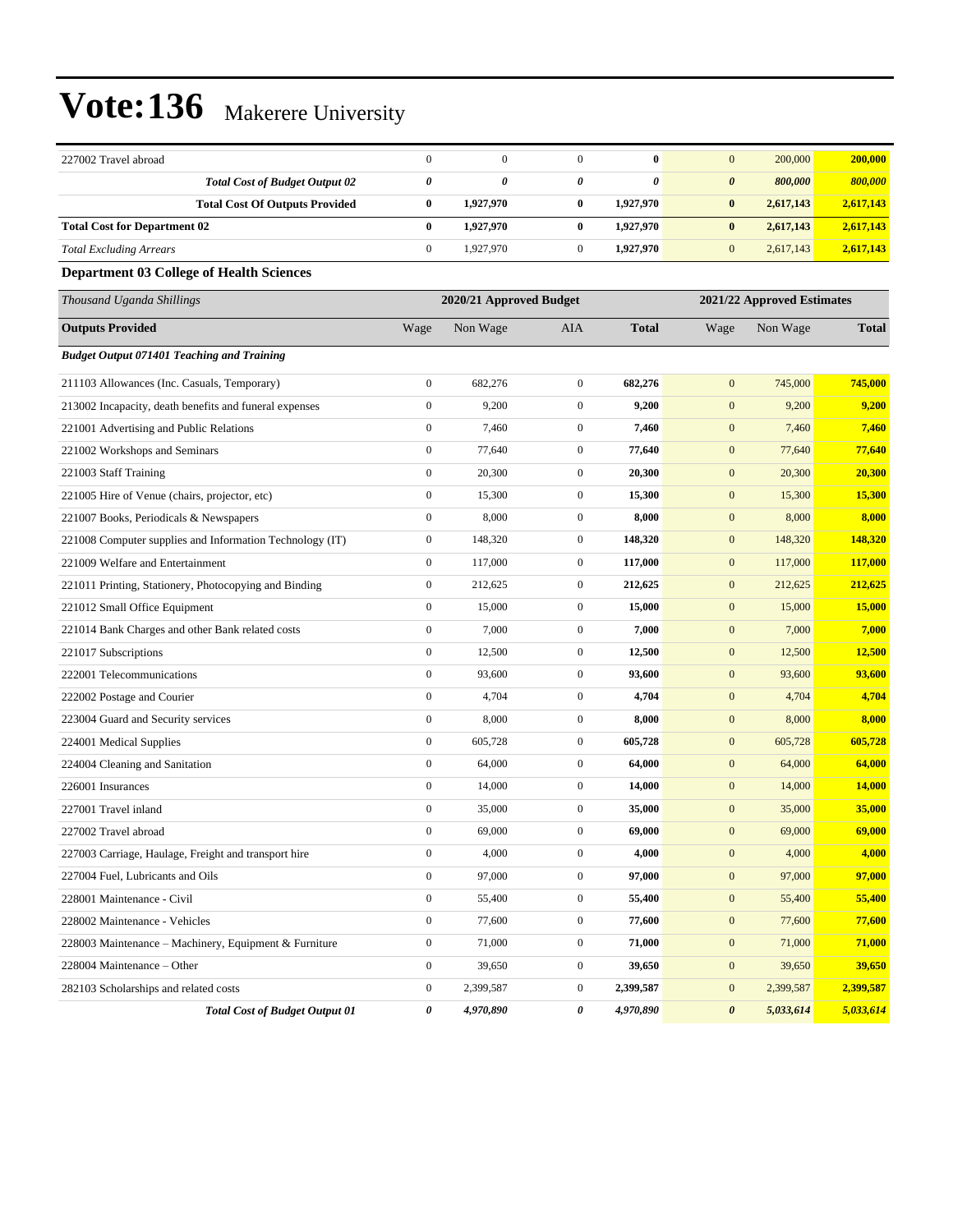| <b>Total Cost Of Outputs Provided</b>                           | $\bf{0}$         | 4,970,890               | $\bf{0}$         | 4,970,890    | $\bf{0}$              | 5,033,614                  | 5,033,614               |
|-----------------------------------------------------------------|------------------|-------------------------|------------------|--------------|-----------------------|----------------------------|-------------------------|
| <b>Total Cost for Department 03</b>                             | $\bf{0}$         | 4,970,890               | $\bf{0}$         | 4,970,890    | $\bf{0}$              | 5,033,614                  | 5,033,614               |
| <b>Total Excluding Arrears</b>                                  | $\boldsymbol{0}$ | 4,970,890               | $\overline{0}$   | 4,970,890    | $\boldsymbol{0}$      | 5,033,614                  | 5,033,614               |
| Department 04 College of Business and Management Sciences       |                  |                         |                  |              |                       |                            |                         |
| Thousand Uganda Shillings                                       |                  | 2020/21 Approved Budget |                  |              |                       | 2021/22 Approved Estimates |                         |
| <b>Outputs Provided</b>                                         | Wage             | Non Wage                | AIA              | <b>Total</b> | Wage                  | Non Wage                   | <b>Total</b>            |
| <b>Budget Output 071401 Teaching and Training</b>               |                  |                         |                  |              |                       |                            |                         |
| 211103 Allowances (Inc. Casuals, Temporary)                     | $\boldsymbol{0}$ | 1,550,505               | $\overline{0}$   | 1,550,505    | $\mathbf{0}$          | 2,359,799                  | 2,359,799               |
| 213002 Incapacity, death benefits and funeral expenses          | $\boldsymbol{0}$ | $\mathbf{0}$            | $\boldsymbol{0}$ | $\bf{0}$     | $\mathbf{0}$          | 6,000                      | 6,000                   |
| 221001 Advertising and Public Relations                         | $\boldsymbol{0}$ | 4,965                   | $\overline{0}$   | 4,965        | $\mathbf{0}$          | 16,965                     | 16,965                  |
| 221002 Workshops and Seminars                                   | $\boldsymbol{0}$ | 110,000                 | $\mathbf{0}$     | 110,000      | $\mathbf{0}$          | 116,000                    | 116,000                 |
| 221003 Staff Training                                           | $\boldsymbol{0}$ | 450,000                 | $\mathbf{0}$     | 450,000      | $\mathbf{0}$          | 470,000                    | 470,000                 |
| 221005 Hire of Venue (chairs, projector, etc)                   | $\boldsymbol{0}$ | 10,000                  | $\overline{0}$   | 10,000       | $\mathbf{0}$          | 10,000                     | 10,000                  |
| 221007 Books, Periodicals & Newspapers                          | $\boldsymbol{0}$ | 15,700                  | $\boldsymbol{0}$ | 15,700       | $\mathbf{0}$          | 33,950                     | 33,950                  |
| 221008 Computer supplies and Information Technology (IT)        | $\boldsymbol{0}$ | 50,800                  | $\boldsymbol{0}$ | 50,800       | $\mathbf{0}$          | 98,850                     | 98,850                  |
| 221009 Welfare and Entertainment                                | $\boldsymbol{0}$ | 8,400                   | $\overline{0}$   | 8,400        | $\mathbf{0}$          | 59,400                     | 59,400                  |
| 221011 Printing, Stationery, Photocopying and Binding           | $\boldsymbol{0}$ | 37,070                  | $\mathbf{0}$     | 37,070       | $\mathbf{0}$          | 97,070                     | 97,070                  |
| 221012 Small Office Equipment                                   | $\mathbf{0}$     | 500                     | $\boldsymbol{0}$ | 500          | $\mathbf{0}$          | 3,500                      | 3,500                   |
| 221017 Subscriptions                                            | $\mathbf{0}$     | $\boldsymbol{0}$        | $\boldsymbol{0}$ | $\bf{0}$     | $\mathbf{0}$          | 12,664                     | 12,664                  |
| 222001 Telecommunications                                       | $\boldsymbol{0}$ | $\boldsymbol{0}$        | $\boldsymbol{0}$ | $\bf{0}$     | $\mathbf{0}$          | 28,400                     | 28,400                  |
| 222002 Postage and Courier                                      | $\mathbf{0}$     | $\boldsymbol{0}$        | $\overline{0}$   | $\bf{0}$     | $\mathbf{0}$          | 3,600                      | 3,600                   |
| 223004 Guard and Security services                              | $\boldsymbol{0}$ | $\boldsymbol{0}$        | $\overline{0}$   | $\bf{0}$     | $\boldsymbol{0}$      | 10,800                     | 10,800                  |
| 224004 Cleaning and Sanitation                                  | $\mathbf{0}$     | $\boldsymbol{0}$        | $\mathbf{0}$     | $\bf{0}$     | $\mathbf{0}$          | 86,400                     | 86,400                  |
| 226001 Insurances                                               | $\mathbf{0}$     | $\overline{0}$          | $\boldsymbol{0}$ | $\bf{0}$     | $\mathbf{0}$          | 17,000                     | 17,000                  |
| 227001 Travel inland                                            | $\boldsymbol{0}$ | 4,000                   | $\overline{0}$   | 4,000        | $\mathbf{0}$          | 11,000                     | 11,000                  |
| 227002 Travel abroad                                            | $\boldsymbol{0}$ | 25,000                  | $\mathbf{0}$     | 25,000       | $\mathbf{0}$          | 25,000                     | 25,000                  |
| 227004 Fuel, Lubricants and Oils                                | $\boldsymbol{0}$ | 2,280                   | $\overline{0}$   | 2,280        | $\mathbf{0}$          | 43,080                     | 43,080                  |
| 228001 Maintenance - Civil                                      | $\mathbf{0}$     | $\boldsymbol{0}$        | $\overline{0}$   | $\bf{0}$     | $\mathbf{0}$          | 60,000                     | 60,000                  |
| 228002 Maintenance - Vehicles                                   | $\boldsymbol{0}$ | $\boldsymbol{0}$        | $\boldsymbol{0}$ | $\bf{0}$     | $\mathbf{0}$          | 75,000                     | 75,000                  |
| 228003 Maintenance - Machinery, Equipment & Furniture           | $\mathbf{0}$     | $\overline{0}$          | $\mathbf{0}$     | $\bf{0}$     | $\mathbf{0}$          | 41,000                     | 41,000                  |
| 228004 Maintenance - Other                                      | $\mathbf{0}$     | $\boldsymbol{0}$        | $\overline{0}$   | $\bf{0}$     | $\mathbf{0}$          | 7,000                      | 7,000                   |
| 282103 Scholarships and related costs                           | $\boldsymbol{0}$ | 829,400                 | $\mathbf{0}$     | 829,400      | $\mathbf{0}$          | 829,400                    | 829,400                 |
| <b>Total Cost of Budget Output 01</b>                           | 0                | 3,098,620               | 0                | 3,098,620    | $\boldsymbol{\theta}$ | 4,521,878                  | 4,521,878               |
| <b>Budget Output 071406 Administration and Support Services</b> |                  |                         |                  |              |                       |                            |                         |
| 211103 Allowances (Inc. Casuals, Temporary)                     | $\boldsymbol{0}$ | 610,615                 | $\overline{0}$   | 610,615      | $\mathbf{0}$          | $\mathbf{0}$               | $\mathbf{0}$            |
| 213002 Incapacity, death benefits and funeral expenses          | $\boldsymbol{0}$ | 6,000                   | $\boldsymbol{0}$ | 6,000        | $\mathbf{0}$          | $\mathbf{0}$               | $\bf{0}$                |
| 221001 Advertising and Public Relations                         | $\boldsymbol{0}$ | 12,000                  | $\boldsymbol{0}$ | 12,000       | $\boldsymbol{0}$      | $\mathbf{0}$               | $\bf{0}$                |
| 221002 Workshops and Seminars                                   | $\boldsymbol{0}$ | 6,000                   | $\boldsymbol{0}$ | 6,000        | $\mathbf{0}$          | $\mathbf{0}$               | $\bf{0}$                |
| 221003 Staff Training                                           | $\mathbf{0}$     | 20,000                  | $\boldsymbol{0}$ | 20,000       | $\boldsymbol{0}$      | $\mathbf{0}$               | $\bf{0}$                |
| 221007 Books, Periodicals & Newspapers                          | $\boldsymbol{0}$ | 18,250                  | $\boldsymbol{0}$ | 18,250       | $\mathbf{0}$          | $\mathbf{0}$               | $\bf{0}$                |
| 221008 Computer supplies and Information Technology (IT)        | $\boldsymbol{0}$ | 48,050                  | $\boldsymbol{0}$ | 48,050       | $\mathbf{0}$          | $\mathbf{0}$               | $\bf{0}$                |
| 221009 Welfare and Entertainment                                | $\boldsymbol{0}$ | 51,000                  | $\boldsymbol{0}$ | 51,000       | $\mathbf{0}$          | $\mathbf{0}$               | $\overline{\mathbf{0}}$ |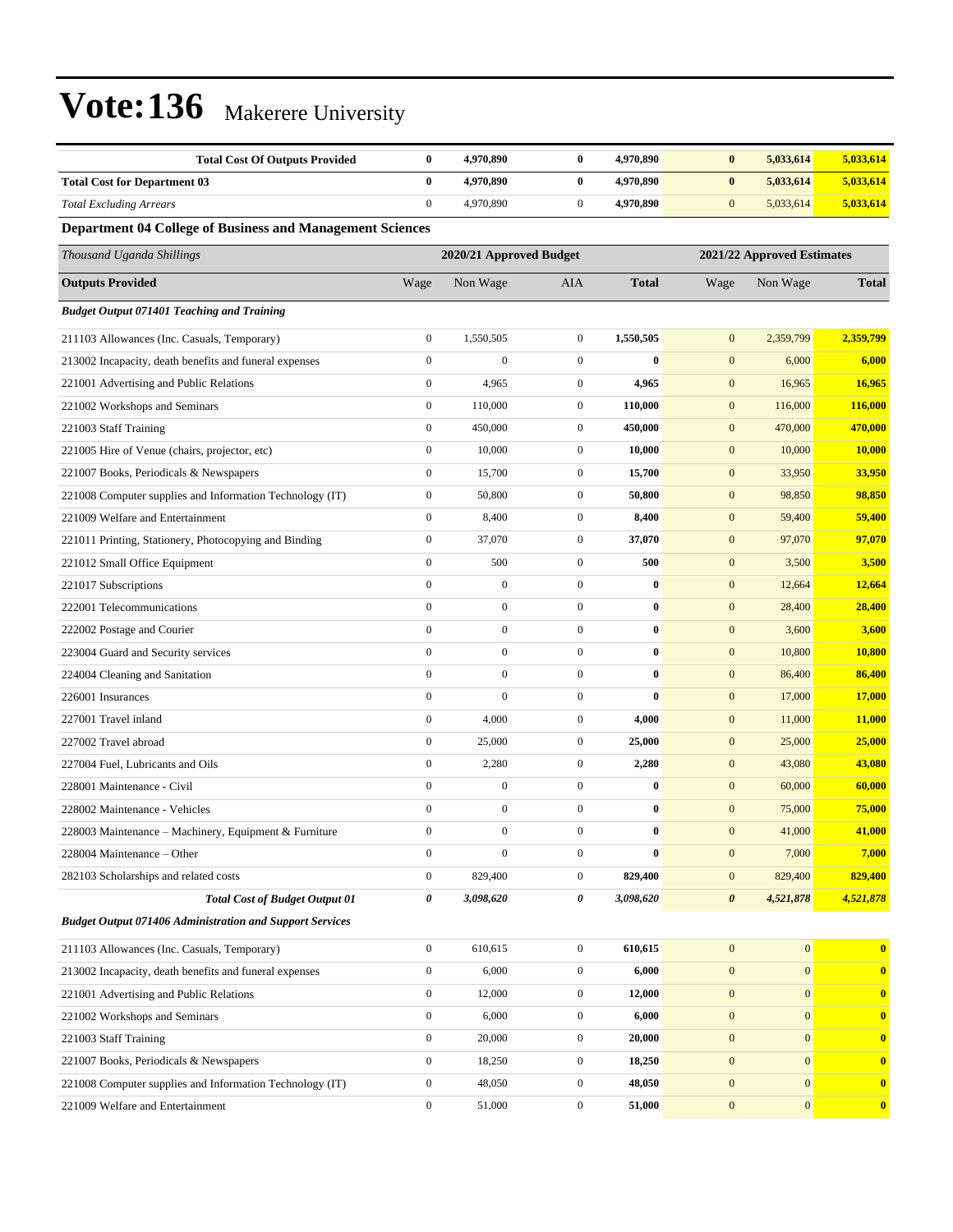| 221011 Printing, Stationery, Photocopying and Binding | $\Omega$       | 60,000    | $\Omega$     | 60.000    | $\theta$              | $\overline{0}$        | $\overline{\mathbf{0}}$          |
|-------------------------------------------------------|----------------|-----------|--------------|-----------|-----------------------|-----------------------|----------------------------------|
| 221012 Small Office Equipment                         | $\Omega$       | 3.000     | $\Omega$     | 3.000     | $\overline{0}$        | $\mathbf{0}$          | $\overline{\mathbf{0}}$          |
| 221017 Subscriptions                                  | $\mathbf{0}$   | 12,664    | $\Omega$     | 12.664    | $\overline{0}$        | $\mathbf{0}$          | $\overline{\mathbf{0}}$          |
| 222001 Telecommunications                             | $\Omega$       | 28,400    | $\Omega$     | 28.400    | $\overline{0}$        | $\overline{0}$        | $\overline{\mathbf{0}}$          |
| 222002 Postage and Courier                            | $\mathbf{0}$   | 3,600     | $\Omega$     | 3,600     | $\overline{0}$        | $\mathbf{0}$          | $\mathbf{0}$                     |
| 223004 Guard and Security services                    | $\mathbf{0}$   | 10,800    | $\Omega$     | 10,800    | $\overline{0}$        | $\mathbf{0}$          | $\mathbf{0}$                     |
| 224004 Cleaning and Sanitation                        | $\mathbf{0}$   | 86,400    | $\mathbf{0}$ | 86,400    | $\overline{0}$        | $\overline{0}$        | $\bf{0}$                         |
| 226001 Insurances                                     | $\mathbf{0}$   | 17,000    | $\mathbf{0}$ | 17,000    | $\overline{0}$        | $\mathbf{0}$          | $\bf{0}$                         |
| 227001 Travel inland                                  | $\Omega$       | 7,000     | $\Omega$     | 7,000     | $\overline{0}$        | $\mathbf{0}$          | $\overline{0}$                   |
| 227004 Fuel, Lubricants and Oils                      | $\mathbf{0}$   | 40,800    | $\Omega$     | 40,800    | $\overline{0}$        | $\mathbf{0}$          | $\bf{0}$                         |
| 228001 Maintenance - Civil                            | $\mathbf{0}$   | 60,000    | $\Omega$     | 60,000    | $\overline{0}$        | $\mathbf{0}$          | $\bf{0}$                         |
| 228002 Maintenance - Vehicles                         | $\mathbf{0}$   | 75,000    | $\Omega$     | 75,000    | $\overline{0}$        | $\mathbf{0}$          | $\bf{0}$                         |
| 228003 Maintenance - Machinery, Equipment & Furniture | $\mathbf{0}$   | 41,000    | $\mathbf{0}$ | 41,000    | $\overline{0}$        | $\mathbf{0}$          | $\bf{0}$                         |
| 228004 Maintenance – Other                            | $\mathbf{0}$   | 7,000     | $\mathbf{0}$ | 7,000     | $\overline{0}$        | $\mathbf{0}$          | $\bf{0}$                         |
| <b>Total Cost of Budget Output 06</b>                 | 0              | 1,224,579 | 0            | 1,224,579 | $\boldsymbol{\theta}$ | $\boldsymbol{\theta}$ | $\overline{\boldsymbol{\theta}}$ |
| <b>Total Cost Of Outputs Provided</b>                 | $\bf{0}$       | 4,323,200 | $\bf{0}$     | 4,323,200 | $\bf{0}$              | 4,521,878             | 4,521,878                        |
| <b>Total Cost for Department 04</b>                   | $\bf{0}$       | 4,323,200 | $\bf{0}$     | 4,323,200 | $\bf{0}$              | 4,521,878             | 4,521,878                        |
| <b>Total Excluding Arrears</b>                        | $\overline{0}$ | 4,323,200 | 0            | 4,323,200 | $\mathbf{0}$          | 4,521,878             | 4,521,878                        |

#### **Department 05 College of Computing and Information Sciences**

| Thousand Uganda Shillings                                |                | 2020/21 Approved Budget |              | 2021/22 Approved Estimates |                  |                |                         |
|----------------------------------------------------------|----------------|-------------------------|--------------|----------------------------|------------------|----------------|-------------------------|
| <b>Outputs Provided</b>                                  | Wage           | Non Wage                | <b>AIA</b>   | <b>Total</b>               | Wage             | Non Wage       | <b>Total</b>            |
| <b>Budget Output 071401 Teaching and Training</b>        |                |                         |              |                            |                  |                |                         |
| 211103 Allowances (Inc. Casuals, Temporary)              | $\overline{0}$ | 1,122,434               | $\mathbf{0}$ | 1,122,434                  | $\overline{0}$   | 1,122,434      | 1,122,434               |
| 221001 Advertising and Public Relations                  | $\mathbf{0}$   | 69,500                  | $\mathbf{0}$ | 69,500                     | $\mathbf{0}$     | 69,500         | 69,500                  |
| 221002 Workshops and Seminars                            | $\mathbf{0}$   | 30,000                  | $\mathbf{0}$ | 30,000                     | $\mathbf{0}$     | 40,000         | 40,000                  |
| 221003 Staff Training                                    | $\mathbf{0}$   | 277,800                 | $\mathbf{0}$ | 277,800                    | $\boldsymbol{0}$ | 277,800        | 277,800                 |
| 221007 Books, Periodicals & Newspapers                   | $\mathbf{0}$   | 11,400                  | $\mathbf{0}$ | 11,400                     | $\mathbf{0}$     | 11,400         | 11,400                  |
| 221008 Computer supplies and Information Technology (IT) | $\mathbf{0}$   | 132,700                 | $\mathbf{0}$ | 132,700                    | $\boldsymbol{0}$ | $\Omega$       | $\overline{0}$          |
| 221009 Welfare and Entertainment                         | $\mathbf{0}$   | 200,000                 | $\mathbf{0}$ | 200,000                    | $\boldsymbol{0}$ | $\Omega$       | $\mathbf{0}$            |
| 221011 Printing, Stationery, Photocopying and Binding    | $\mathbf{0}$   | 50,000                  | $\mathbf{0}$ | 50,000                     | $\mathbf{0}$     | $\Omega$       | $\mathbf{0}$            |
| 221017 Subscriptions                                     | $\mathbf{0}$   | 20,000                  | $\mathbf{0}$ | 20,000                     | $\mathbf{0}$     | 10,000         | 10,000                  |
| 222001 Telecommunications                                | $\overline{0}$ | 30,000                  | $\mathbf{0}$ | 30,000                     | $\boldsymbol{0}$ | 30,000         | 30,000                  |
| 222002 Postage and Courier                               | $\mathbf{0}$   | 4,000                   | $\Omega$     | 4,000                      | $\mathbf{0}$     | $\Omega$       | $\bf{0}$                |
| 223004 Guard and Security services                       | $\mathbf{0}$   | 33,000                  | $\mathbf{0}$ | 33,000                     | $\boldsymbol{0}$ | 37,000         | 37,000                  |
| 224004 Cleaning and Sanitation                           | $\mathbf{0}$   | 100,000                 | $\mathbf{0}$ | 100,000                    | $\mathbf{0}$     | $\Omega$       | $\overline{\mathbf{0}}$ |
| 226001 Insurances                                        | $\mathbf{0}$   | 4,000                   | $\mathbf{0}$ | 4,000                      | $\mathbf{0}$     | 4,000          | 4,000                   |
| 227001 Travel inland                                     | $\mathbf{0}$   | 40,000                  | $\mathbf{0}$ | 40,000                     | $\boldsymbol{0}$ | 40,000         | 40,000                  |
| 227002 Travel abroad                                     | $\mathbf{0}$   | 330,000                 | $\mathbf{0}$ | 330,000                    | $\boldsymbol{0}$ | 239,098        | 239,098                 |
| 227004 Fuel, Lubricants and Oils                         | $\mathbf{0}$   | 40,000                  | $\Omega$     | 40,000                     | $\boldsymbol{0}$ | $\Omega$       | $\overline{\mathbf{0}}$ |
| 228001 Maintenance - Civil                               | $\mathbf{0}$   | 106,000                 | $\mathbf{0}$ | 106,000                    | $\mathbf{0}$     | $\overline{0}$ | $\mathbf{0}$            |
| 228004 Maintenance – Other                               | $\mathbf{0}$   | 33,642                  | $\mathbf{0}$ | 33,642                     | $\mathbf{0}$     | $\overline{0}$ | $\mathbf{0}$            |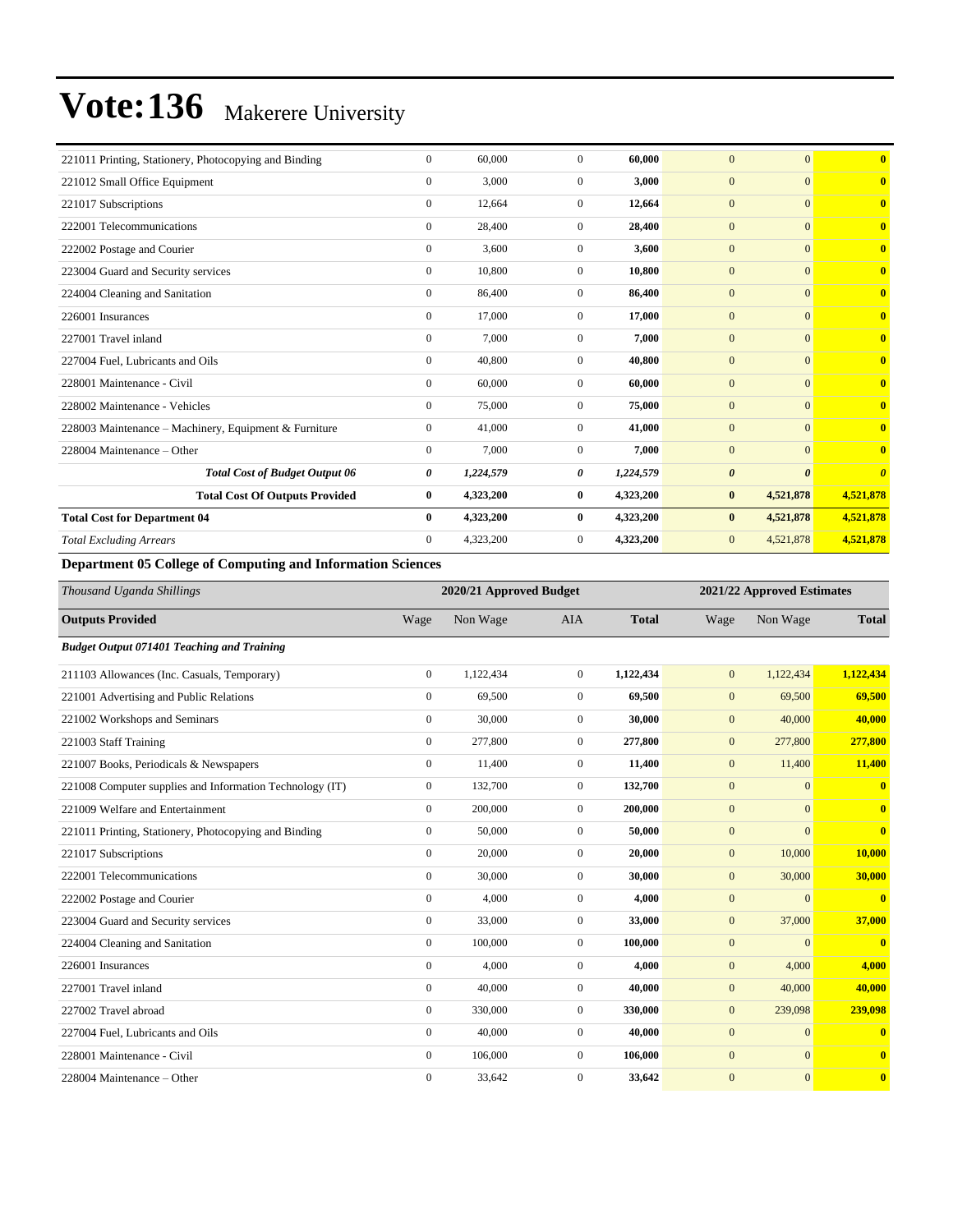| 282103 Scholarships and related costs                           | $\Omega$     | 489,300        | $\Omega$       | 489,300      | $\Omega$<br>489,300                | 489,300   |
|-----------------------------------------------------------------|--------------|----------------|----------------|--------------|------------------------------------|-----------|
| <b>Total Cost of Budget Output 01</b>                           | 0            | 3,123,776      | 0              | 3,123,776    | 2,370,532<br>$\boldsymbol{\theta}$ | 2,370,532 |
| <b>Budget Output 071406 Administration and Support Services</b> |              |                |                |              |                                    |           |
| 221007 Books, Periodicals & Newspapers                          | $\mathbf{0}$ | $\mathbf{0}$   | $\mathbf{0}$   | $\bf{0}$     | $\mathbf{0}$<br>11,400             | 11,400    |
| 221008 Computer supplies and Information Technology (IT)        | $\mathbf{0}$ | $\overline{0}$ | $\overline{0}$ | $\mathbf{0}$ | $\mathbf{0}$<br>132,700            | 132,700   |
| 221009 Welfare and Entertainment                                | $\Omega$     | $\mathbf{0}$   | $\overline{0}$ | $\bf{0}$     | 195,000<br>$\mathbf{0}$            | 195,000   |
| 221011 Printing, Stationery, Photocopying and Binding           | $\Omega$     | $\mathbf{0}$   | $\Omega$       | $\mathbf{0}$ | 50,000<br>$\mathbf{0}$             | 50,000    |
| 222001 Telecommunications                                       | $\Omega$     | $\mathbf{0}$   | $\overline{0}$ | $\bf{0}$     | $\mathbf{0}$<br>30,000             | 30,000    |
| 223004 Guard and Security services                              | $\mathbf{0}$ | $\mathbf{0}$   | $\mathbf{0}$   | $\bf{0}$     | $\mathbf{0}$<br>34,591             | 34,591    |
| 224004 Cleaning and Sanitation                                  | $\mathbf{0}$ | $\overline{0}$ | $\overline{0}$ | $\mathbf{0}$ | $\mathbf{0}$<br>100,000            | 100,000   |
| 226001 Insurances                                               | $\mathbf{0}$ | $\mathbf{0}$   | $\overline{0}$ | $\bf{0}$     | 5,000<br>$\mathbf{0}$              | 5,000     |
| 227004 Fuel, Lubricants and Oils                                | $\mathbf{0}$ | $\mathbf{0}$   | $\Omega$       | $\mathbf{0}$ | $\mathbf{0}$<br>20,000             | 20,000    |
| 228001 Maintenance - Civil                                      | $\Omega$     | $\overline{0}$ | $\theta$       | $\mathbf{0}$ | $\mathbf{0}$<br>106,000            | 106,000   |
| 228002 Maintenance - Vehicles                                   | $\mathbf{0}$ | $\overline{0}$ | $\mathbf{0}$   | $\bf{0}$     | $\mathbf{0}$<br>40,000             | 40,000    |
| 228003 Maintenance – Machinery, Equipment & Furniture           | $\mathbf{0}$ | $\overline{0}$ | $\overline{0}$ | $\mathbf{0}$ | $\mathbf{0}$<br>47,020             | 47,020    |
| 228004 Maintenance - Other                                      | $\Omega$     | $\overline{0}$ | $\overline{0}$ | $\mathbf{0}$ | 79,700<br>$\mathbf{0}$             | 79,700    |
| <b>Total Cost of Budget Output 06</b>                           | 0            | $\theta$       | 0              | $\theta$     | $\boldsymbol{\theta}$<br>851,411   | 851,411   |
| <b>Total Cost Of Outputs Provided</b>                           | $\bf{0}$     | 3,123,776      | 0              | 3,123,776    | $\bf{0}$<br>3,221,943              | 3,221,943 |
| <b>Total Cost for Department 05</b>                             | $\mathbf{0}$ | 3,123,776      | 0              | 3,123,776    | 3,221,943<br>$\bf{0}$              | 3,221,943 |
| <b>Total Excluding Arrears</b>                                  | $\Omega$     | 3,123,776      | $\overline{0}$ | 3,123,776    | $\mathbf{0}$<br>3,221,943          | 3,221,943 |

**Department 06 College of Engineering, Design Art and Technology**

| Thousand Uganda Shillings                                | 2020/21 Approved Budget |              |                  |              | 2021/22 Approved Estimates |           |              |
|----------------------------------------------------------|-------------------------|--------------|------------------|--------------|----------------------------|-----------|--------------|
| <b>Outputs Provided</b>                                  | Wage                    | Non Wage     | <b>AIA</b>       | <b>Total</b> | Wage                       | Non Wage  | <b>Total</b> |
| <b>Budget Output 071401 Teaching and Training</b>        |                         |              |                  |              |                            |           |              |
| 211103 Allowances (Inc. Casuals, Temporary)              | $\boldsymbol{0}$        | 577,946      | $\mathbf{0}$     | 577,946      | $\mathbf{0}$               | 641,595   | 641,595      |
| 221001 Advertising and Public Relations                  | $\mathbf{0}$            | 2,500        | $\mathbf{0}$     | 2,500        | $\mathbf{0}$               | 2,500     | 2,500        |
| 221002 Workshops and Seminars                            | $\mathbf{0}$            | 8,000        | $\overline{0}$   | 8,000        | $\boldsymbol{0}$           | 8,000     | 8,000        |
| 221003 Staff Training                                    | $\boldsymbol{0}$        | 12,870       | $\boldsymbol{0}$ | 12,870       | $\boldsymbol{0}$           | 32,870    | 32,870       |
| 221007 Books, Periodicals & Newspapers                   | $\mathbf{0}$            | 10,000       | $\mathbf{0}$     | 10,000       | $\mathbf{0}$               | 10,000    | 10,000       |
| 221008 Computer supplies and Information Technology (IT) | $\boldsymbol{0}$        | 10,000       | $\overline{0}$   | 10,000       | $\mathbf{0}$               | 10,000    | 10,000       |
| 221009 Welfare and Entertainment                         | $\mathbf{0}$            | 52,522       | $\overline{0}$   | 52,522       | $\mathbf{0}$               | 52,522    | 52,522       |
| 221011 Printing, Stationery, Photocopying and Binding    | $\mathbf{0}$            | 7,000        | $\overline{0}$   | 7,000        | $\mathbf{0}$               | 7,000     | 7,000        |
| 221017 Subscriptions                                     | $\mathbf{0}$            | $\mathbf{0}$ | $\overline{0}$   | $\bf{0}$     | $\mathbf{0}$               | 5,000     | 5,000        |
| 222001 Telecommunications                                | $\mathbf{0}$            | 10,000       | $\overline{0}$   | 10,000       | $\mathbf{0}$               | 10,000    | 10,000       |
| 224004 Cleaning and Sanitation                           | $\mathbf{0}$            | 15,000       | $\overline{0}$   | 15,000       | $\mathbf{0}$               | 15,000    | 15,000       |
| 227001 Travel inland                                     | $\boldsymbol{0}$        | 8,000        | $\overline{0}$   | 8,000        | $\mathbf{0}$               | 12,000    | 12,000       |
| 227002 Travel abroad                                     | $\overline{0}$          | 4,000        | $\overline{0}$   | 4,000        | $\mathbf{0}$               | 4,000     | 4,000        |
| 227004 Fuel, Lubricants and Oils                         | $\boldsymbol{0}$        | 10,000       | $\overline{0}$   | 10,000       | $\mathbf{0}$               | 10,000    | 10,000       |
| 282103 Scholarships and related costs                    | $\mathbf{0}$            | 1,432,780    | $\overline{0}$   | 1,432,780    | $\boldsymbol{0}$           | 1,432,780 | 1,432,780    |
| <b>Total Cost of Budget Output 01</b>                    | 0                       | 2,160,618    | 0                | 2,160,618    | $\boldsymbol{\theta}$      | 2,253,267 | 2,253,267    |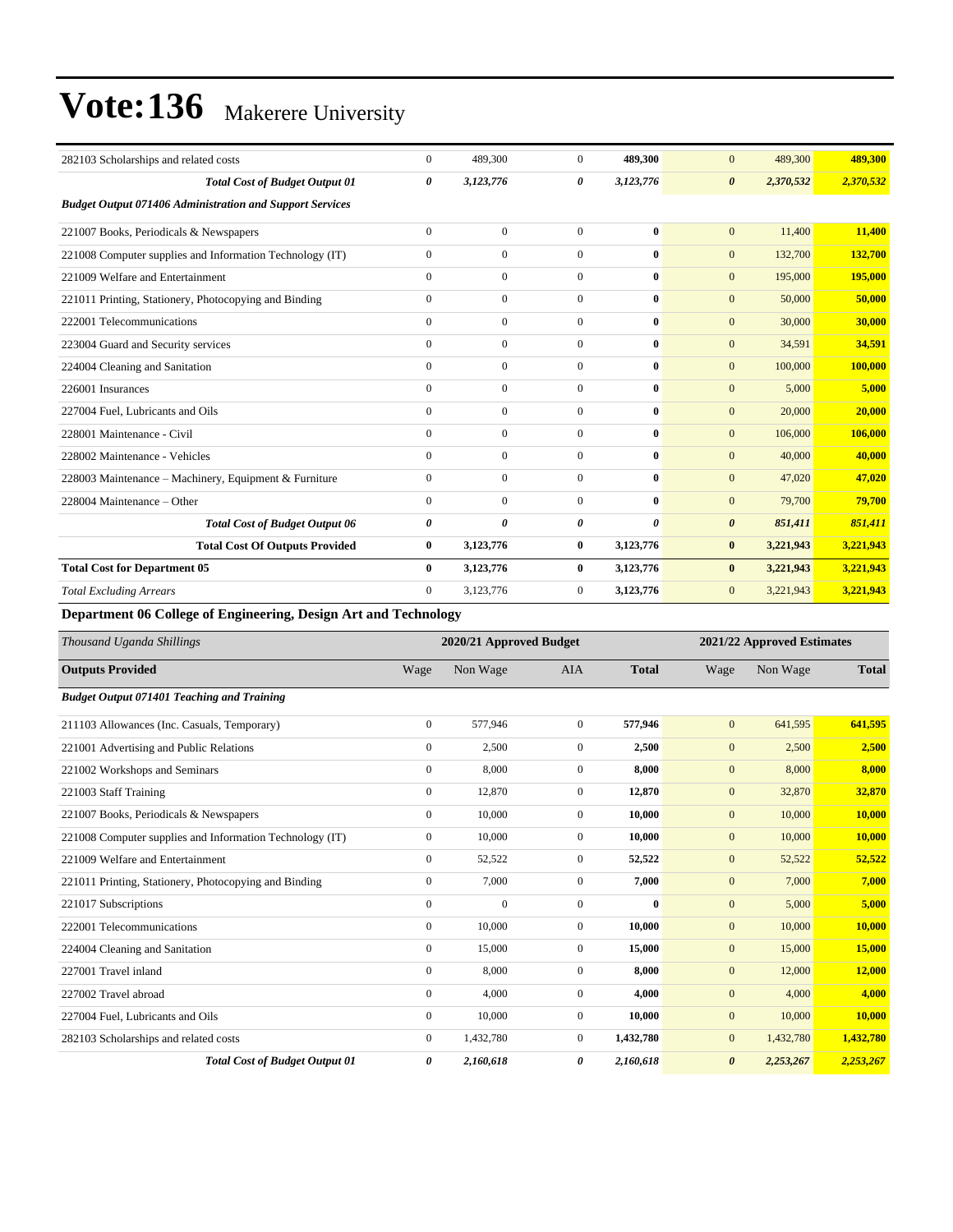#### *Budget Output 071402 Research and Graduate Studies*

| 221003 Staff Training                                           | $\mathbf{0}$          | 20,000    | $\overline{0}$   | 20,000    | $\mathbf{0}$          | $\mathbf{0}$          | $\bf{0}$              |
|-----------------------------------------------------------------|-----------------------|-----------|------------------|-----------|-----------------------|-----------------------|-----------------------|
| <b>Total Cost of Budget Output 02</b>                           | $\boldsymbol{\theta}$ | 20,000    | 0                | 20,000    | $\boldsymbol{\theta}$ | $\boldsymbol{\theta}$ | $\boldsymbol{\theta}$ |
| <b>Budget Output 071406 Administration and Support Services</b> |                       |           |                  |           |                       |                       |                       |
| 211103 Allowances (Inc. Casuals, Temporary)                     | $\boldsymbol{0}$      | 70,000    | $\overline{0}$   | 70,000    | $\overline{0}$        | 70,000                | 70,000                |
| 213002 Incapacity, death benefits and funeral expenses          | $\mathbf{0}$          | 9,000     | $\overline{0}$   | 9,000     | $\mathbf{0}$          | 9,000                 | 9,000                 |
| 221001 Advertising and Public Relations                         | $\mathbf{0}$          | 2,500     | $\overline{0}$   | 2,500     | $\mathbf{0}$          | 2,500                 | 2,500                 |
| 221002 Workshops and Seminars                                   | $\boldsymbol{0}$      | 8,733     | $\boldsymbol{0}$ | 8,733     | $\mathbf{0}$          | 8,733                 | 8,733                 |
| 221003 Staff Training                                           | $\Omega$              | 10,000    | $\overline{0}$   | 10,000    | $\mathbf{0}$          | 10,000                | 10,000                |
| 221007 Books, Periodicals & Newspapers                          | $\mathbf{0}$          | 2,760     | $\overline{0}$   | 2,760     | $\mathbf{0}$          | 2,760                 | 2,760                 |
| 221008 Computer supplies and Information Technology (IT)        | $\boldsymbol{0}$      | 13,909    | $\overline{0}$   | 13,909    | $\mathbf{0}$          | 13,909                | 13,909                |
| 221009 Welfare and Entertainment                                | $\mathbf{0}$          | 100,920   | $\overline{0}$   | 100,920   | $\mathbf{0}$          | 100,920               | 100,920               |
| 221011 Printing, Stationery, Photocopying and Binding           | $\mathbf{0}$          | 45,088    | $\overline{0}$   | 45,088    | $\mathbf{0}$          | 45,088                | 45,088                |
| 221017 Subscriptions                                            | $\mathbf{0}$          | 5,000     | $\overline{0}$   | 5,000     | $\mathbf{0}$          | $\mathbf{0}$          | $\bf{0}$              |
| 222001 Telecommunications                                       | $\mathbf{0}$          | 18,722    | $\overline{0}$   | 18,722    | $\mathbf{0}$          | 18,722                | 18,722                |
| 222002 Postage and Courier                                      | $\boldsymbol{0}$      | 1,996     | $\overline{0}$   | 1,996     | $\mathbf{0}$          | 1,996                 | 1,996                 |
| 223004 Guard and Security services                              | $\mathbf{0}$          | 1,920     | $\overline{0}$   | 1,920     | $\mathbf{0}$          | 1,920                 | 1,920                 |
| 224004 Cleaning and Sanitation                                  | $\mathbf{0}$          | 21,643    | $\overline{0}$   | 21,643    | $\mathbf{0}$          | 21,643                | 21,643                |
| 226001 Insurances                                               | $\boldsymbol{0}$      | 10,000    | $\boldsymbol{0}$ | 10,000    | $\mathbf{0}$          | 10,000                | 10,000                |
| 226002 Licenses                                                 | $\Omega$              | 10,000    | $\overline{0}$   | 10,000    | $\mathbf{0}$          | 10,000                | 10,000                |
| 227001 Travel inland                                            | $\mathbf{0}$          | 10,000    | $\overline{0}$   | 10,000    | $\mathbf{0}$          | 6,000                 | 6,000                 |
| 227002 Travel abroad                                            | $\mathbf{0}$          | 2,000     | $\overline{0}$   | 2,000     | $\mathbf{0}$          | 2,000                 | 2,000                 |
| 227004 Fuel, Lubricants and Oils                                | $\boldsymbol{0}$      | 29,234    | $\overline{0}$   | 29,234    | $\mathbf{0}$          | 29,234                | 29,234                |
| 228001 Maintenance - Civil                                      | $\mathbf{0}$          | 40,000    | $\overline{0}$   | 40,000    | $\mathbf{0}$          | 40,000                | 40,000                |
| 228002 Maintenance - Vehicles                                   | $\mathbf{0}$          | 15,000    | $\overline{0}$   | 15,000    | $\mathbf{0}$          | 15,000                | 15,000                |
| 228003 Maintenance – Machinery, Equipment & Furniture           | $\mathbf{0}$          | 13,934    | $\boldsymbol{0}$ | 13,934    | $\mathbf{0}$          | 13,934                | 13,934                |
| 228004 Maintenance - Other                                      | $\boldsymbol{0}$      | 42,798    | $\overline{0}$   | 42,798    | $\mathbf{0}$          | 42,798                | 42,798                |
| 282103 Scholarships and related costs                           | $\mathbf{0}$          | 392,848   | $\overline{0}$   | 392,848   | $\mathbf{0}$          | 392,848               | 392,848               |
| <b>Total Cost of Budget Output 06</b>                           | $\boldsymbol{\theta}$ | 878,005   | 0                | 878,005   | $\boldsymbol{\theta}$ | 869,005               | 869,005               |
| <b>Total Cost Of Outputs Provided</b>                           | $\bf{0}$              | 3,058,624 | $\bf{0}$         | 3,058,624 | $\bf{0}$              | 3,122,272             | 3,122,272             |
| <b>Total Cost for Department 06</b>                             | $\bf{0}$              | 3,058,624 | $\bf{0}$         | 3,058,624 | $\bf{0}$              | 3,122,272             | 3,122,272             |
| <b>Total Excluding Arrears</b>                                  | $\mathbf{0}$          | 3,058,624 | $\overline{0}$   | 3,058,624 | $\mathbf{0}$          | 3,122,272             | 3,122,272             |
|                                                                 |                       |           |                  |           |                       |                       |                       |

**Department 07 College of Humanities and Social Sciences**

| Thousand Uganda Shillings                              | 2020/21 Approved Budget |              |              |              |              | 2021/22 Approved Estimates |              |  |  |
|--------------------------------------------------------|-------------------------|--------------|--------------|--------------|--------------|----------------------------|--------------|--|--|
| <b>Outputs Provided</b>                                | Wage                    | Non Wage     | <b>AIA</b>   | <b>Total</b> | Wage         | Non Wage                   | <b>Total</b> |  |  |
| <b>Budget Output 071401 Teaching and Training</b>      |                         |              |              |              |              |                            |              |  |  |
| 211103 Allowances (Inc. Casuals, Temporary)            | $\mathbf{0}$            | 1.791.280    | $\mathbf{0}$ | 1.791.280    | $\mathbf{0}$ | 1.096.644                  | 1,096,644    |  |  |
| 213002 Incapacity, death benefits and funeral expenses | $\mathbf{0}$            | 6,200        | $\mathbf{0}$ | 6,200        | $\mathbf{0}$ | 12,400                     | 12,400       |  |  |
| 221001 Advertising and Public Relations                | $\mathbf{0}$            | 32,000       | $\mathbf{0}$ | 32,000       | $\mathbf{0}$ | 153,000                    | 153,000      |  |  |
| 221002 Workshops and Seminars                          | $\mathbf{0}$            | 152,500      | $\mathbf{0}$ | 152,500      | $\mathbf{0}$ | 202,600                    | 202,600      |  |  |
| 221003 Staff Training                                  | $\mathbf{0}$            | $\mathbf{0}$ | $\mathbf{0}$ | $\bf{0}$     | $\mathbf{0}$ | 400,100                    | 400.100      |  |  |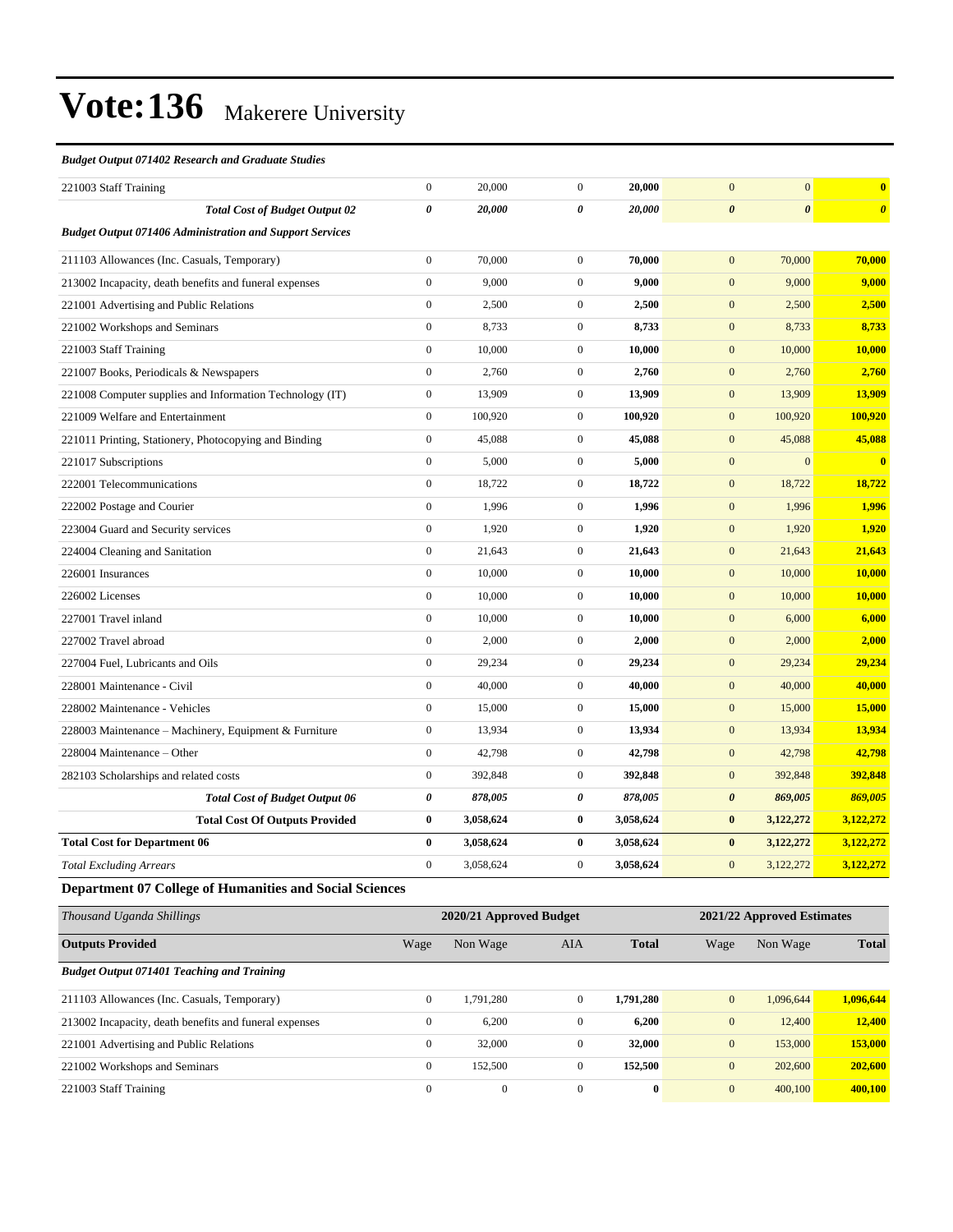| 221005 Hire of Venue (chairs, projector, etc)                    | $\boldsymbol{0}$ | 4,000                   | $\boldsymbol{0}$ | 4,000        | $\mathbf{0}$          | 10,000                     | 10,000                |
|------------------------------------------------------------------|------------------|-------------------------|------------------|--------------|-----------------------|----------------------------|-----------------------|
| 221007 Books, Periodicals & Newspapers                           | $\boldsymbol{0}$ | 2,880                   | $\overline{0}$   | 2,880        | $\mathbf{0}$          | 13,420                     | 13,420                |
| 221008 Computer supplies and Information Technology (IT)         | $\boldsymbol{0}$ | 178,180                 | $\mathbf{0}$     | 178,180      | $\mathbf{0}$          | 91,386                     | 91,386                |
| 221009 Welfare and Entertainment                                 | $\mathbf{0}$     | $\overline{0}$          | $\boldsymbol{0}$ | $\bf{0}$     | $\mathbf{0}$          | 293,732                    | 293,732               |
| 221011 Printing, Stationery, Photocopying and Binding            | $\boldsymbol{0}$ | 84,000                  | $\boldsymbol{0}$ | 84,000       | $\mathbf{0}$          | 80,233                     | 80,233                |
| 221012 Small Office Equipment                                    | $\boldsymbol{0}$ | 10,000                  | $\boldsymbol{0}$ | 10,000       | $\mathbf{0}$          | 8,850                      | 8,850                 |
| 221017 Subscriptions                                             | $\boldsymbol{0}$ | 5,000                   | $\mathbf{0}$     | 5,000        | $\mathbf{0}$          | 9,700                      | 9,700                 |
| 222001 Telecommunications                                        | $\boldsymbol{0}$ | 42,600                  | $\mathbf{0}$     | 42,600       | $\mathbf{0}$          | 78,800                     | 78,800                |
| 222002 Postage and Courier                                       | $\mathbf{0}$     | 7,000                   | $\boldsymbol{0}$ | 7,000        | $\mathbf{0}$          | 8,000                      | 8,000                 |
| 223004 Guard and Security services                               | $\mathbf{0}$     | $\mathbf{0}$            | $\mathbf{0}$     | $\bf{0}$     | $\mathbf{0}$          | 24,120                     | 24,120                |
| 224004 Cleaning and Sanitation                                   | $\boldsymbol{0}$ | 77,000                  | $\mathbf{0}$     | 77,000       | $\mathbf{0}$          | 91,556                     | 91,556                |
| 226001 Insurances                                                | $\boldsymbol{0}$ | 3,750                   | $\mathbf{0}$     | 3,750        | $\mathbf{0}$          | 8,640                      | 8,640                 |
| 226002 Licenses                                                  | $\boldsymbol{0}$ | $\mathbf{0}$            | $\mathbf{0}$     | $\bf{0}$     | $\mathbf{0}$          | 80,000                     | 80,000                |
| 227001 Travel inland                                             | $\mathbf{0}$     | 10,000                  | $\boldsymbol{0}$ | 10,000       | $\mathbf{0}$          | 8,000                      | 8,000                 |
| 227002 Travel abroad                                             | $\boldsymbol{0}$ | 56,000                  | $\boldsymbol{0}$ | 56,000       | $\mathbf{0}$          | 80,000                     | 80,000                |
| 227004 Fuel, Lubricants and Oils                                 | $\boldsymbol{0}$ | 36,000                  | $\boldsymbol{0}$ | 36,000       | $\mathbf{0}$          | 86,600                     | 86,600                |
| 228001 Maintenance - Civil                                       | $\boldsymbol{0}$ | 40,000                  | $\mathbf{0}$     | 40,000       | $\mathbf{0}$          | 84,000                     | 84,000                |
| 228002 Maintenance - Vehicles                                    | $\boldsymbol{0}$ | 30,500                  | $\mathbf{0}$     | 30,500       | $\mathbf{0}$          | 66,130                     | 66,130                |
| 228003 Maintenance – Machinery, Equipment & Furniture            | $\boldsymbol{0}$ | 31,000                  | $\mathbf{0}$     | 31,000       | $\mathbf{0}$          | 86,865                     | 86,865                |
| 228004 Maintenance – Other                                       | $\boldsymbol{0}$ | 20,000                  | $\boldsymbol{0}$ | 20,000       | $\mathbf{0}$          | 51,378                     | 51,378                |
| 282103 Scholarships and related costs                            | $\boldsymbol{0}$ | 816,852                 | $\mathbf{0}$     | 816,852      | $\mathbf{0}$          | 874,266                    | 874,266               |
| <b>Total Cost of Budget Output 01</b>                            | 0                | 3,436,742               | 0                | 3,436,742    | $\boldsymbol{\theta}$ | 4,000,420                  | 4,000,420             |
| <b>Budget Output 071402 Research and Graduate Studies</b>        |                  |                         |                  |              |                       |                            |                       |
| 221003 Staff Training                                            | $\boldsymbol{0}$ | 129,000                 | $\mathbf{0}$     | 129,000      | $\mathbf{0}$          | $\mathbf{0}$               | $\bf{0}$              |
| <b>Total Cost of Budget Output 02</b>                            | 0                | 129,000                 | 0                | 129,000      | $\boldsymbol{\theta}$ | $\boldsymbol{\theta}$      | $\boldsymbol{\theta}$ |
| <b>Budget Output 071406 Administration and Support Services</b>  |                  |                         |                  |              |                       |                            |                       |
| 221009 Welfare and Entertainment                                 | $\boldsymbol{0}$ | 270,000                 | $\mathbf{0}$     | 270,000      | $\mathbf{0}$          | $\mathbf{0}$               | $\bf{0}$              |
| <b>Total Cost of Budget Output 06</b>                            | 0                | 270,000                 | 0                | 270,000      | $\boldsymbol{\theta}$ | $\boldsymbol{\theta}$      | $\boldsymbol{\theta}$ |
| <b>Total Cost Of Outputs Provided</b>                            | $\bf{0}$         | 3,835,742               | $\bf{0}$         | 3,835,742    | $\bf{0}$              | 4,000,420                  | 4,000,420             |
| <b>Total Cost for Department 07</b>                              | $\bf{0}$         | 3,835,742               | 0                | 3,835,742    | $\bf{0}$              | 4,000,420                  | 4,000,420             |
| <b>Total Excluding Arrears</b>                                   | $\Omega$         | 3,835,742               | $\overline{0}$   | 3,835,742    | $\overline{0}$        | 4,000,420                  | 4,000,420             |
| Department 08 College of Agricultural and Environmental Sciences |                  |                         |                  |              |                       |                            |                       |
|                                                                  |                  |                         |                  |              |                       |                            |                       |
| Thousand Uganda Shillings                                        |                  | 2020/21 Approved Budget |                  |              |                       | 2021/22 Approved Estimates |                       |
| <b>Outputs Provided</b>                                          | Wage             | Non Wage                | <b>AIA</b>       | <b>Total</b> | Wage                  | Non Wage                   | <b>Total</b>          |
| <b>Budget Output 071401 Teaching and Training</b>                |                  |                         |                  |              |                       |                            |                       |
| 211103 Allowances (Inc. Casuals, Temporary)                      | $\boldsymbol{0}$ | 78,301                  | $\boldsymbol{0}$ | 78,301       | $\mathbf{0}$          | 271,783                    | 271,783               |
| 213002 Incapacity, death benefits and funeral expenses           | $\boldsymbol{0}$ | $\boldsymbol{0}$        | $\boldsymbol{0}$ | $\bf{0}$     | $\boldsymbol{0}$      | 8,278                      | 8,278                 |
| 221001 Advertising and Public Relations                          | $\mathbf{0}$     | $\boldsymbol{0}$        | $\boldsymbol{0}$ | $\bf{0}$     | $\boldsymbol{0}$      | 38,663                     | 38,663                |
| 221002 Workshops and Seminars                                    | $\boldsymbol{0}$ | $\boldsymbol{0}$        | $\mathbf{0}$     | $\bf{0}$     | $\mathbf{0}$          | 87,703                     | 87,703                |
| 221007 Books, Periodicals & Newspapers                           | $\boldsymbol{0}$ | $\boldsymbol{0}$        | $\boldsymbol{0}$ | $\bf{0}$     | $\boldsymbol{0}$      | 6,393                      | 6,393                 |
| 221008 Computer supplies and Information Technology (IT)         |                  |                         |                  |              |                       |                            |                       |
|                                                                  | $\boldsymbol{0}$ | $\boldsymbol{0}$        | $\boldsymbol{0}$ | $\bf{0}$     | $\boldsymbol{0}$      | 13,574                     | 13,574                |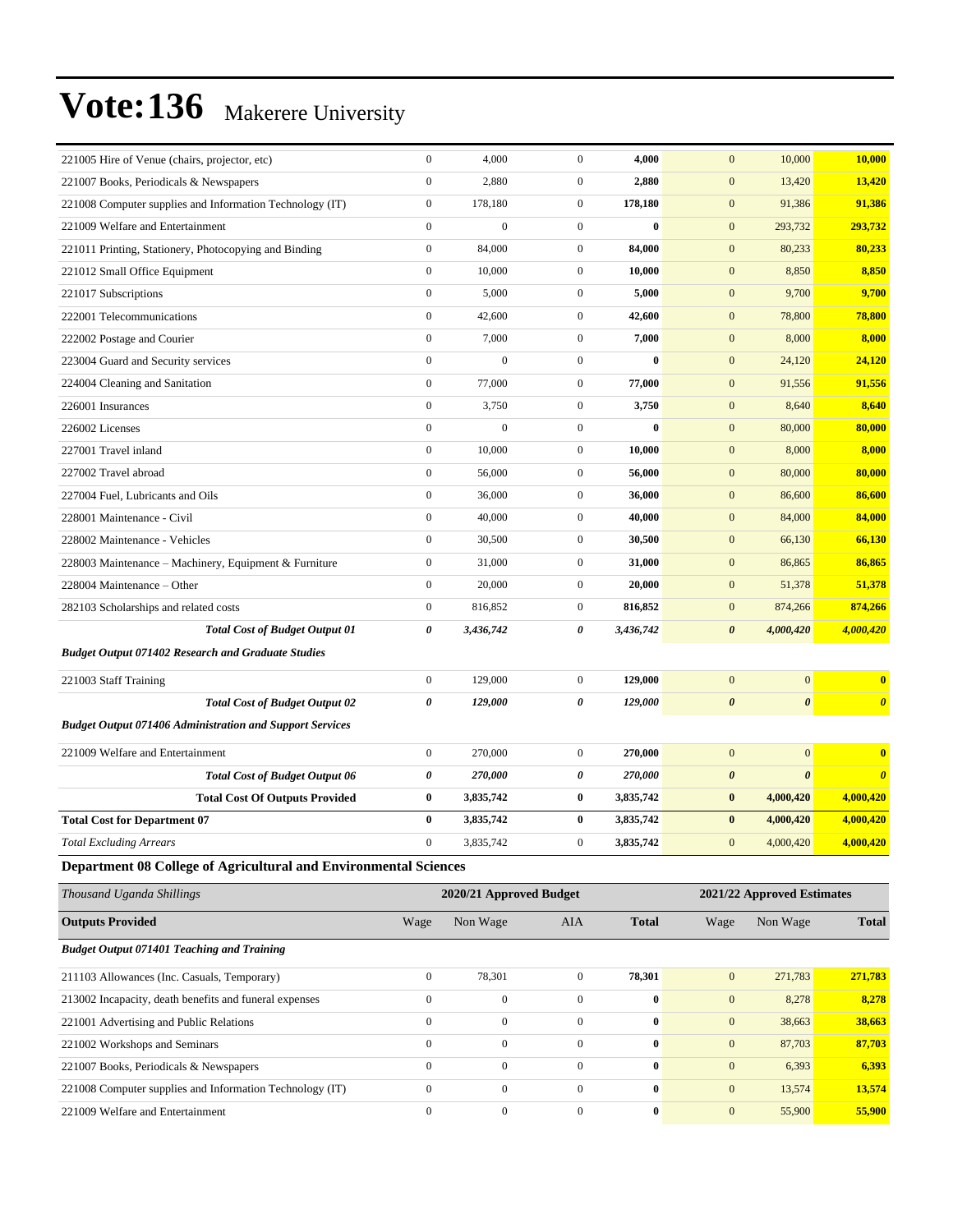| 221011 Printing, Stationery, Photocopying and Binding           | $\boldsymbol{0}$ | $\boldsymbol{0}$ | $\mathbf{0}$     | $\bf{0}$  | $\mathbf{0}$<br>48,460                         | 48,460                  |
|-----------------------------------------------------------------|------------------|------------------|------------------|-----------|------------------------------------------------|-------------------------|
| 221012 Small Office Equipment                                   | $\mathbf{0}$     | $\boldsymbol{0}$ | $\boldsymbol{0}$ | $\bf{0}$  | $\mathbf{0}$<br>1,500                          | 1,500                   |
| 222001 Telecommunications                                       | $\mathbf{0}$     | $\boldsymbol{0}$ | $\boldsymbol{0}$ | $\bf{0}$  | $\mathbf{0}$<br>45,300                         | 45,300                  |
| 222002 Postage and Courier                                      | $\mathbf{0}$     | $\boldsymbol{0}$ | $\overline{0}$   | $\bf{0}$  | $\mathbf{0}$<br>10,000                         | 10,000                  |
| 224004 Cleaning and Sanitation                                  | $\mathbf{0}$     | $\boldsymbol{0}$ | $\boldsymbol{0}$ | $\bf{0}$  | $\mathbf{0}$<br>32,174                         | 32,174                  |
| 227001 Travel inland                                            | $\mathbf{0}$     | $\boldsymbol{0}$ | $\boldsymbol{0}$ | $\bf{0}$  | $\mathbf{0}$<br>11,000                         | 11,000                  |
| 227004 Fuel, Lubricants and Oils                                | $\mathbf{0}$     | $\boldsymbol{0}$ | $\boldsymbol{0}$ | $\bf{0}$  | $\mathbf{0}$<br>71,800                         | 71,800                  |
| 228001 Maintenance - Civil                                      | $\mathbf{0}$     | $\boldsymbol{0}$ | $\boldsymbol{0}$ | $\bf{0}$  | $\boldsymbol{0}$<br>37,674                     | 37,674                  |
| 228002 Maintenance - Vehicles                                   | $\mathbf{0}$     | $\boldsymbol{0}$ | $\boldsymbol{0}$ | $\bf{0}$  | $\mathbf{0}$<br>51,990                         | 51,990                  |
| 228003 Maintenance - Machinery, Equipment & Furniture           | $\mathbf{0}$     | $\boldsymbol{0}$ | $\boldsymbol{0}$ | $\bf{0}$  | $\mathbf{0}$<br>5,320                          | 5,320                   |
| 228004 Maintenance - Other                                      | $\mathbf{0}$     | $\mathbf{0}$     | $\boldsymbol{0}$ | $\bf{0}$  | $\mathbf{0}$<br>19,250                         | 19,250                  |
| 282103 Scholarships and related costs                           | $\boldsymbol{0}$ | 1,384,065        | $\boldsymbol{0}$ | 1,384,065 | 1,384,065<br>$\mathbf{0}$                      | 1,384,065               |
| <b>Total Cost of Budget Output 01</b>                           | 0                | 1,462,367        | 0                | 1,462,367 | 2,200,827<br>$\boldsymbol{\theta}$             | 2,200,827               |
| <b>Budget Output 071406 Administration and Support Services</b> |                  |                  |                  |           |                                                |                         |
| 211103 Allowances (Inc. Casuals, Temporary)                     | $\boldsymbol{0}$ | 106,548          | $\boldsymbol{0}$ | 106,548   | $\mathbf{0}$<br>$\boldsymbol{0}$               | $\bf{0}$                |
| 213002 Incapacity, death benefits and funeral expenses          | $\boldsymbol{0}$ | 8,278            | $\boldsymbol{0}$ | 8,278     | $\mathbf{0}$<br>$\mathbf{0}$                   | $\overline{\mathbf{0}}$ |
| 221001 Advertising and Public Relations                         | $\boldsymbol{0}$ | 5,000            | $\boldsymbol{0}$ | 5,000     | $\mathbf{0}$<br>$\mathbf{0}$                   | $\bf{0}$                |
| 221002 Workshops and Seminars                                   | $\mathbf{0}$     | 65,966           | $\boldsymbol{0}$ | 65,966    | $\mathbf{0}$<br>$\mathbf{0}$                   | $\bf{0}$                |
| 221007 Books, Periodicals & Newspapers                          | $\boldsymbol{0}$ | 6,393            | $\mathbf{0}$     | 6,393     | $\mathbf{0}$<br>$\mathbf{0}$                   | $\bf{0}$                |
| 221008 Computer supplies and Information Technology (IT)        | $\boldsymbol{0}$ | 13,574           | $\boldsymbol{0}$ | 13,574    | $\mathbf{0}$<br>$\mathbf{0}$                   | $\bf{0}$                |
| 221009 Welfare and Entertainment                                | $\boldsymbol{0}$ | 75,900           | $\mathbf{0}$     | 75,900    | $\mathbf{0}$<br>$\mathbf{0}$                   | $\bf{0}$                |
| 221011 Printing, Stationery, Photocopying and Binding           | $\boldsymbol{0}$ | 78,460           | $\boldsymbol{0}$ | 78,460    | $\mathbf{0}$<br>$\mathbf{0}$                   | $\bf{0}$                |
| 221012 Small Office Equipment                                   | $\mathbf{0}$     | 1,500            | $\boldsymbol{0}$ | 1,500     | $\mathbf{0}$<br>$\mathbf{0}$                   | $\bf{0}$                |
| 222001 Telecommunications                                       | $\mathbf{0}$     | 35,640           | $\mathbf{0}$     | 35,640    | $\mathbf{0}$<br>$\mathbf{0}$                   | $\bf{0}$                |
| 224004 Cleaning and Sanitation                                  | $\mathbf{0}$     | 14,500           | $\boldsymbol{0}$ | 14,500    | $\mathbf{0}$<br>$\mathbf{0}$                   | $\bf{0}$                |
| 227001 Travel inland                                            | $\boldsymbol{0}$ | 11,000           | $\mathbf{0}$     | 11,000    | $\mathbf{0}$<br>$\mathbf{0}$                   | $\bf{0}$                |
| 227004 Fuel, Lubricants and Oils                                | $\boldsymbol{0}$ | 111,800          | $\boldsymbol{0}$ | 111,800   | $\mathbf{0}$<br>$\mathbf{0}$                   | $\bf{0}$                |
| 228001 Maintenance - Civil                                      | $\mathbf{0}$     | 37,674           | $\boldsymbol{0}$ | 37,674    | $\mathbf{0}$<br>$\mathbf{0}$                   | $\bf{0}$                |
| 228002 Maintenance - Vehicles                                   | $\mathbf{0}$     | 51,990           | $\mathbf{0}$     | 51,990    | $\mathbf{0}$<br>$\mathbf{0}$                   | $\bf{0}$                |
| 228003 Maintenance - Machinery, Equipment & Furniture           | $\mathbf{0}$     | 108,064          | $\boldsymbol{0}$ | 108,064   | $\mathbf{0}$<br>$\mathbf{0}$                   | $\bf{0}$                |
| 228004 Maintenance – Other                                      | $\Omega$         | 220,484          | $\Omega$         | 220,484   | $\mathbf{0}$<br>$\Omega$                       | $\bf{0}$                |
| <b>Total Cost of Budget Output 06</b>                           | $\pmb{\theta}$   | 952,771          | 0                | 952,771   | $\boldsymbol{\theta}$<br>$\boldsymbol{\theta}$ | $\boldsymbol{\theta}$   |
| <b>Total Cost Of Outputs Provided</b>                           | $\bf{0}$         | 2,415,138        | 0                | 2,415,138 | 2,200,827<br>$\bf{0}$                          | 2,200,827               |
| <b>Total Cost for Department 08</b>                             | $\bf{0}$         | 2,415,138        | $\bf{0}$         | 2,415,138 | $\bf{0}$<br>2,200,827                          | 2,200,827               |
| <b>Total Excluding Arrears</b>                                  | $\boldsymbol{0}$ | 2,415,138        | $\boldsymbol{0}$ | 2,415,138 | $\mathbf{0}$<br>2,200,827                      | 2,200,827               |
| Department 09 College of Education and External Studies         |                  |                  |                  |           |                                                |                         |

| Thousand Uganda Shillings                         | 2020/21 Approved Budget |          |     |              |                | 2021/22 Approved Estimates |              |  |  |
|---------------------------------------------------|-------------------------|----------|-----|--------------|----------------|----------------------------|--------------|--|--|
| <b>Outputs Provided</b>                           | Wage                    | Non Wage | AIA | <b>Total</b> | Wage           | Non Wage                   | <b>Total</b> |  |  |
| <b>Budget Output 071401 Teaching and Training</b> |                         |          |     |              |                |                            |              |  |  |
| 211103 Allowances (Inc. Casuals, Temporary)       | $\Omega$                | 427.804  | 0   | 427,804      | $\mathbf{0}$   | 519,680                    | 519,680      |  |  |
| 221001 Advertising and Public Relations           | 0                       | 16,000   |     | 16.000       | $\overline{0}$ | 16,000                     | 16,000       |  |  |
| 221002 Workshops and Seminars                     | $\Omega$                | 50,000   | 0   | 50,000       | $\mathbf{0}$   | 45,000                     | 45,000       |  |  |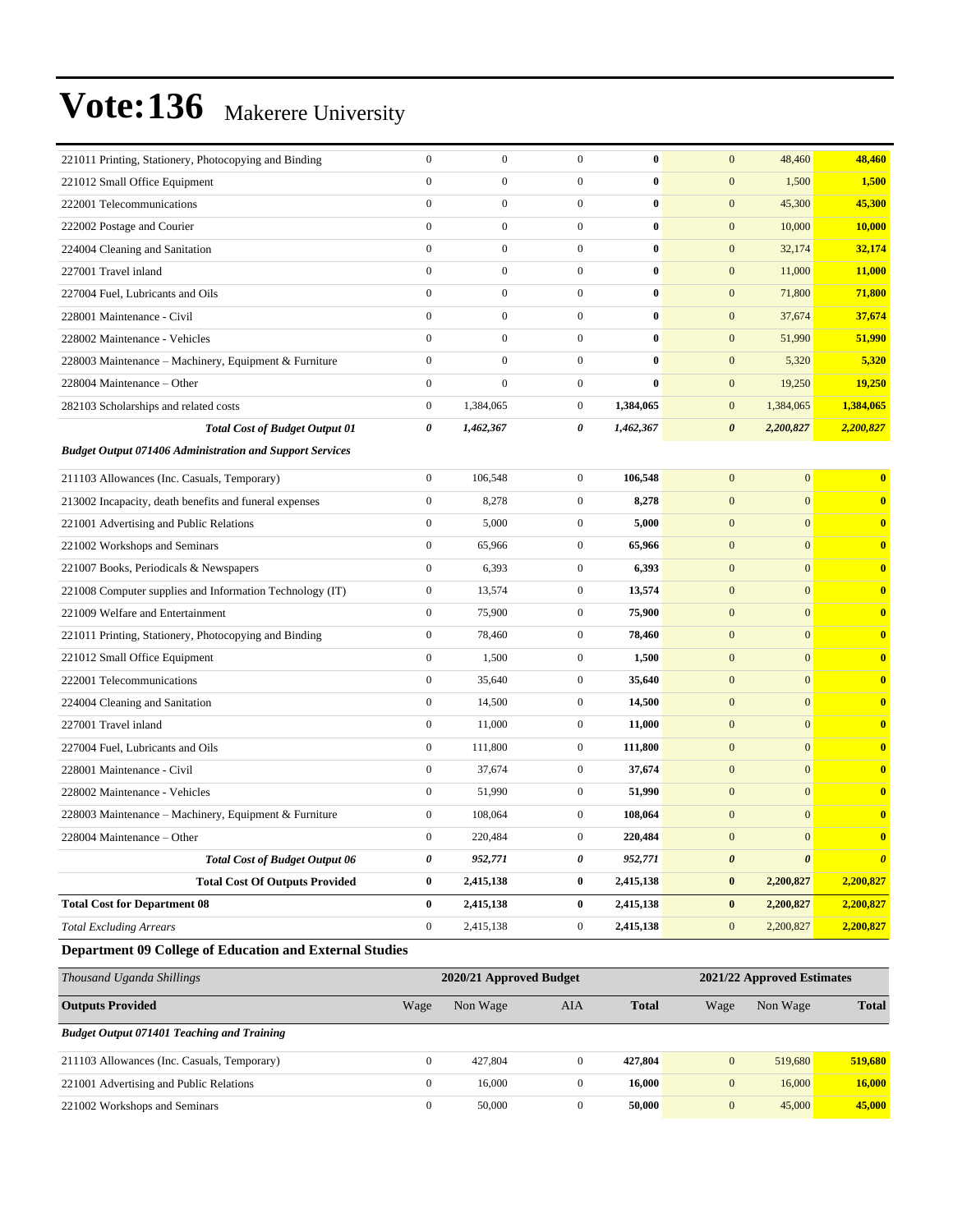| 221003 Staff Training                                           | $\boldsymbol{0}$ | 45,000           | $\boldsymbol{0}$ | 45,000    | $\mathbf{0}$<br>105,000                        | 105,000               |
|-----------------------------------------------------------------|------------------|------------------|------------------|-----------|------------------------------------------------|-----------------------|
| 221005 Hire of Venue (chairs, projector, etc)                   | $\boldsymbol{0}$ | 36,000           | $\boldsymbol{0}$ | 36,000    | $\boldsymbol{0}$<br>36,000                     | 36,000                |
| 221008 Computer supplies and Information Technology (IT)        | $\boldsymbol{0}$ | 50,400           | $\mathbf{0}$     | 50,400    | $\boldsymbol{0}$<br>53,550                     | 53,550                |
| 221009 Welfare and Entertainment                                | $\boldsymbol{0}$ | 38,000           | $\boldsymbol{0}$ | 38,000    | $\boldsymbol{0}$<br>35,000                     | 35,000                |
| 221011 Printing, Stationery, Photocopying and Binding           | $\boldsymbol{0}$ | 51,000           | $\mathbf{0}$     | 51,000    | $\boldsymbol{0}$<br>59,000                     | 59,000                |
| 221012 Small Office Equipment                                   | $\boldsymbol{0}$ | 2,000            | $\boldsymbol{0}$ | 2,000     | $\mathbf{0}$<br>2,000                          | 2,000                 |
| 221017 Subscriptions                                            | $\boldsymbol{0}$ | $\boldsymbol{0}$ | $\mathbf{0}$     | $\bf{0}$  | $\boldsymbol{0}$<br>2,000                      | 2,000                 |
| 222001 Telecommunications                                       | $\boldsymbol{0}$ | 24,000           | $\boldsymbol{0}$ | 24,000    | $\boldsymbol{0}$<br>24,000                     | 24,000                |
| 222002 Postage and Courier                                      | $\boldsymbol{0}$ | 3,000            | $\boldsymbol{0}$ | 3,000     | $\boldsymbol{0}$<br>3,000                      | 3,000                 |
| 224004 Cleaning and Sanitation                                  | $\boldsymbol{0}$ | 45,000           | $\mathbf{0}$     | 45,000    | $\boldsymbol{0}$<br>45,000                     | 45,000                |
| 227001 Travel inland                                            | $\boldsymbol{0}$ | 40,000           | $\boldsymbol{0}$ | 40,000    | $\mathbf{0}$<br>43,000                         | 43,000                |
| 227002 Travel abroad                                            | $\boldsymbol{0}$ | 46,000           | $\boldsymbol{0}$ | 46,000    | $\boldsymbol{0}$<br>46,000                     | 46,000                |
| 227004 Fuel, Lubricants and Oils                                | $\boldsymbol{0}$ | $\boldsymbol{0}$ | $\mathbf{0}$     | $\bf{0}$  | $\boldsymbol{0}$<br>33,000                     | 33,000                |
| 228001 Maintenance - Civil                                      | $\boldsymbol{0}$ | 20,000           | $\boldsymbol{0}$ | 20,000    | $\boldsymbol{0}$<br>20,000                     | <b>20,000</b>         |
| 228002 Maintenance - Vehicles                                   | $\boldsymbol{0}$ | 12,000           | $\mathbf{0}$     | 12,000    | $\boldsymbol{0}$<br>12,000                     | 12,000                |
| 228003 Maintenance - Machinery, Equipment & Furniture           | $\boldsymbol{0}$ | 15,050           | $\boldsymbol{0}$ | 15,050    | $\mathbf{0}$<br>15,050                         | 15,050                |
| 228004 Maintenance – Other                                      | $\boldsymbol{0}$ | 25,000           | $\boldsymbol{0}$ | 25,000    | $\boldsymbol{0}$<br>25,000                     | 25,000                |
| 282103 Scholarships and related costs                           | $\boldsymbol{0}$ | 2,112,218        | $\mathbf{0}$     | 2,112,218 | $\boldsymbol{0}$<br>2,075,218                  | 2,075,218             |
| <b>Total Cost of Budget Output 01</b>                           | 0                | 3,058,473        | 0                | 3,058,473 | $\boldsymbol{\theta}$<br>3,214,498             | 3,214,498             |
| <b>Budget Output 071402 Research and Graduate Studies</b>       |                  |                  |                  |           |                                                |                       |
| 221003 Staff Training                                           | $\boldsymbol{0}$ | 75,000           | $\boldsymbol{0}$ | 75,000    | $\mathbf{0}$<br>$\mathbf{0}$                   | $\bf{0}$              |
| <b>Total Cost of Budget Output 02</b>                           | $\pmb{\theta}$   | 75,000           | 0                | 75,000    | $\boldsymbol{\theta}$<br>$\boldsymbol{\theta}$ | $\boldsymbol{\theta}$ |
| <b>Budget Output 071406 Administration and Support Services</b> |                  |                  |                  |           |                                                |                       |
| 211103 Allowances (Inc. Casuals, Temporary)                     | $\boldsymbol{0}$ |                  |                  |           |                                                |                       |
|                                                                 |                  | 27,696           | $\boldsymbol{0}$ | 27,696    | $\boldsymbol{0}$<br>15,600                     | 15,600                |
| 213002 Incapacity, death benefits and funeral expenses          | $\boldsymbol{0}$ | 5,500            | $\mathbf{0}$     | 5,500     | $\boldsymbol{0}$<br>5,500                      | 5,500                 |
| 221001 Advertising and Public Relations                         | $\boldsymbol{0}$ | 16,000           | $\boldsymbol{0}$ | 16,000    | $\boldsymbol{0}$<br>16,000                     | <b>16,000</b>         |
| 221002 Workshops and Seminars                                   | $\boldsymbol{0}$ | 15,000           | $\mathbf{0}$     | 15,000    | $\boldsymbol{0}$<br>20,000                     | 20,000                |
| 221003 Staff Training                                           | $\boldsymbol{0}$ | 25,000           | $\boldsymbol{0}$ | 25,000    | $\mathbf{0}$<br>25,000                         | 25,000                |
| 221007 Books, Periodicals & Newspapers                          | $\boldsymbol{0}$ | $\boldsymbol{0}$ | $\mathbf{0}$     | $\bf{0}$  | $\boldsymbol{0}$<br>12,096                     | 12,096                |
| 221008 Computer supplies and Information Technology (IT)        | $\boldsymbol{0}$ | 23,400           | $\mathbf{0}$     | 23,400    | $\mathbf{0}$<br>20,250                         | 20,250                |
| 221009 Welfare and Entertainment                                | $\boldsymbol{0}$ | 75,000           | $\boldsymbol{0}$ | 75,000    | 78,000<br>$\mathbf{0}$                         | 78,000                |
| 221011 Printing, Stationery, Photocopying and Binding           | $\boldsymbol{0}$ | 39,000           | $\boldsymbol{0}$ | 39,000    | $\boldsymbol{0}$<br>31,000                     | 31,000                |
| 221012 Small Office Equipment                                   | $\boldsymbol{0}$ | 2,000            | $\boldsymbol{0}$ | 2,000     | $\boldsymbol{0}$<br>2,000                      | 2,000                 |
| 221017 Subscriptions                                            | $\boldsymbol{0}$ | 4,000            | $\boldsymbol{0}$ | 4,000     | 2,000<br>$\boldsymbol{0}$                      | 2,000                 |
| 222001 Telecommunications                                       | $\boldsymbol{0}$ | 11,400           | $\mathbf{0}$     | 11,400    | $\boldsymbol{0}$<br>11,400                     | 11,400                |
| 222002 Postage and Courier                                      | $\boldsymbol{0}$ | 2,000            | $\boldsymbol{0}$ | 2,000     | $\boldsymbol{0}$<br>2,000                      | 2,000                 |
| 224004 Cleaning and Sanitation                                  | $\boldsymbol{0}$ | 24,000           | $\boldsymbol{0}$ | 24,000    | $\boldsymbol{0}$<br>24,000                     | 24,000                |
| 227001 Travel inland                                            | $\boldsymbol{0}$ | 18,000           | $\boldsymbol{0}$ | 18,000    | $\boldsymbol{0}$<br>15,000                     | 15,000                |
| 227002 Travel abroad                                            | $\boldsymbol{0}$ | 20,000           | $\boldsymbol{0}$ | 20,000    | $\boldsymbol{0}$<br>20,000                     | 20,000                |
| 227004 Fuel, Lubricants and Oils                                | $\boldsymbol{0}$ | 78,000           | $\boldsymbol{0}$ | 78,000    | $\boldsymbol{0}$<br>42,000                     | 42,000                |
| 228001 Maintenance - Civil                                      | $\boldsymbol{0}$ | 16,000           | $\boldsymbol{0}$ | 16,000    | $\boldsymbol{0}$<br>16,000                     | <b>16,000</b>         |
| 228002 Maintenance - Vehicles                                   | $\boldsymbol{0}$ | 23,000           | $\boldsymbol{0}$ | 23,000    | $\boldsymbol{0}$<br>23,000                     | 23,000                |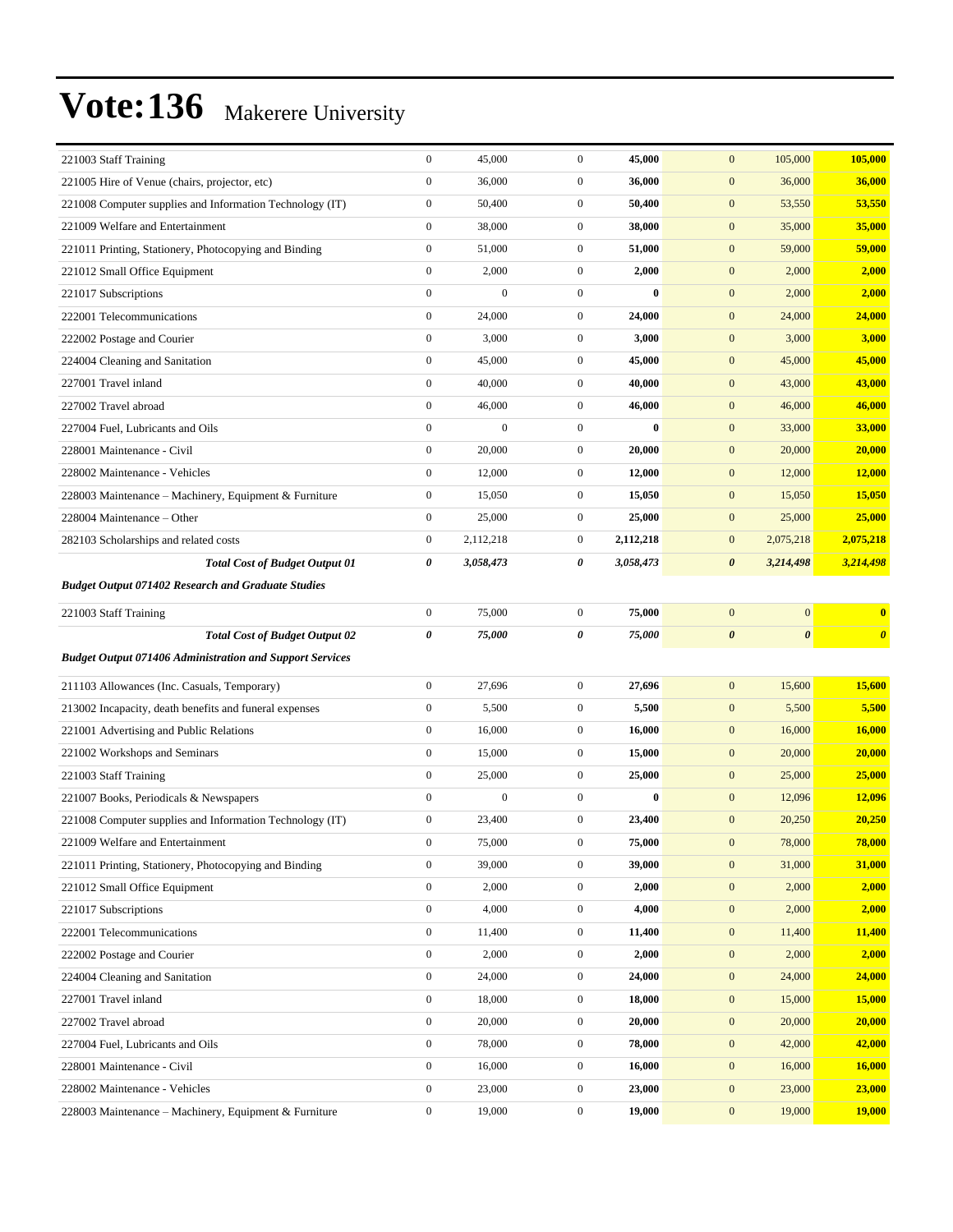| 228004 Maintenance – Other                                                     | $\boldsymbol{0}$ | 10,000                  | $\mathbf{0}$     | 10,000           | $\mathbf{0}$     | 10,000                     | 10,000        |
|--------------------------------------------------------------------------------|------------------|-------------------------|------------------|------------------|------------------|----------------------------|---------------|
| 282103 Scholarships and related costs                                          | $\boldsymbol{0}$ | 30,000                  | $\mathbf{0}$     | 30,000           | $\boldsymbol{0}$ | 35,000                     | 35,000        |
| <b>Total Cost of Budget Output 06</b>                                          | 0                | 483,996                 | 0                | 483,996          | $\pmb{\theta}$   | 444,846                    | 444,846       |
| <b>Total Cost Of Outputs Provided</b>                                          | $\bf{0}$         | 3,617,469               | $\bf{0}$         | 3,617,469        | $\bf{0}$         | 3,659,344                  | 3,659,344     |
| <b>Total Cost for Department 09</b>                                            | $\bf{0}$         | 3,617,469               | $\bf{0}$         | 3,617,469        | $\bf{0}$         | 3,659,344                  | 3,659,344     |
| <b>Total Excluding Arrears</b>                                                 | $\boldsymbol{0}$ | 3,617,469               | $\overline{0}$   | 3,617,469        | $\mathbf{0}$     | 3,659,344                  | 3,659,344     |
| Department 10 College of Veterinary Medicine, Animal resources and Biosecurity |                  |                         |                  |                  |                  |                            |               |
| Thousand Uganda Shillings                                                      |                  | 2020/21 Approved Budget |                  |                  |                  | 2021/22 Approved Estimates |               |
| <b>Outputs Provided</b>                                                        | Wage             | Non Wage                | AIA              | <b>Total</b>     | Wage             | Non Wage                   | <b>Total</b>  |
| <b>Budget Output 071401 Teaching and Training</b>                              |                  |                         |                  |                  |                  |                            |               |
| 211103 Allowances (Inc. Casuals, Temporary)                                    | $\boldsymbol{0}$ | 26,742                  | $\boldsymbol{0}$ | 26,742           | $\mathbf{0}$     | 50,600                     | 50,600        |
| 213002 Incapacity, death benefits and funeral expenses                         | $\boldsymbol{0}$ | 8,000                   | $\boldsymbol{0}$ | 8,000            | $\boldsymbol{0}$ | 6,000                      | 6,000         |
| 221001 Advertising and Public Relations                                        | $\boldsymbol{0}$ | 9,835                   | $\boldsymbol{0}$ | 9,835            | $\boldsymbol{0}$ | $\mathbf{0}$               | $\bf{0}$      |
| 221002 Workshops and Seminars                                                  | $\boldsymbol{0}$ | 10,000                  | $\boldsymbol{0}$ | 10,000           | $\boldsymbol{0}$ | 16,000                     | 16,000        |
| 221003 Staff Training                                                          | $\boldsymbol{0}$ | 5,000                   | $\mathbf{0}$     | 5,000            | $\boldsymbol{0}$ | $\mathbf{0}$               | $\mathbf{0}$  |
| 221007 Books, Periodicals & Newspapers                                         | $\boldsymbol{0}$ | 4,800                   | $\boldsymbol{0}$ | 4,800            | $\boldsymbol{0}$ | 4,380                      | 4,380         |
| 221008 Computer supplies and Information Technology (IT)                       | $\boldsymbol{0}$ | 30,000                  | $\boldsymbol{0}$ | 30,000           | $\boldsymbol{0}$ | 12,000                     | 12,000        |
| 221009 Welfare and Entertainment                                               | $\boldsymbol{0}$ | 43,200                  | $\mathbf{0}$     | 43,200           | $\boldsymbol{0}$ | 35,400                     | 35,400        |
| 221011 Printing, Stationery, Photocopying and Binding                          | $\boldsymbol{0}$ | 48,000                  | $\boldsymbol{0}$ | 48,000           | $\boldsymbol{0}$ | 30,000                     | 30,000        |
| 221012 Small Office Equipment                                                  | $\boldsymbol{0}$ | 2,000                   | $\mathbf{0}$     | 2,000            | $\boldsymbol{0}$ | 1,350                      | 1,350         |
| 222001 Telecommunications                                                      | $\boldsymbol{0}$ | 20,000                  | $\boldsymbol{0}$ | 20,000           | $\mathbf{0}$     | 22,500                     | 22,500        |
| 222002 Postage and Courier                                                     | $\mathbf{0}$     | $\boldsymbol{0}$        | $\mathbf{0}$     | $\bf{0}$         | $\boldsymbol{0}$ | 750                        | 750           |
| 222003 Information and communications technology (ICT)                         | $\boldsymbol{0}$ | $\boldsymbol{0}$        | $\boldsymbol{0}$ | $\bf{0}$         | $\boldsymbol{0}$ | 23,250                     | 23,250        |
| 223007 Other Utilities- (fuel, gas, firewood, charcoal)                        | $\boldsymbol{0}$ | $\overline{0}$          | $\boldsymbol{0}$ | $\bf{0}$         | $\boldsymbol{0}$ | 8,000                      | 8,000         |
| 224001 Medical Supplies                                                        | $\boldsymbol{0}$ | 3,000                   | $\boldsymbol{0}$ | 3,000            | $\boldsymbol{0}$ | 3,500                      | 3,500         |
| 224004 Cleaning and Sanitation                                                 | $\boldsymbol{0}$ | 37,000                  | $\boldsymbol{0}$ | 37,000           | $\mathbf{0}$     | $\mathbf{0}$               | $\mathbf{0}$  |
| 226001 Insurances                                                              | $\boldsymbol{0}$ | $\boldsymbol{0}$        | $\boldsymbol{0}$ | $\bf{0}$         | $\boldsymbol{0}$ | 2,500                      | 2,500         |
| 227001 Travel inland                                                           | $\boldsymbol{0}$ | 28,500                  | $\boldsymbol{0}$ | 28,500           | $\boldsymbol{0}$ | 30,000                     | 30,000        |
| 227002 Travel abroad                                                           | $\boldsymbol{0}$ | 33,000                  | $\boldsymbol{0}$ | 33,000           | $\boldsymbol{0}$ | $\mathbf{0}$               | $\bf{0}$      |
| 228001 Maintenance - Civil                                                     | $\boldsymbol{0}$ | 5,000                   | $\mathbf{0}$     | 5,000            | $\mathbf{0}$     | $\boldsymbol{0}$           | $\bf{0}$      |
| 228002 Maintenance - Vehicles                                                  | $\boldsymbol{0}$ | $\boldsymbol{0}$        | $\boldsymbol{0}$ | $\boldsymbol{0}$ | $\mathbf{0}$     | 25,000                     | 25,000        |
| 228003 Maintenance – Machinery, Equipment & Furniture                          | $\boldsymbol{0}$ | 4,000                   | $\boldsymbol{0}$ | 4,000            | $\boldsymbol{0}$ | 166,000                    | 166,000       |
| 228004 Maintenance - Other                                                     | $\boldsymbol{0}$ | 5,000                   | $\boldsymbol{0}$ | 5,000            | $\boldsymbol{0}$ | 16,951                     | 16,951        |
| 282103 Scholarships and related costs                                          | $\boldsymbol{0}$ | 1,044,957               | $\boldsymbol{0}$ | 1,044,957        | $\boldsymbol{0}$ | 1,054,407                  | 1,054,407     |
| <b>Total Cost of Budget Output 01</b>                                          | 0                | 1,368,034               | 0                | 1,368,034        | $\pmb{\theta}$   | 1,508,588                  | 1,508,588     |
| <b>Budget Output 071406 Administration and Support Services</b>                |                  |                         |                  |                  |                  |                            |               |
| 211103 Allowances (Inc. Casuals, Temporary)                                    | $\boldsymbol{0}$ | 26,742                  | $\overline{0}$   | 26,742           | $\boldsymbol{0}$ | 33,600                     | 33,600        |
| 213002 Incapacity, death benefits and funeral expenses                         | $\boldsymbol{0}$ | $\boldsymbol{0}$        | $\boldsymbol{0}$ | $\boldsymbol{0}$ | $\boldsymbol{0}$ | 6,000                      | 6,000         |
| 221008 Computer supplies and Information Technology (IT)                       | $\boldsymbol{0}$ | $\boldsymbol{0}$        | $\boldsymbol{0}$ | $\bf{0}$         | $\mathbf{0}$     | 17,500                     | 17,500        |
| 221009 Welfare and Entertainment                                               | $\boldsymbol{0}$ | $\boldsymbol{0}$        | $\boldsymbol{0}$ | $\bf{0}$         | $\boldsymbol{0}$ | 13,090                     | 13,090        |
| 221011 Printing, Stationery, Photocopying and Binding                          | $\boldsymbol{0}$ | $\boldsymbol{0}$        | $\boldsymbol{0}$ | 0                | $\mathbf{0}$     | 13,800                     | <b>13,800</b> |
| 222001 Telecommunications                                                      | $\boldsymbol{0}$ | $\boldsymbol{0}$        | $\mathbf{0}$     | $\bf{0}$         | $\boldsymbol{0}$ | 18,000                     | <b>18,000</b> |
| 222002 Postage and Courier                                                     | $\boldsymbol{0}$ | 1,200                   | $\boldsymbol{0}$ | 1,200            | $\boldsymbol{0}$ | 1,200                      | <b>1,200</b>  |
| 222003 Information and communications technology (ICT)                         | $\boldsymbol{0}$ | $\boldsymbol{0}$        | $\boldsymbol{0}$ | $\boldsymbol{0}$ | $\boldsymbol{0}$ | 19,200                     | 19,200        |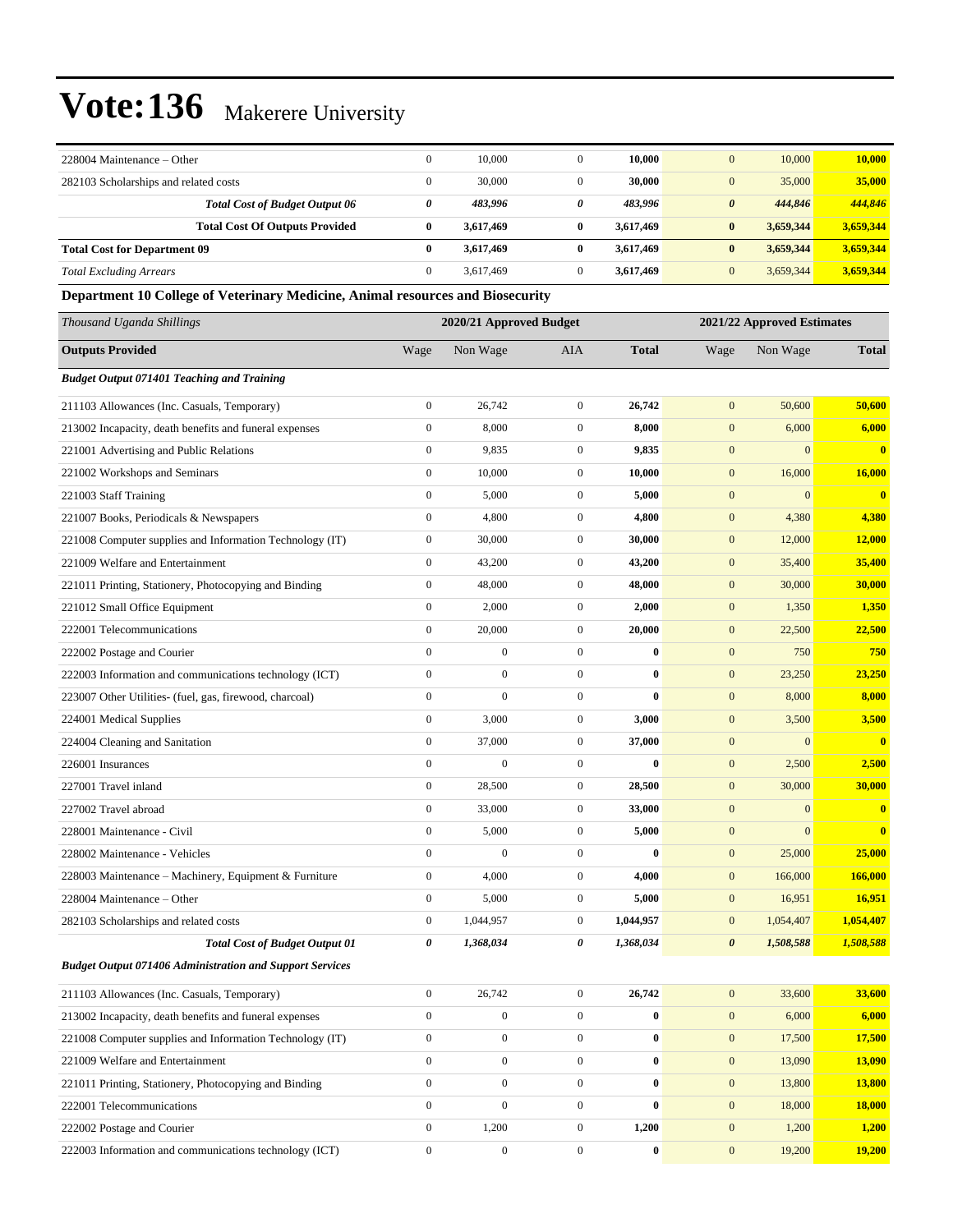| 223004 Guard and Security services                              | $\boldsymbol{0}$ | 2,400                   | $\boldsymbol{0}$ | 2,400        | $\mathbf{0}$          | 2,000                      | 2,000                   |
|-----------------------------------------------------------------|------------------|-------------------------|------------------|--------------|-----------------------|----------------------------|-------------------------|
| 224001 Medical Supplies                                         | $\boldsymbol{0}$ | 3,000                   | $\boldsymbol{0}$ | 3,000        | $\mathbf{0}$          | $\mathbf{0}$               | $\bf{0}$                |
| 226001 Insurances                                               | $\boldsymbol{0}$ | 1,500                   | $\boldsymbol{0}$ | 1,500        | $\mathbf{0}$          | $\overline{0}$             | $\bf{0}$                |
| 227002 Travel abroad                                            | $\boldsymbol{0}$ | 12,000                  | $\boldsymbol{0}$ | 12,000       | $\boldsymbol{0}$      | 9,000                      | 9,000                   |
| 227004 Fuel, Lubricants and Oils                                | $\boldsymbol{0}$ | 27,000                  | $\boldsymbol{0}$ | 27,000       | $\mathbf{0}$          | 12,775                     | 12,775                  |
| 228001 Maintenance - Civil                                      | $\boldsymbol{0}$ | 12,000                  | $\boldsymbol{0}$ | 12,000       | $\mathbf{0}$          | $\boldsymbol{0}$           | $\bf{0}$                |
| 228002 Maintenance - Vehicles                                   | $\boldsymbol{0}$ | 20,000                  | $\boldsymbol{0}$ | 20,000       | $\mathbf{0}$          | 10,300                     | 10,300                  |
| 228003 Maintenance - Machinery, Equipment & Furniture           | $\boldsymbol{0}$ | 2,700                   | $\boldsymbol{0}$ | 2,700        | $\mathbf{0}$          | $\mathbf{0}$               | $\bf{0}$                |
| 228004 Maintenance – Other                                      | $\boldsymbol{0}$ | 8,000                   | $\boldsymbol{0}$ | 8,000        | $\mathbf{0}$          | $\mathbf{0}$               | $\bf{0}$                |
| 282103 Scholarships and related costs                           | $\boldsymbol{0}$ | 9,200                   | $\boldsymbol{0}$ | 9,200        | $\mathbf{0}$          | $\overline{0}$             | $\bf{0}$                |
| <b>Total Cost of Budget Output 06</b>                           | 0                | 125,742                 | 0                | 125,742      | $\boldsymbol{\theta}$ | 156,465                    | 156,465                 |
| <b>Total Cost Of Outputs Provided</b>                           | $\bf{0}$         | 1,493,775               | 0                | 1,493,775    | $\bf{0}$              | 1,665,053                  | 1,665,053               |
| <b>Total Cost for Department 10</b>                             | $\bf{0}$         | 1,493,775               | $\bf{0}$         | 1,493,775    | $\bf{0}$              | 1,665,053                  | 1,665,053               |
| <b>Total Excluding Arrears</b>                                  | $\boldsymbol{0}$ | 1,493,775               | $\boldsymbol{0}$ | 1,493,775    | $\mathbf{0}$          | 1,665,053                  | 1,665,053               |
| Department 11 School of Law                                     |                  |                         |                  |              |                       |                            |                         |
| Thousand Uganda Shillings                                       |                  | 2020/21 Approved Budget |                  |              |                       | 2021/22 Approved Estimates |                         |
| <b>Outputs Provided</b>                                         | Wage             | Non Wage                | AIA              | <b>Total</b> | Wage                  | Non Wage                   | <b>Total</b>            |
| <b>Budget Output 071401 Teaching and Training</b>               |                  |                         |                  |              |                       |                            |                         |
| 211103 Allowances (Inc. Casuals, Temporary)                     | $\boldsymbol{0}$ | 419,884                 | $\boldsymbol{0}$ | 419.884      | $\mathbf{0}$          | 467,771                    | 467,771                 |
| 221002 Workshops and Seminars                                   | $\boldsymbol{0}$ | 5,000                   | $\boldsymbol{0}$ | 5,000        | $\mathbf{0}$          | 10,000                     | <b>10,000</b>           |
| 221003 Staff Training                                           | $\boldsymbol{0}$ | $\boldsymbol{0}$        | $\boldsymbol{0}$ | $\bf{0}$     | $\mathbf{0}$          | 20,000                     | 20,000                  |
| 221007 Books, Periodicals & Newspapers                          | $\boldsymbol{0}$ | 1,200                   | $\boldsymbol{0}$ | 1,200        | $\mathbf{0}$          | 12,000                     | <b>12,000</b>           |
| 221008 Computer supplies and Information Technology (IT)        | $\boldsymbol{0}$ | 8,000                   | $\boldsymbol{0}$ | 8,000        | $\mathbf{0}$          | 108,200                    | 108,200                 |
| 221009 Welfare and Entertainment                                | $\boldsymbol{0}$ | 3,500                   | $\boldsymbol{0}$ | 3,500        | $\mathbf{0}$          | 6,000                      | 6,000                   |
| 221017 Subscriptions                                            | $\boldsymbol{0}$ | $\boldsymbol{0}$        | $\boldsymbol{0}$ | $\bf{0}$     | $\mathbf{0}$          | 6,000                      | 6,000                   |
| 222002 Postage and Courier                                      | $\boldsymbol{0}$ | $\overline{0}$          | $\boldsymbol{0}$ | $\bf{0}$     | $\mathbf{0}$          | 3,000                      | 3,000                   |
| 227004 Fuel, Lubricants and Oils                                | $\boldsymbol{0}$ | 1,000                   | $\boldsymbol{0}$ | 1,000        | $\mathbf{0}$          | $\boldsymbol{0}$           | $\bf{0}$                |
| 228003 Maintenance - Machinery, Equipment & Furniture           | $\boldsymbol{0}$ | 1,400                   | $\boldsymbol{0}$ | 1,400        | $\mathbf{0}$          | $\boldsymbol{0}$           | $\bf{0}$                |
| 282103 Scholarships and related costs                           | $\boldsymbol{0}$ | 296,446                 | $\boldsymbol{0}$ | 296,446      | $\mathbf{0}$          | 293,000                    | 293,000                 |
| <b>Total Cost of Budget Output 01</b>                           | 0                | 736,430                 | 0                | 736,430      | $\boldsymbol{\theta}$ | 925,971                    | 925,971                 |
| <b>Budget Output 071406 Administration and Support Services</b> |                  |                         |                  |              |                       |                            |                         |
| 211103 Allowances (Inc. Casuals, Temporary)                     | $\boldsymbol{0}$ | 200,000                 | $\overline{0}$   | 200,000      | $\boldsymbol{0}$      | 143,490                    | 143,490                 |
| 213002 Incapacity, death benefits and funeral expenses          | $\boldsymbol{0}$ | 5,000                   | $\boldsymbol{0}$ | 5,000        | $\boldsymbol{0}$      | 10,000                     | 10,000                  |
| 221003 Staff Training                                           | $\boldsymbol{0}$ | 2,500                   | $\boldsymbol{0}$ | 2,500        | $\mathbf{0}$          | 5,000                      | 5,000                   |
| 221007 Books, Periodicals & Newspapers                          | $\boldsymbol{0}$ | 1,200                   | $\boldsymbol{0}$ | 1,200        | $\mathbf{0}$          | 1,200                      | 1,200                   |
| 221008 Computer supplies and Information Technology (IT)        | $\boldsymbol{0}$ | 22,800                  | $\boldsymbol{0}$ | 22,800       | $\boldsymbol{0}$      | 155,600                    | 155,600                 |
| 221009 Welfare and Entertainment                                | $\boldsymbol{0}$ | 21,140                  | $\boldsymbol{0}$ | 21,140       | $\mathbf{0}$          | 36,000                     | 36,000                  |
| 221011 Printing, Stationery, Photocopying and Binding           | $\boldsymbol{0}$ | 24,000                  | $\boldsymbol{0}$ | 24,000       | $\boldsymbol{0}$      | 30,000                     | 30,000                  |
| 221017 Subscriptions                                            | $\mathbf{0}$     | 3,000                   | $\boldsymbol{0}$ | 3,000        | $\mathbf{0}$          | $\mathbf{0}$               | $\overline{\mathbf{0}}$ |
| 222001 Telecommunications                                       | $\boldsymbol{0}$ | 12,200                  | $\boldsymbol{0}$ | 12,200       | $\mathbf{0}$          | 17,880                     | 17,880                  |
| 222002 Postage and Courier                                      | $\boldsymbol{0}$ | 1,000                   | $\mathbf{0}$     | 1,000        | $\mathbf{0}$          | 2,095                      | 2,095                   |

224004 Cleaning and Sanitation 0 16,800 0 **16,800** 0 20,000 **20,000**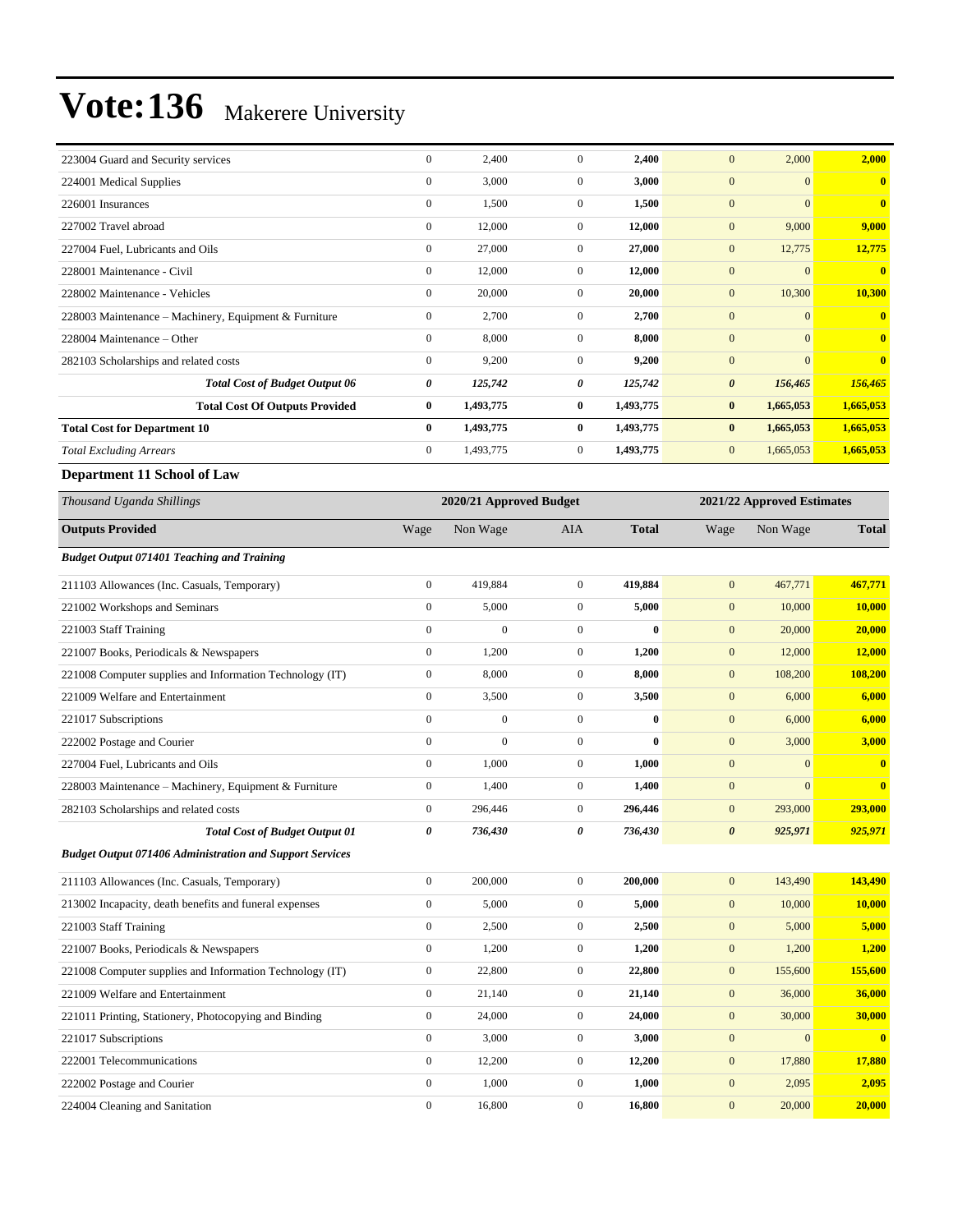| 226002 Licenses                                                 | $\boldsymbol{0}$      | 1,300                   | $\boldsymbol{0}$ | 1,300        | $\boldsymbol{0}$           | 1,000     | 1,000         |
|-----------------------------------------------------------------|-----------------------|-------------------------|------------------|--------------|----------------------------|-----------|---------------|
| 227001 Travel inland                                            | $\mathbf{0}$          | 2,000                   | $\boldsymbol{0}$ | 2,000        | $\boldsymbol{0}$           | 8,000     | 8,000         |
| 227002 Travel abroad                                            | $\mathbf{0}$          | 3,000                   | $\boldsymbol{0}$ | 3,000        | $\mathbf{0}$               | 7,000     | 7,000         |
| 227004 Fuel, Lubricants and Oils                                | $\mathbf{0}$          | 21,600                  | $\boldsymbol{0}$ | 21,600       | $\boldsymbol{0}$           | 43,200    | 43,200        |
| 228001 Maintenance - Civil                                      | $\mathbf{0}$          | 10,000                  | $\boldsymbol{0}$ | 10,000       | $\boldsymbol{0}$           | 80,000    | 80,000        |
| 228002 Maintenance - Vehicles                                   | $\boldsymbol{0}$      | 8,000                   | $\boldsymbol{0}$ | 8,000        | $\boldsymbol{0}$           | 8,000     | 8,000         |
| 228003 Maintenance – Machinery, Equipment & Furniture           | $\mathbf{0}$          | 10,000                  | $\boldsymbol{0}$ | 10,000       | $\boldsymbol{0}$           | 20,000    | 20,000        |
| 228004 Maintenance – Other                                      | $\mathbf{0}$          | 10,000                  | $\boldsymbol{0}$ | 10,000       | $\mathbf{0}$               | 20,000    | 20,000        |
| <b>Total Cost of Budget Output 06</b>                           | $\boldsymbol{\theta}$ | 375,540                 | 0                | 375,540      | $\boldsymbol{\theta}$      | 608,465   | 608,465       |
| <b>Total Cost Of Outputs Provided</b>                           | $\bf{0}$              | 1,111,970               | $\bf{0}$         | 1,111,970    | $\bf{0}$                   | 1,534,436 | 1,534,436     |
| <b>Total Cost for Department 11</b>                             | $\bf{0}$              | 1,111,970               | $\bf{0}$         | 1,111,970    | $\bf{0}$                   | 1,534,436 | 1,534,436     |
| <b>Total Excluding Arrears</b>                                  | $\mathbf{0}$          | 1,111,970               | $\boldsymbol{0}$ | 1,111,970    | $\mathbf{0}$               | 1,534,436 | 1,534,436     |
| Department 12 Jinja Campus                                      |                       |                         |                  |              |                            |           |               |
| Thousand Uganda Shillings                                       |                       | 2020/21 Approved Budget |                  |              | 2021/22 Approved Estimates |           |               |
| <b>Outputs Provided</b>                                         | Wage                  | Non Wage                | AIA              | <b>Total</b> | Wage                       | Non Wage  | <b>Total</b>  |
| <b>Budget Output 071401 Teaching and Training</b>               |                       |                         |                  |              |                            |           |               |
| 211103 Allowances (Inc. Casuals, Temporary)                     | $\mathbf{0}$          | 293,058                 | $\boldsymbol{0}$ | 293,058      | $\mathbf{0}$               | 320,000   | 320,000       |
| 221001 Advertising and Public Relations                         | $\mathbf{0}$          | 20,000                  | $\boldsymbol{0}$ | 20.000       | $\mathbf{0}$               | 20,000    | 20,000        |
| 221002 Workshops and Seminars                                   | $\mathbf{0}$          | 5,000                   | $\boldsymbol{0}$ | 5,000        | $\boldsymbol{0}$           | 5,000     | 5,000         |
| 221003 Staff Training                                           | $\boldsymbol{0}$      | 35,000                  | $\boldsymbol{0}$ | 35,000       | $\boldsymbol{0}$           | 35,000    | 35,000        |
| 221007 Books, Periodicals & Newspapers                          | $\boldsymbol{0}$      | 65,000                  | $\boldsymbol{0}$ | 65,000       | $\boldsymbol{0}$           | 65,000    | 65,000        |
| 221008 Computer supplies and Information Technology (IT)        | $\mathbf{0}$          | 15,000                  | $\boldsymbol{0}$ | 15,000       | $\boldsymbol{0}$           | 15,000    | 15,000        |
| 221011 Printing, Stationery, Photocopying and Binding           | $\boldsymbol{0}$      | 12,000                  | 0                | 12,000       | $\boldsymbol{0}$           | 12,000    | 12,000        |
| 223003 Rent – (Produced Assets) to private entities             | $\mathbf{0}$          | 133,200                 | $\boldsymbol{0}$ | 133,200      | $\boldsymbol{0}$           | 133,200   | 133,200       |
| 227002 Travel abroad                                            | $\boldsymbol{0}$      | 13,000                  | $\boldsymbol{0}$ | 13,000       | $\boldsymbol{0}$           | 13,000    | <b>13,000</b> |
| 282103 Scholarships and related costs                           | $\boldsymbol{0}$      | 174,000                 | $\boldsymbol{0}$ | 174,000      | $\boldsymbol{0}$           | 174,000   | 174,000       |
| <b>Total Cost of Budget Output 01</b>                           | 0                     | 765,258                 | 0                | 765,258      | $\boldsymbol{\theta}$      | 792,200   | 792,200       |
| <b>Budget Output 071406 Administration and Support Services</b> |                       |                         |                  |              |                            |           |               |
| 221002 Workshops and Seminars                                   | $\mathbf{0}$          | 5,000                   | $\boldsymbol{0}$ | 5,000        | $\mathbf{0}$               | 5,000     | 5,000         |
| 221009 Welfare and Entertainment                                | $\boldsymbol{0}$      | 6,688                   | $\boldsymbol{0}$ | 6,688        | $\mathbf{0}$               | 6,688     | 6,688         |
| 221012 Small Office Equipment                                   | $\boldsymbol{0}$      | 10,000                  | $\boldsymbol{0}$ | 10,000       | $\boldsymbol{0}$           | 10,000    | 10,000        |
| 222002 Postage and Courier                                      | $\boldsymbol{0}$      | 1,500                   | $\boldsymbol{0}$ | 1,500        | $\boldsymbol{0}$           | 1,500     | 1,500         |
| 223004 Guard and Security services                              | $\boldsymbol{0}$      | 5,000                   | $\boldsymbol{0}$ | 5,000        | $\boldsymbol{0}$           | 5,000     | 5,000         |
| 224004 Cleaning and Sanitation                                  | $\boldsymbol{0}$      | 17,000                  | $\boldsymbol{0}$ | 17,000       | $\mathbf{0}$               | 17,000    | 17,000        |
| 227001 Travel inland                                            | $\boldsymbol{0}$      | 5,000                   | 0                | 5,000        | $\boldsymbol{0}$           | 5,000     | 5,000         |
| 227004 Fuel, Lubricants and Oils                                | $\boldsymbol{0}$      | 11,000                  | $\boldsymbol{0}$ | 11,000       | $\boldsymbol{0}$           | 11,000    | 11,000        |
| 228002 Maintenance - Vehicles                                   | $\boldsymbol{0}$      | 10,000                  | $\boldsymbol{0}$ | 10,000       | $\boldsymbol{0}$           | 10,000    | 10,000        |
| 228003 Maintenance - Machinery, Equipment & Furniture           | $\boldsymbol{0}$      | 5,000                   | $\boldsymbol{0}$ | 5,000        | $\mathbf{0}$               | 5,000     | 5,000         |
| <b>Total Cost of Budget Output 06</b>                           | $\pmb{\theta}$        | 76,188                  | 0                | 76,188       | $\pmb{\theta}$             | 76,188    | 76,188        |
| <b>Total Cost Of Outputs Provided</b>                           | $\bf{0}$              | 841,446                 | $\bf{0}$         | 841,446      | $\bf{0}$                   | 868,388   | 868,388       |
| <b>Total Cost for Department 12</b>                             | $\bf{0}$              | 841,446                 | 0                | 841,446      | $\bf{0}$                   | 868,388   | 868,388       |
| <b>Total Excluding Arrears</b>                                  | $\boldsymbol{0}$      | 841,446                 | $\boldsymbol{0}$ | 841,446      | $\boldsymbol{0}$           | 868,388   | 868,388       |

**GoU External Fin AIA Total GoU External Fin Total**